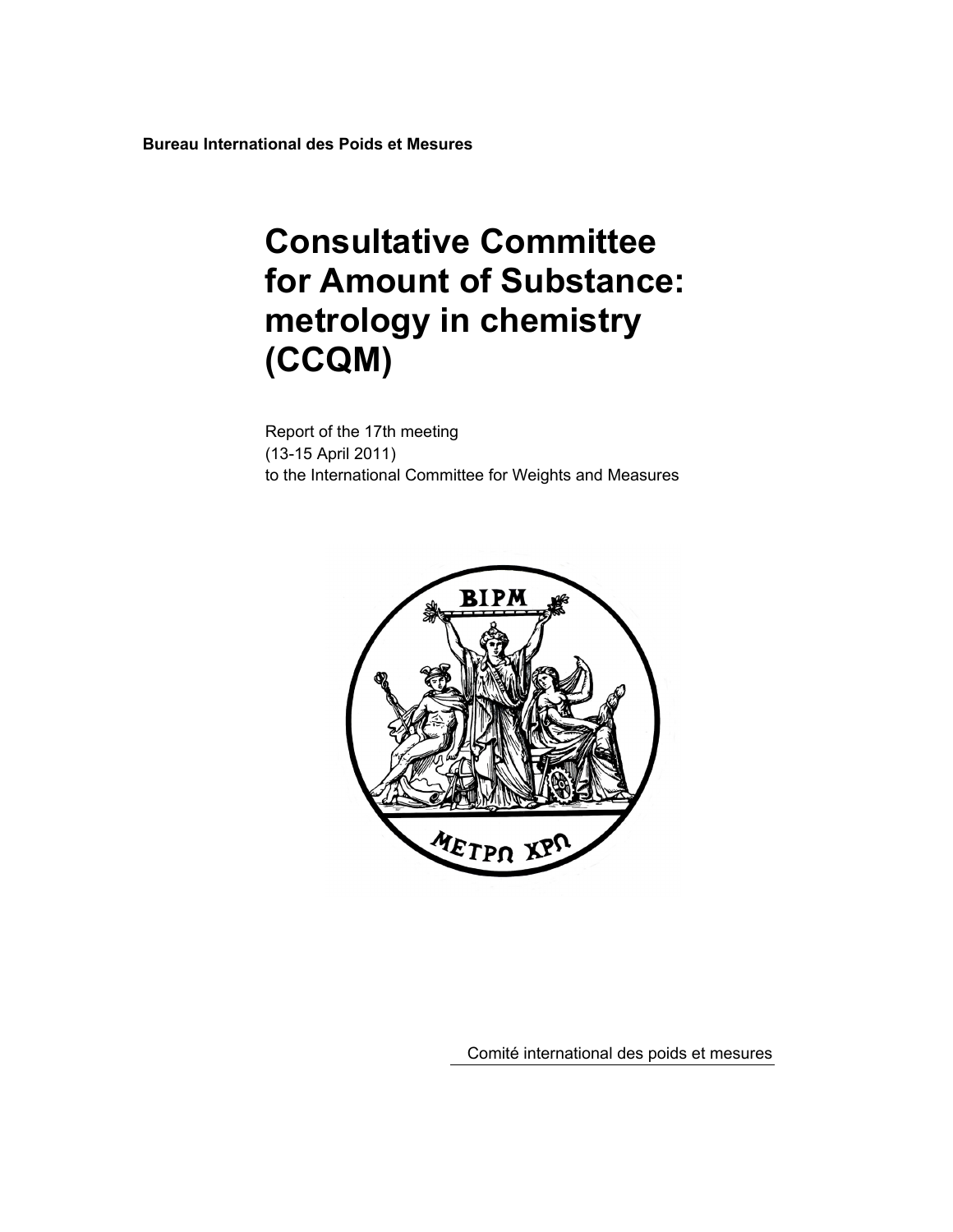Note:

Following a decision made by the International Committee for Weights and Measures at its 92nd meeting in October 2003, reports of meetings of Consultative Committees will henceforth be published only on the BIPM website in the form presented here.

Full bilingual printed versions in French and English will no longer appear.

M. Kühne, Director BIPM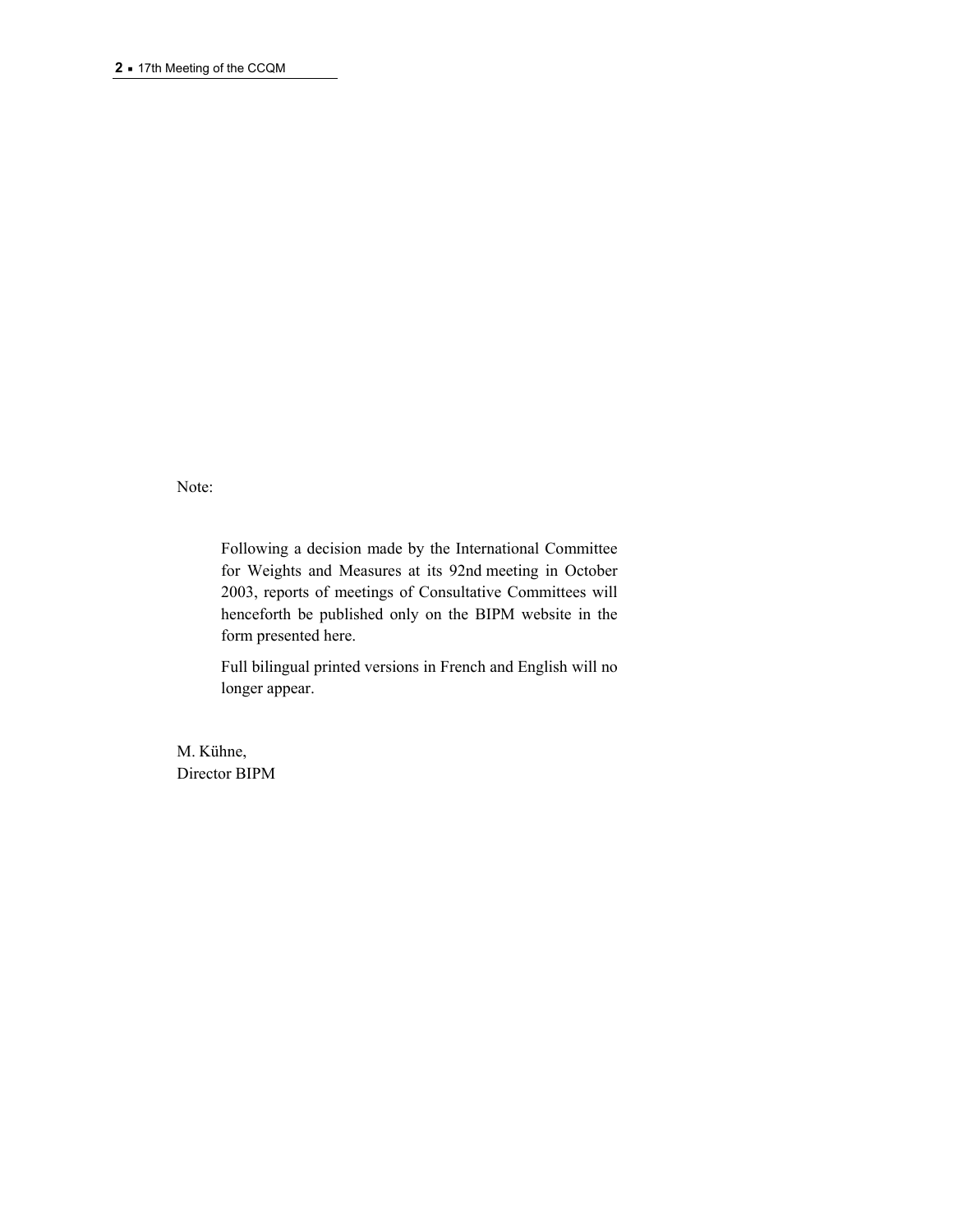### **LIST OF MEMBERS OF THE CONSULTATIVE COMMITTEE FOR AMOUNT OF SUBSTANCE: METROLOGY IN CHEMISTRY AS OF 13 APRIL 2011**

### **President**

Dr R. Kaarls, member of the International Committee for Weights and Measures.

### **Executive Secretary**

Dr R. Wielgosz, International Bureau of Weights and Measures [BIPM], Sèvres.

#### **Members**

Centro Nacional de Metrología [CENAM], Querétaro.

D.I. Mendeleyev Institute for Metrology, Rostekhregulirovaniye of Russia [VNIIM], St Petersburg.

Danish Fundamental Metrology Ltd [DFM], Lyngby.

Federal Office of Metrology [METAS], Bern-Wabern.

Institute for Reference Materials and Measurements [IRMM].

International Atomic Energy Agency [IAEA].

International Federation of Clinical Chemistry and Laboratory Medicine [IFCC].

International Organization for Standardization, Committee on Reference Materials [ISO REMCO].

International Union of Pure and Applied Chemistry [IUPAC].

Istituto Nazionale di Ricerca Metrologica [INRIM], Turin.

Korea Research Institute of Standards and Science [KRISS], Daejeon.

Laboratoire National de Métrologie et d'Essais [LNE], Paris.

National Institute of Metrology [NIM], Beijing.

National Institute of Metrology, Standardization and Industrial Quality [INMETRO], Rio de Janeiro.

National Institute of Standards and Technology [NIST], Gaithersburg.

National Measurement Institute, Australia [NMIA], Lindfield.

National Metrology Institute of Japan, National Institute of Advanced Industrial Science and Technology [NMIJ/AIST], Tsukuba.

National Metrology Institute of South Africa [NMISA], Pretoria.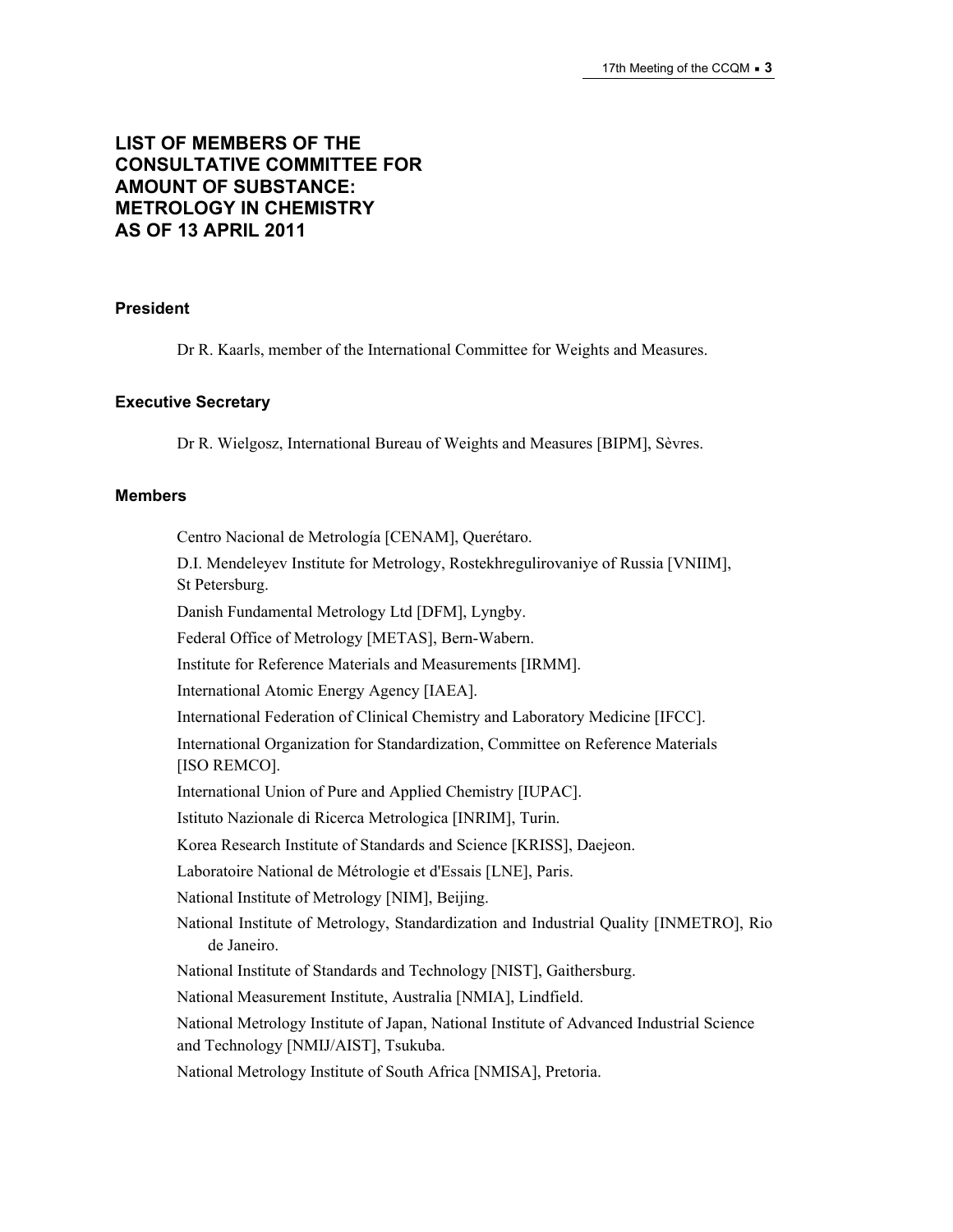National Physical Laboratory [NPL]/Laboratory of the Government Chemist [LGC Ltd], Teddington.

National Research Council of Canada Institute for National Measurement Standards [NRC-INMS], Ottawa.

Physikalisch-Technische Bundesanstalt [PTB]/Bundesanstalt für Material-forschung und – prüfung [BAM]/Federal Institute for Materials Research and Testing, Braunschweig and Berlin.

Slovak Institute of Metrology/Slovenský Metrologický Ústav [SMU], Bratislava.

SP Technical Research Institute of Sweden (SP) [SP], Borås.

State Laboratory [SL], Co. Kildare.

VSL [VSL], Delft.

The Director of the International Bureau of Weights and Measures [BIPM], Sèvres.

#### **Observers**

Agency for Science, Technology and Research [A\*STAR], Singapore.

Bulgarian Institute of Metrology, General Directorate "National Centre of Metrology" [BIM], Sofia.

Central Office of Measures/Glόwny Urzad Miar [GUM], Warsaw.

Centro Español de Metrología [CEM], Madrid.

Cooperation on International Traceability in Analytical Chemistry [CITAC], Trappes.

Hungarian Trade Licensing Office [MKEH], Budapest.

Instituto Português da Qualidade [IPQ], Caparica

National Institute of Metrology [NIMT], Pathumthani

National Metrology Institute of Turkey/Ulusal Metroloji Enstitüsü [UME], Gebze-Kocaeli.

National Physical Laboratory of India [NPLI], New Delhi.

National Physical Laboratory of Israel [INPL], Jerusalem.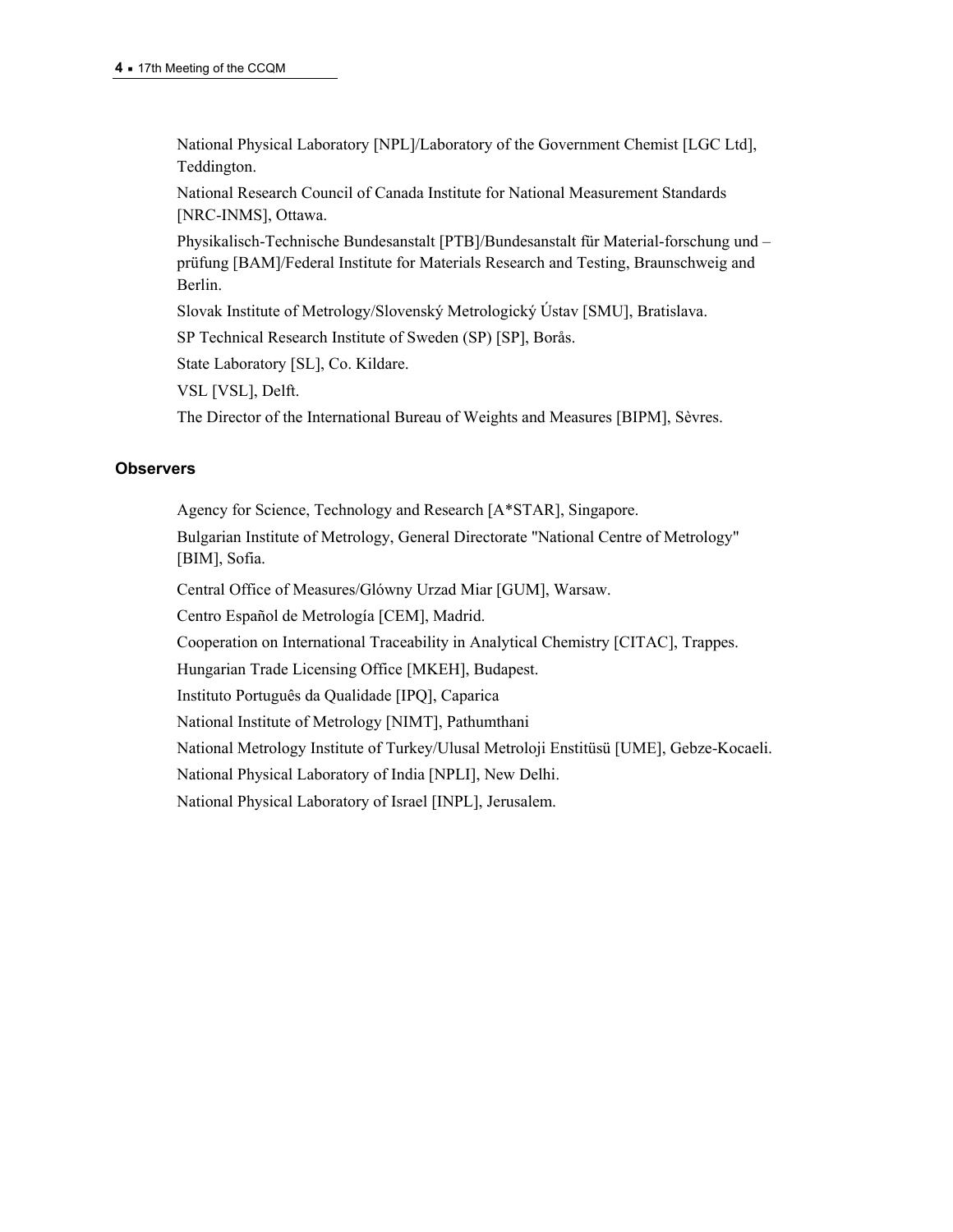### **1. OPENING OF THE MEETING**

The Consultative Committee for Amount of Substance: metrology in chemistry (CCQM)\* held its seventeenth meeting at the International Bureau of Weights of Measures (BIPM), at Sèvres on 13-15 April 2011.

The following were present: H. Andres (METAS), L. Besley (NMIA), G. Carroll (SL), V.S. Da Cunha (INMETRO), R. Daroda (INMETRO), P. De Bièvre (IUPAC), S. Ellison (LGC Ltd), H. Emons (IRMM, ISO REMCO), A. Fajgelj (IAEA, IUPAC), P. Fisicaro (LNE), T. Fujimoto (NMIJ/AIST), B. Güttler (PTB), Q. Han (NIM), E. Hwang (KRISS), H.D. Jensen (DFM), R. Kaarls (President of the CCQM), K. Kato (NMIJ/AIST), M. Kühne (BIPM Director), Y. Kustikov (VNIIM), H. Li (NIM), W. Louw (NMISA, CITAC), L. Mackay (NMIA), B. Magnusson (SP), M. Máriássy (SMU), W.E. May (NIST MML), J. Meija (NRC-INMS), Z. Mester (NRC-INMS), M.J.T. Milton (NPL), Y. Mitani (CENAM), U. Panne (BAM), H. Parkes (LGC Ltd), M. Sargent (LGC Ltd), M.P. Sassi (INRIM), M. Sega (INRIM), H.-Y. So (KRISS), R. Sturgeon (NRC-INMS), W. Unger (BAM), S. Vaslin-Reimann (LNE), R. Wessel (VSL), S. Wise (NIST).

Observers: O. Cankur (UME), T.C. Chye (A\*STAR), F. Dias (IPQ), P.K. Gupta (NPLI), W. Kozlowski (GUM), I. Kuselman (INPL), K. Obromsook (NIMT), A. Rakowska (A\*STAR), A. Rojo Sebastan (CEM), Z.N. Szilágyi (MKEH), P. Totarong (NIMT), A. Zoń (GUM).

Invited: M. Buzoianu (INM), L. Caleb (KEBS), M. Cox (NPL), L.T. Kooi (HSA), E. Lampi (EXHM GSCL-EIM), J. Marriott (LGC Ltd), G. O'Connor (LGC Ltd), O.T. Owiti (KEBS), R. Parris (NIST MML), C. Puglisi (INTI), A. Rosso (INTI), D. Wai Mei Sin (GL), S. Stein (NIST), M. Suchanek (Eurachem), P. Ulbig (PTB), L. Wu (NIM), Y.-H. Yim (KRISS).

Also present: A. Daireaux (BIPM), R. Davis (BIPM), E. Flores Jardines (BIPM), R. Josephs (BIPM), S. Maniguet (BIPM), P. Moussay, T.J. Quinn (BIPM Emeritus Director), N. Stoppacher (BIPM), C. Thomas (BIPM), J. Viallon (BIPM), S. Westwood (BIPM), R. Wielgosz (Executive Secretary of the CCQM, BIPM).

Sent regrets: D. Craston (LGC Ltd), M. Fernández Vicente (CEM), M. Müller (IFCC), M. Pérez-Urquiza (CENAM), M. Rocío Arvizu-Torres (CENAM), N. Gonzalez-Rojano (CENAM), S. Prins (NMISA), A. Squirrell (ILAC), R. Watters (NIST).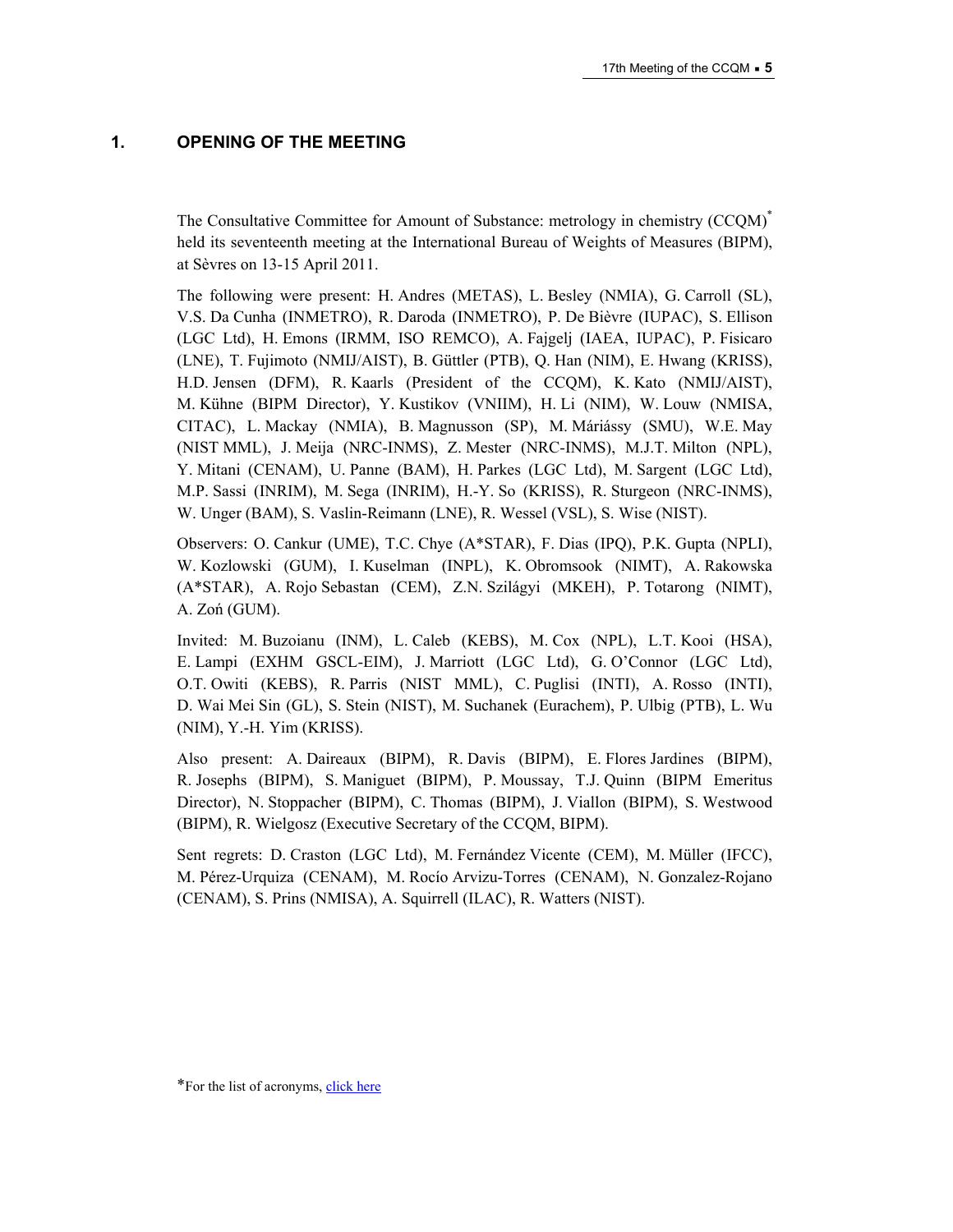Dr Kaarls, President of the CCQM, officially opened the 17th meeting of the CCQM, noting that a CCQM mini-workshop on relative molecular mass measurements for the identification of peptides, proteins and other molecules had been successfully convened the afternoon of 13 April (see note in section 3). Dr Kaarls passed the floor to Prof. Kühne, Director of the BIPM, who extended a general welcome to all participants and observers, noting that the CCQM is by far the largest committee to meet at the BIPM, especially when taking into consideration the large number of experts attending the meetings of the working groups. Following some brief housekeeping announcements and a round table self-introduction by all participants and observers, the President announced the death of two long-standing active members of the metrological community during the past year, Dr Philippe Charlet (LNE) in December 2010, and Dr Margherita Plassa (INRIM) in June 2010. He provided brief eulogies for both and subsequently invited all participants to observe a one minute silence in their memory.

### **2. APPOINTMENT OF A RAPPORTEUR**

Dr Kaarls proposed that Dr Sturgeon act as rapporteur for the meeting. Dr Sturgeon agreed.

### **3. APPROVAL OF THE AGENDA**

Dr Kaarls noted that the Plenary session officially started on 12 April 2011 with the successful hosting of a 'mini-workshop' on relative molecular mass measurements for the identification of peptides, proteins and other molecules. Presentations were made by Dr Meija, Dr Yim, Dr O'Connor, Dr Stein and Dr Liqing with a wrap-up panel discussion moderated by Dr O'Connor. Dr Kaarls noted that many issues remained to be addressed and that additional resources need to be devoted to this area. Dr Kaarls requested that, in consultation with other experts, Dr O'Connor prepare a summary report, to outline the principal issues and define what needs to be addressed to better formulate the way forward.

The agenda was subsequently approved without change and no additional points were raised.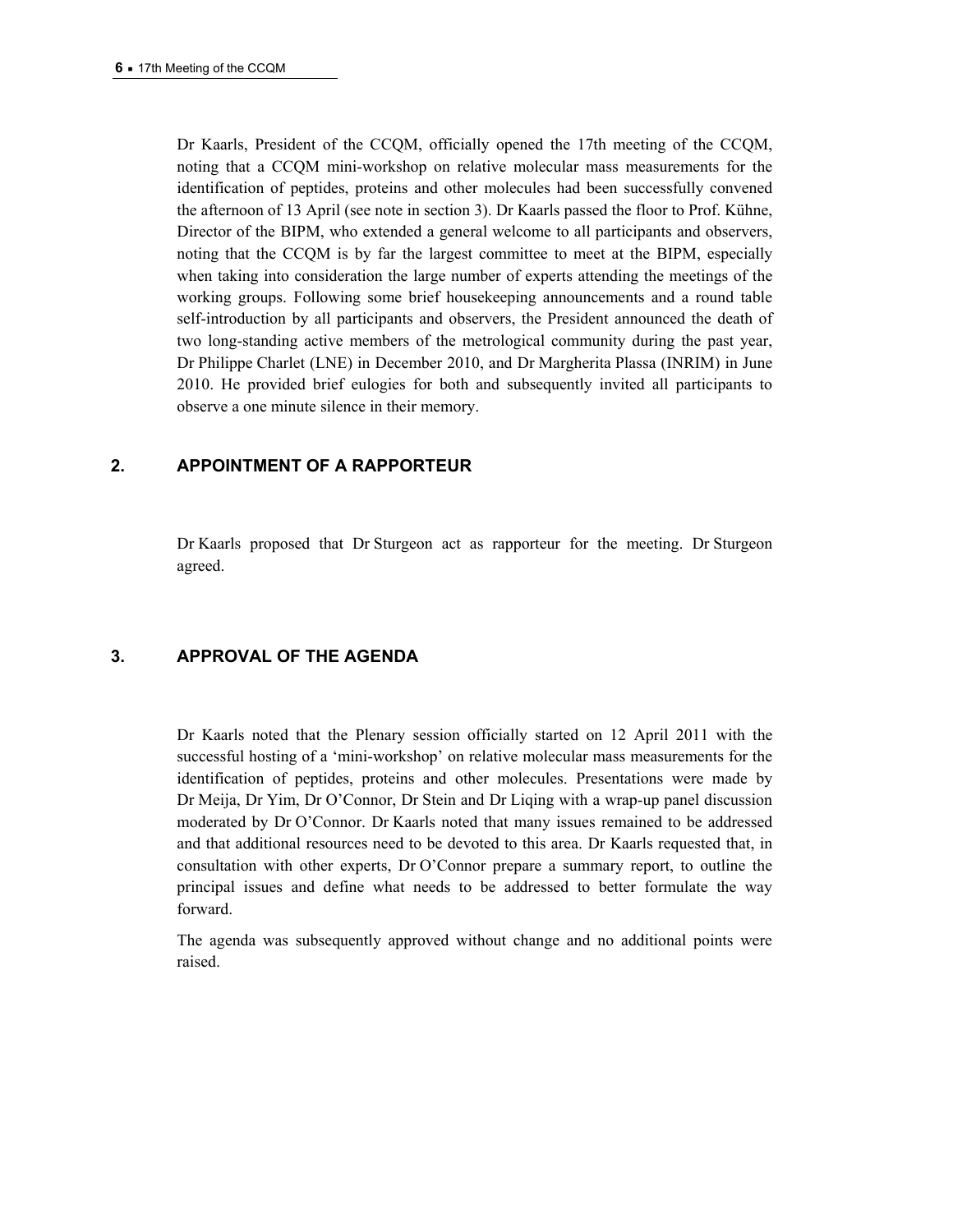### **4. REPORT ON THE SIXTEENTH MEETING OF THE CCQM**

No comments were made with respect to the report of the 16th meeting of the CCQM, which Dr Kaarls subsequently declared approved; Dr Sturgeon was thanked for his work in preparing the report.

### **5. REPORT AND DISCUSSION ON THE REDEFINITION OF THE MOLE AND DRAFT** *MISE EN PRATIQUE*

Three speakers were invited to initiate the discussion on this subject: Dr Thomas, Prof. De Bièvre and Dr Milton. Dr Kaarls noted that the CCQM *ad hoc* working group on the redefinition of the mole had met on 12 April 2011 and that Dr Milton would present the outcome of the meeting.

Dr Thomas, Executive Secretary of the Consultative Committee for Units (CCU), made a presentation on behalf of Prof. I Mills (President of the CCU) on the possible future revision of the International System of Units (SI). At the 99th meeting of the CIPM in October 2010, a draft resolution was prepared for the CGPM, based on advice offered by the CCU at its 20th meeting in September 2010. This included CCU Recommendation U 1 (2010) – "Proposal to the CIPM on elements for a draft resolution for the CGPM at its 24th meeting on the revision of the International System of Units, the SI".

In an effort to enhance awareness of the possible future revision of the SI, the BIPM launched an open access website ([http://www.bipm.org/en/si/new\\_si/\)](https://www.bipm.org/en/si/new_si/) in February 2011 devoted to the "New SI" which contains presentations given at the Royal Society discussion meeting on 24-25 January 2011, together with an assortment of frequently asked questions. National Metrology Institutes (NMIs) are invited to link their homepages to this new website. It was noted that Chapter 2 of the 9th edition of the SI Brochure is now in draft form, and is available on the BIPM website. It informs SI users of the proposed changes to the SI. It will continue to be amended and will be proposed to the CIPM for approval when the redefinition has taken place.

A brief discussion followed. Dr Kaarls noted that there should be no debate during the meeting of the CCQM about the definitions of any of the other SI units. Prof. De Bièvre questioned whether the topic was still open for discussion and asked about the impact of the next CODATA evaluation on changes to values of the fundamental constants. Dr Thomas reminded everyone that Draft Resolution A remains a draft and that it only expresses an intention to move forward. With regard to CODATA, the most recent adjustment of all numerical data for the constants will be taken into account when a redefinition occurs. Prof. De Bièvre questioned what would happen to these constants 10 years into the future, to which Prof. Kühne replied that value adjustments had previously been made every 4 years but would no longer be undertaken after they are numerically fixed (as is the current case for the speed of light). Dr So asked for an explanation of the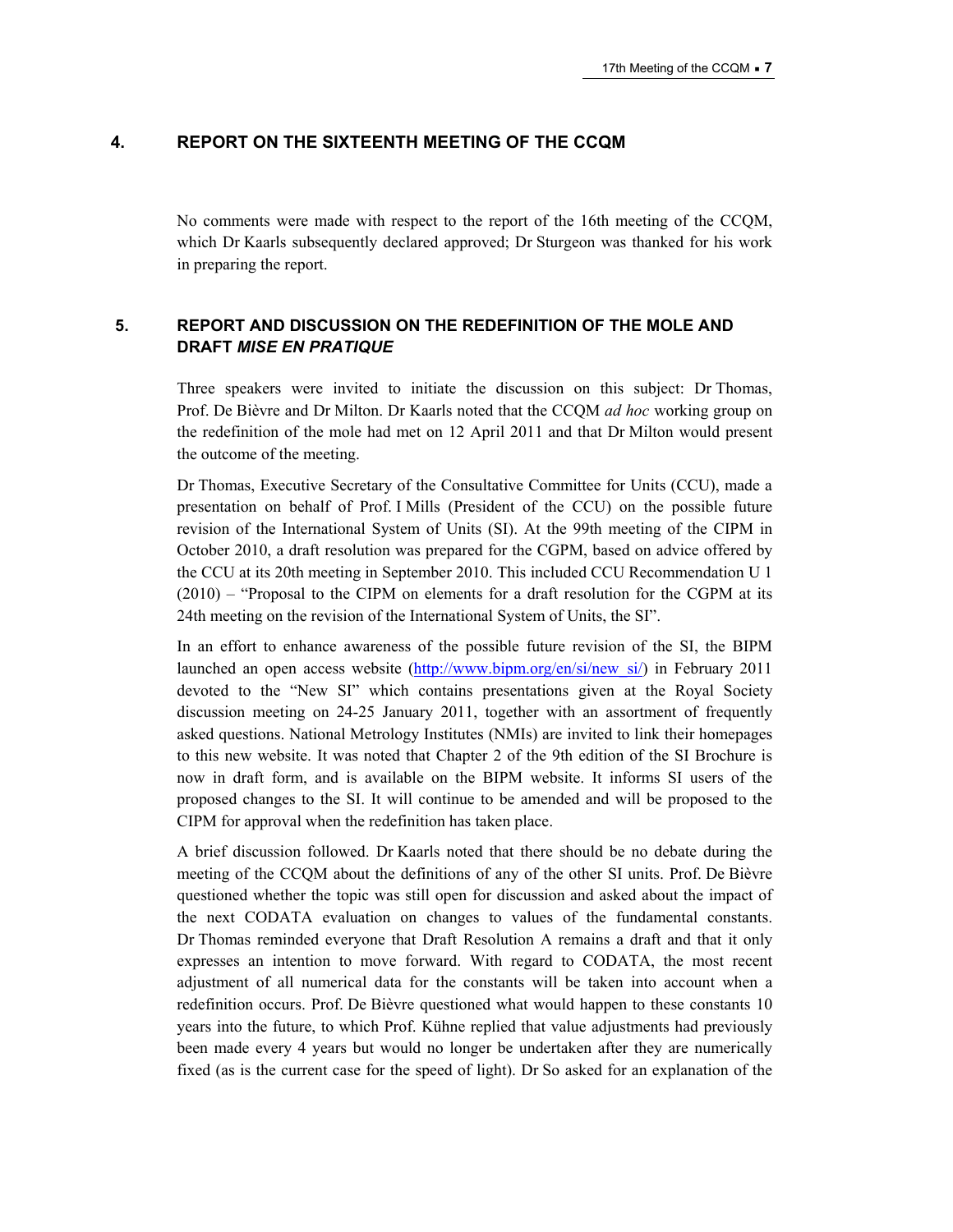relationship between CODATA and the CCU to which Dr Quinn (BIPM Emeritus Director) clarified that CODATA is an organization under the auspices of the International Council of Scientific Unions and independent of the CCU. The CODATA Task Group on Fundamental Constants is, however, an official member of the CCU.

Prof. De Bièvre proceeded to present some key concepts which he asserted should not be overlooked by the CCQM in the discussion on the redefinition of the mole. He stressed a point raised in the minutes of the 16th meeting of the CCQM that, prior to any change, a more widespread understanding of the concepts and their acceptance within the chemical community must be achieved and that the BIPM, the NMIs and other official representatives to the CCs should increase their efforts to spread awareness. Prof. De Bièvre noted that the Interdivisional Committee on Terminology, Nomenclature and Symbols (IUPAC-ICTNS) is in accord with a definition of the mole as stated by the CCU wherein the value of  $N_A$  is fixed as 6.022 14X  $\times$  10<sup>23</sup> per mole and that the change in definition is supported by IUPAC. However, this support is given with a recommendation to change the name of the base quantity "amount of substance" in the International System of Quantities (ISQ) at the same time that a new definition of the mole is approved. It is also recommended that a note should accompany the new definition to explain that the molar mass of  $^{12}$ C will be a quantity to be experimentally determined, with a relative standard uncertainty in the order of  $10^{-9}$ . Prof. De Bièvre proceeded to summarize a number of his own observations from the chemical measurement community which reflected on the difficulties related to teaching and understanding the concept of the mole. Prof. De Bièvre believes that these arise from the ambiguity in its definition and the discontinuity of matter, and provides arguments that chemical principles are most easily and conceptually treated from the viewpoint of entities, numbers and number ratios. Prof. De Bièvre proposed that since numerosity is a property of matter, it follows that the base quantity should be "number of entities". Prof. De Bièvre suggested that the unit of measurement for "number of entities" should be the mole (symbol mol), being the number of entities exactly equal to 6.022 14X  $\times$  10<sup>23</sup>. After noting that an in-depth discussion of these concepts will take place at the IUPAC general Assembly in San Juan, Puerto Rico, in July/August 2011 he reiterated his high regard for the relationships which exist between the fundamental constants, but restated his strong belief that the units must be understandable and teachable.

Dr Kaarls noted that many new points had been raised, and that there was no opportunity at this CCQM meeting to undertake an in-depth discussion of everything that had been mentioned. Prof. Kühne pointed out that the proposed new definition of the mole was entirely consistent with a fixed value of the Avogadro constant as described by Dr De Bièvre; he thus could not foresee a problem with its understanding. Prof. De Bièvre stated that although he had earlier been inclined to agree with this new definition, he could no longer support it because of the issues surrounding how easily it could be taught. Dr Quinn clarified that the issue being targeted is not that of counting but of quantity and what that quantity should ultimately be named. This raises a problem because the names of quantities are agreed by ISO and IUPAC and if the name is to be changed there needs to be a discussion between these two bodies and others affected by the proposed change.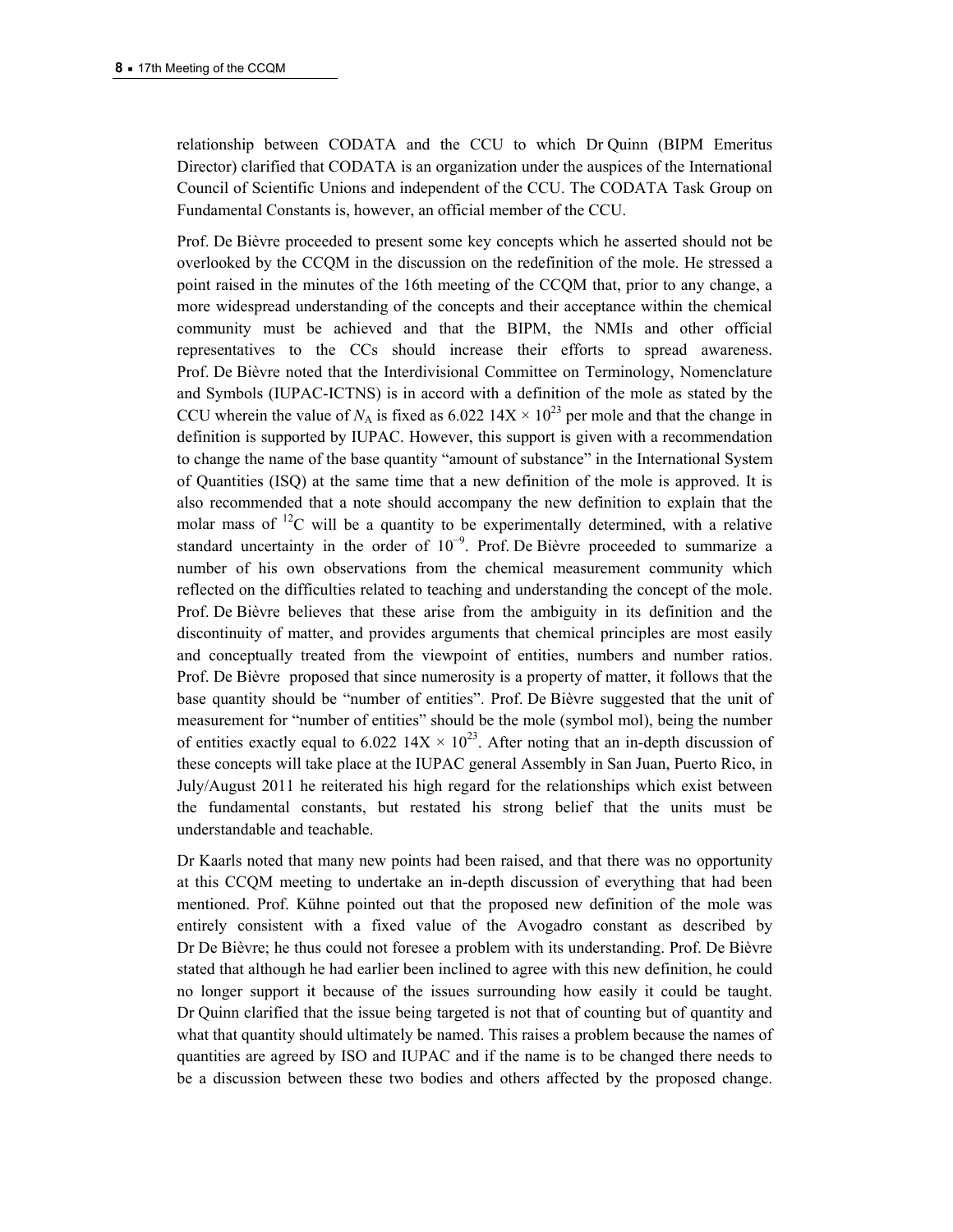Dr Quinn agreed that it is a difficult task to consult with the wider chemical community about proposed changes but at least the process had been initiated within IUPAC. Dr Fajgelj stated that the comments expressed by Prof. De Bièvre must be considered as his own personal views, and not those of the IUPAC. Dr Wielgosz clarified and commented on Dr Quinn's earlier remarks that for the quantity 'amount of substance' the unit is the mole, whereas for the quantity 'number of entities' the unit is one. Dr Wielgosz noted that there is a need to clarify quantities and units which are to be used for enumeration, especially for the biotech sector. Prof. De Bièvre reiterated that he is concerned about the future impact of such change and argued again that clarification is required over the quantity. Dr Kaarls closed the debate noting that IUPAC would have further discussions on the matter.

Dr Milton, the chair of the *ad hoc* working group on the redefinition of the mole, presented the outcomes of the second meeting of the *ad hoc* working group held on 13 April 2011. He began by suggesting that the origin of the term "amount of substance" was not well understood within the chemical community and he reviewed its historical evolution. Dr Milton showed that the origins of the use of the term mole could be traced back to the 1893 texts by Ostwald and Nernst in the terms Kilogrammolekuel and g-Molekuel, shortened to Mol. The origin of the term "amount of substance" was due to Guggenheim [*Phil. Mag*. **33**, 479-496 (1942); *J. Chem. Ed*., **38**, 86-87 (1961)]. The current definition of the mole was adopted in 1971 by the 14th CGPM. Dr Milton described how the atomic mass scale and the macroscopic world are linked to the Avogadro constant. He explained that the proposed new definition of the mole will lead to a reversal of the current situation, in that the number of entities in one mole would be in the future, exactly specified, whereas the mass of one mole of  ${}^{12}C$  will acquire a relative standard uncertainty approaching  $1 \times 10^{-9}$  dominated by contributions from the fine structure constant (squared). The redefinition of the mole may take the form: "the mole is the amount of substance of a specified elementary entity, which may be an atom, molecule, ion, electron, any other particle or a specified group of such particles; its magnitude is set by fixing the value of the Avogadro constant to be equal to exactly 6.022  $14X \times 10^{23}$  when it is expressed in the unit mol<sup>-1</sup>".

Dr Milton reported that the second meeting of the *ad hoc* working group on the mole reviewed the 2009 CCQM Resolution CCQM/09-24 and noted that, although 10-fold smaller, the discrepancies between the watt balance and International Avogadro Project determinations of  $N_A$  have not been resolved, nor have those for the determination of  $N_A$ based on natural and enriched silicon. Furthermore, overall awareness of the proposed change within the chemical community remains low. Among the outcomes of the working group meeting were suggestions to encourage members of the CCQM to approach influential national and international bodies with responsibility for chemical measurements. Dr Milton noted that NIST had been active in engaging the American Chemical Society at several meetings, but that this is not reflected by other NMIs worldwide. The working group proposed that a written request should be sent from the BIPM to the President of IUPAC to inform about the proposed redefinition and the consequent proposal to redraft the *mise en pratique* for the mole, and request that the President of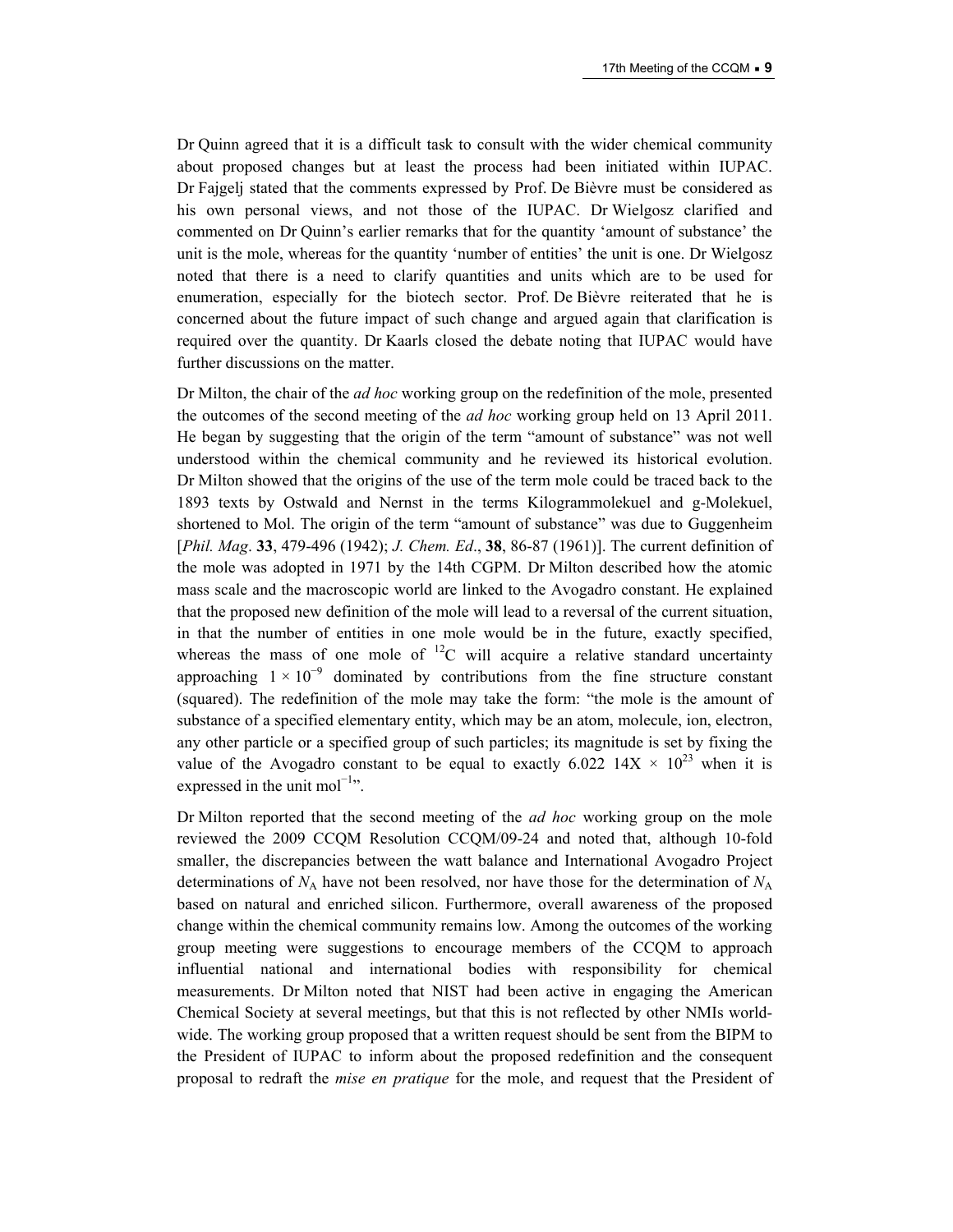IUPAC informs the BIPM of progress in the consultation with members and stakeholders. Work on redrafting the *mise en pratique* will be undertaken and a CCQM workshop to be held in April 2012 has been proposed as a forum to invite speakers to deliver feedback on the nature of the engagement they have had.

Dr Kaarls thanked Dr Milton for the historical background and the proposal for a CCQM workshop; he requested a draft Statement for the CCQM to be available for 15 April 2011 and that a final version could be tabled before closure of the meeting. Dr Wielgosz read the draft Statement (see Appendix 1, "On the need for consultation over possible redefinition of the mole"). Dr Quinn expressed surprise over the wording of the request because IUPAC had already expressed support for the changes. Prof. De Bièvre noted that he attended the IUPAC General Assembly meeting in 2009 and it had been apparent that deep reflection had not been given to the subject; he therefore supported the draft Statement. Dr Fajgelj strongly supported the draft Statement because it would expand debate on the subject. Dr Milton believed that there had indeed been approval from the Interdivisional Committee on Terminology, Nomenclature and Symbols (ICTNS) for the proposed changes, but his preference is to formally invite further engagement with IUPAC at the next meeting of the CCQM. Prof. Kühne will issue a letter that will note that IUPAC approval had been obtained and will enquire about progress under the consultation among member bodies of IUPAC. Dr Kaarls assured that appropriate language will be used and recognized that there is a clear need to ensure the widest consultation is achieved.

### **6. SUMMARY OF THE CCQM WORKSHOP ON MICRO-BIOLOGY**

Dr Kaarls presented a brief summary of the meeting held on 6-7 April 2011 at the BIPM headquarters which focused on food quality and safety. A wide stakeholder community (45) from around the globe representing farms and the food industry, food testing laboratories, food testing kit manufacturers, the International Dairy Federation, regulators and food safety authorities (FDA, USDA, EU-RL, FAS), members of APEC, standardization bodies (AOAC, ISO/CEN), CRM producers (ATCC, IRMM, LGC), proficiency providers and NMIs discussed current measurement problems/issues relating to sampling, cell/organism growth, colony count, detection, isolation, identification, characterization, methodology, reference methodologies and assay techniques for the assessment of pathogens (bacteria, viruses, fungi, moulds, yeasts, etc). Problems associated with ill-defined measurands, unsound (metrological) reference methods, insufficient global harmonization, lack of calibration chain/hierarchy and a lack of CRMs were identified. It was unanimously agreed that urgent cooperation between the metrology and the microbial food communities is desirable and, as a consequence of this agreement, an *ad hoc* joint steering group will be created to further this aim. The CCQM agreed to organize the steering group by appointing a group chair (a metrologist) from one of the participating NMIs.

Dr Emons opened the comments with a confirmation that the real issue revolves around the question of the measurand and not what is intended to be measured but what exactly is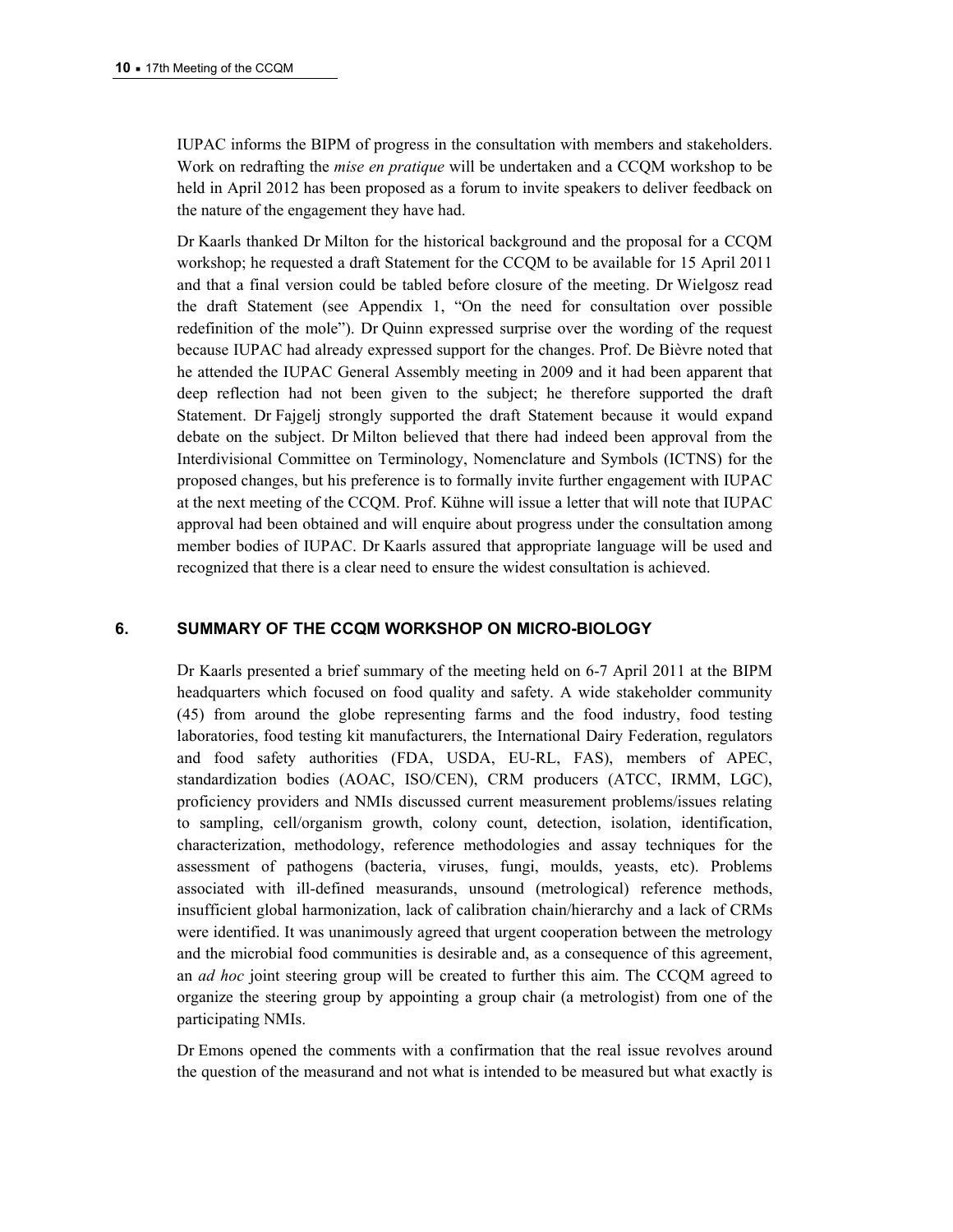being measured; noting that there is a need to firmly integrate the various standards bodies into the process, otherwise there can be no progress. Dr Kaarls confirmed that this has been done. Ms Parkes noted that this was a very participative workshop and that the key issue was standardization and that this need was not being met. Both the AOAC and ILAC technical committees present agreed, together with the chair of the ISO/TC 34 SC 9 (Microbiology), that they will work with the metrology community to assure success. Dr Kaarls reiterated that counting techniques were essential to this community and that this needs to be revisited by the CCU so that it can be recognized also within the CIPM as a means of measurement; a note was made that a Recommendation (Q1, see Appendix) will be drafted to the CIPM so that the SI brochure can be extended to provide guidance on units for the expression of measurement results based on counting. Dr Besley asked if there were plans to publish the presentations made at the workshop to promote their wider readership, to which Dr Kaarls replied that plans were being made to make them publicly available.

### **7. STUDY ON METROLOGY FOR THE BIOSCIENCES**

Dr Marriott addressed the development of the document, "Study of Measurement Service Comparison Needs for an International Infrastructure for the Biosciences and Biotechnology: Input for the BIPM Work Programme" released as a hard copy (document BIPM-2011/02) by the BIPM on 4 March 2011 and also made available on the BIPM website (http://www.bipm.org/utils/en/pdf/Biostudy report final.pdf). The study was commissioned by the BIPM to provide input into the future requirements for the BIPM laboratory programme, and to act as a useful reference for NMIs developing similar programmes, with a focus on protein and nucleic acid measurements for healthcare. Specific objectives were: the determination of the measurement services required to establish an international measurement infrastructure for biosciences covering the next 3– 10 year period; the determination of international comparisons required to demonstrate equivalence of measurement services; and to determine the R&D activities needed to develop higher order measurement standards and methods. To aid in this task, a review of published roadmaps (NIST documents, Euramet programme outline, UK National Measurement Office, ISO Task Force on Biotechnology) and strategies was undertaken, CCQM BAWG activities were studied, visits and interviews with selected NMIs and other measurement institutes were completed together with those of representatives from key sectors of the bio-industry and regulators. The study commenced in September 2009, a draft document completed in July 2010 was submitted for public consultation, and the final version forwarded to the BIPM in January 2011. In regard to those NMIs with bioactivities considered in this study, typically 10 full time equivalent staff have been allocated to such programmes, with an expected growth of 10  $\%$ –25  $\%$  over the next few years primarily in areas devoted to diagnostics, with an emphasis on the determination of proteins and nucleic acids. Less comprehensive interviews with industrial organizations revealed similar principal activities together with cell-based bioassays. Within the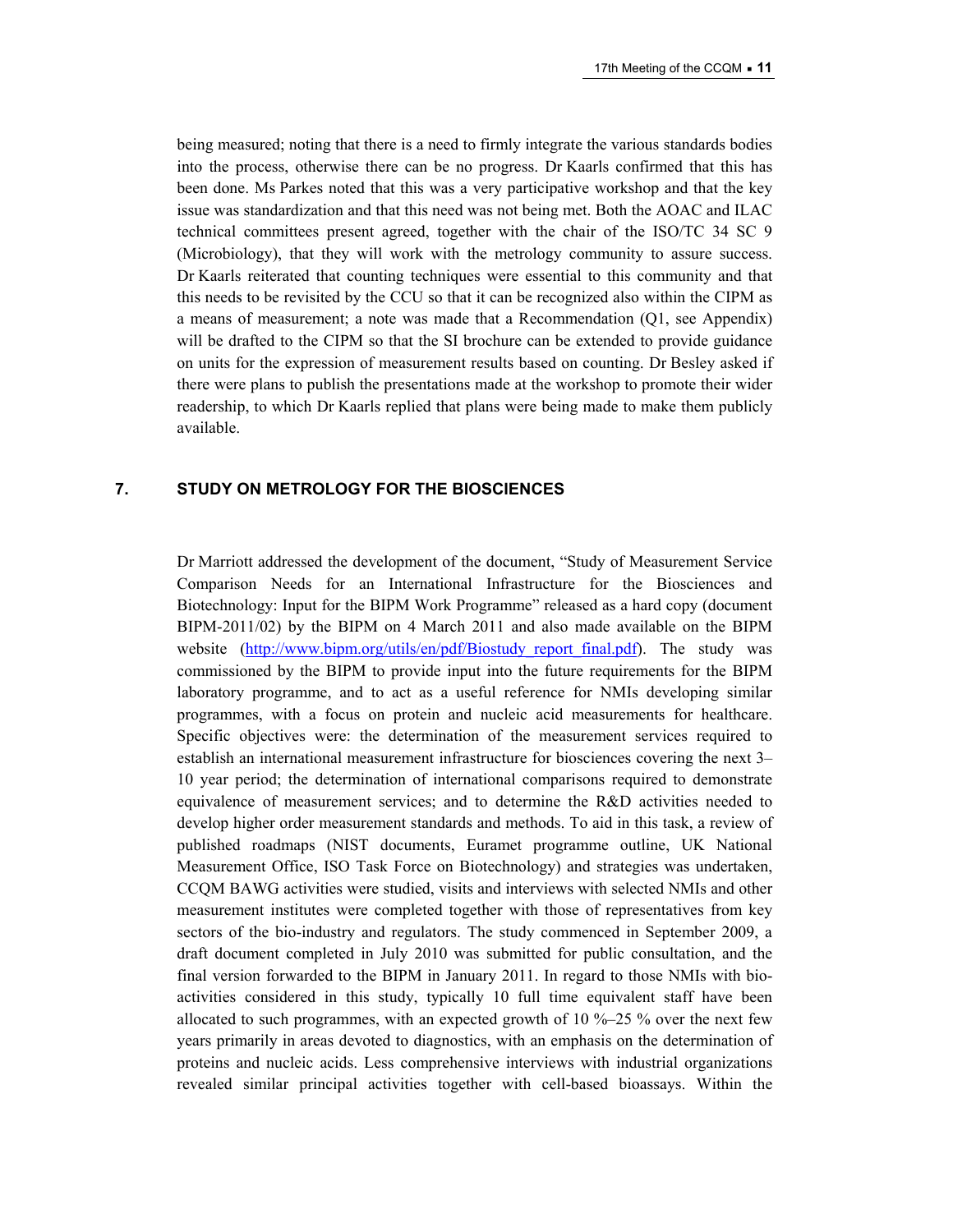diagnostics industry, methods are based primarily on mass spectrometry, with an expressed need for reference materials. Regulators had expressed concern over the confusion which is likely to arise during migration from IU to SI units, a process which will require careful coordination, and the length of time needed prior to the release of new reference materials. The biopharmaceutical industry highlighted the need for well characterized reference materials to help with calibration of "black box" instruments, and in bio-pharma products standards for water content were highlighted as a requirement. Primary amino acid calibrators and improved mass spectrometric methods for peptide mapping, glycan measurements and tertiary structural mapping of proteins, reference methods or standards for bio-assays and validated methods for nucleic acid analysis were also proposed. Major conclusions relating to proteins included work to underpin traceability of quantitative measurements to the SI, particularly for simple proteins such as insulin and hGH; a strengthening of cooperation between the WHO, IFCC, BIPM and NMIs to ensure a coordinated approach to the migration from IU to SI units; further work to develop an approach to metrological principles, where traceability to the SI is unlikely to be feasible, in more complex proteins; validation of measurement approaches for personalized medicine; and how to develop traceability chains for inherently unstable proteins. Due to the sheer magnitude of the number of measurands, serious thought must be given to alternative means of assuring the validity of all protein measurements to enable development of bio-measurement CMCs. With regard to nucleic acids, there is a need to develop techniques to treat measurement uncertainty in sequence determinations; improve procedures for "total" DNA and RNA measurements and multiplexed nucleic acid measurements; and consider the implications for the use of counting techniques and the relationship to the mole and availability of international reference DNA databases.

Dr Emons noted that during the time taken for this study some progress had been made in the field, citing that several PCR reference materials are now available and that others are on their way. The frustration frequently raised by stakeholders over the slow progress in the development of reference materials lies primarily with the community itself. There is no community agreement on what to measure, hence the problem of what to develop, either with respect to a harmonized reference method or a reference material, appears to be an impasse. Dr Marriott stated that the technology is moving quickly and that perhaps the issue is how to short-circuit these issues and move forward with a view that "something may be better than nothing". Dr Güttler agreed that one problem arises because there is a need to identify (disease) biomarkers and determine, with feedback from the biomedical community, whether the measurand is relevant to illness or not. Dr Wielgosz thanked Dr Marriott and the working group for conducting the study on behalf of the BIPM and noted that it fulfils the needs of the BIPM and provides a useful reference for stakeholders, predicting that it will be cited many times in the future.

### **8. SUMMARY OF ACTIVITIES RELATED TO MATERIALS METROLOGY**

Dr Kaarls explained that the issue of moisture in grain was tabled because a number of NMIs were interested in making CMC claims in this area, but faced problems because the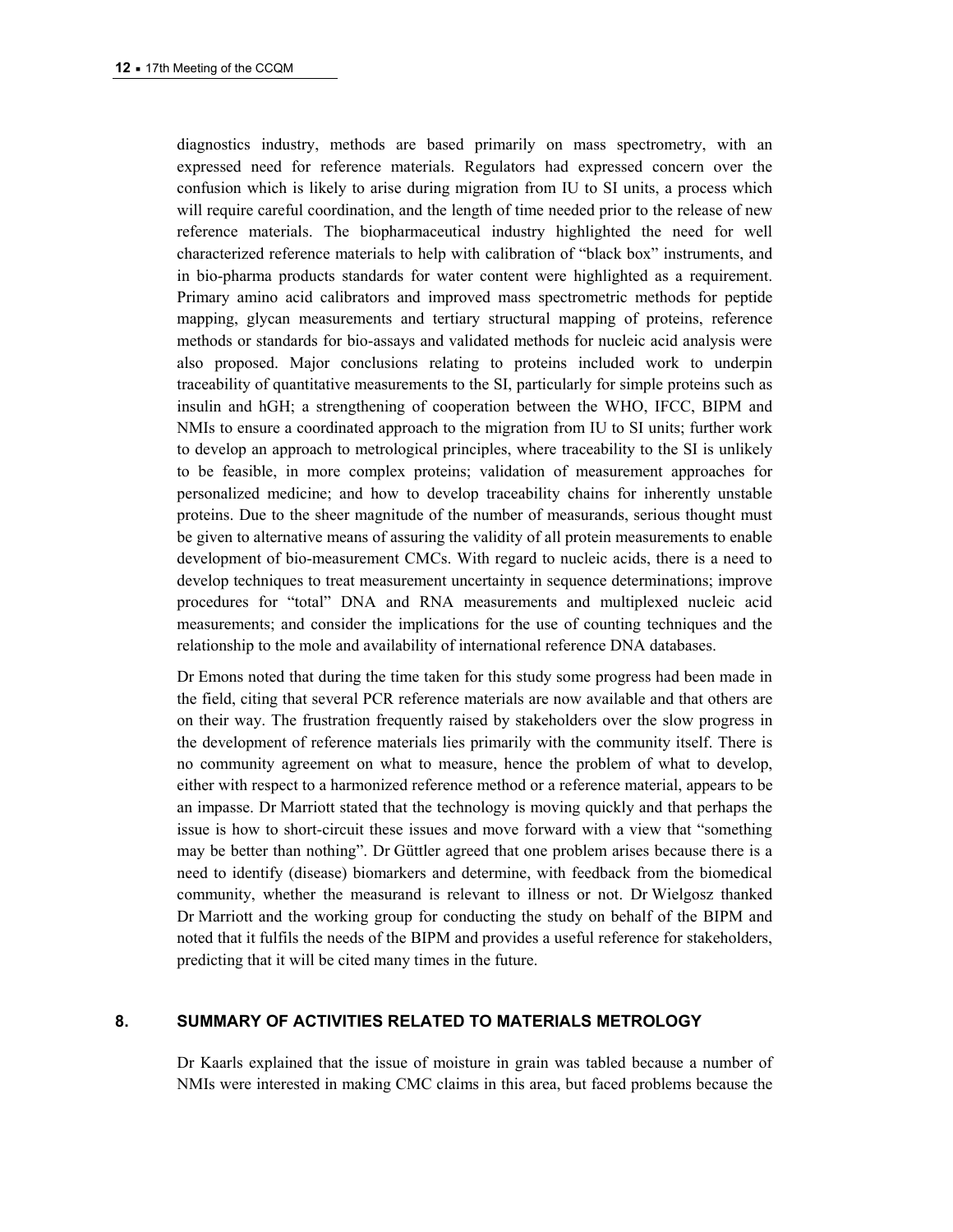determination is not 'measurand defined' but 'method defined'. After having been referred to the IAWG for initial discussions, it was concluded that there was no expertise therein to support such an activity. However, it was noted that the CCT WG on humidity reported that Euramet Project 1061 was engaged in the evaluation of the current status of work in NMIs on the measurement of moisture in materials, and was gathering opinions on future directions. It was concluded that measurement of weight loss on drying (i.e. moisture) relies on industry standard protocols and this measurand may not be in the scope of the CCQM. Irrespective of this, there is a need to address this issue, and Dr Kaarls called upon Dr Güttler for input. Dr Güttler referred the issue to the legal metrology group at PTB and asked Dr Ulbig to make a presentation to the CCQM on this matter because he has experience in the subject.

#### **8.1. Moisture in grain**

Dr Ulbig (with colleague Ms Klüβ, PTB) discussed moisture in grain and the relationship to CMCs. The short introduction described the nature of grain and why the determination of moisture is so important. Dr Ulbig also described the critical limits with respect to the grain being either too dry or too wet and the detrimental effects that can occur during storage. This leads to critical economic considerations as many countries have legal requirements for grain moisture measurements and a simple measurement uncertainty of only 0.2 % is equivalent to elevated costs of 900 million Euro to the grain economy due to the extremely large volume of traded grain (\$700 billion globally). Grain moisture is methodologically defined and is based on ISO standards 711, 712, 6540 and 665 for various cereal and grain seeds. The fundamental requirement is the removal of moisture from the product while avoiding any alteration in its chemical composition. This is achieved by advocating that specified grinding and drying conditions be utilized. The difficulty, illustrated for cereals, is that ISO 711 specifies one set of conditions whereas ISO 712 (reference method) specifies different conditions. In 2006, PTB conducted a German inter-comparison specifying apparatus and procedures which resulted in values in the range of  $\pm$  0.15 % with a  $\pm$  0.5 % verification limit. As a consequence, ISO 712 was modified to specify the temperature range and type of grinding mill as well as cooling time before weighing. Dr Ulbig considered the 2008 COOMET comparison project No. 436/RU/08 on humidity in barley which involved 5 countries utilizing protocol ISO 712. Results were in agreement within a range of  $\pm$  0.15%, but it remained unclear as to whether a correct value had been achieved. A number of final proposals arose from a consideration of these issues, including: the metrology within ISO 711 should be further developed by OIML TC17/SC1 with agreement among all parties involved at OIML that such a reference procedure is required; a pilot comparison study based on such a standard should be organized with further steps dictated by the outcome of the study.

Dr Kaarls remarked that the issue is of interest not only to COOMET countries but to many others around the world. It is recognized that the measurand is method dependent and thus a globally accepted measurement procedure must be developed and applied. This is recognized by the CCQM as necessary to move forward, and a reference level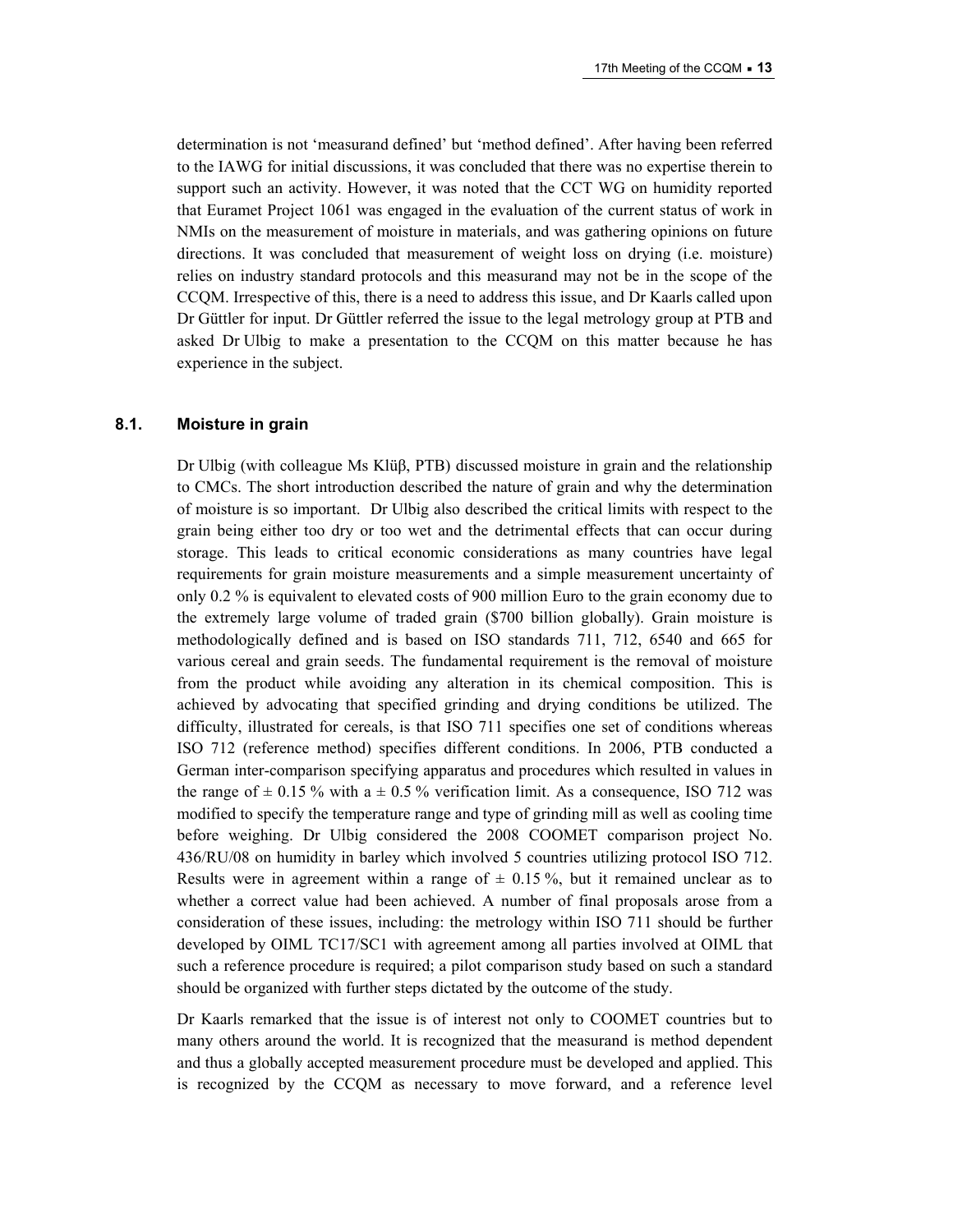methodology is needed, not a field method, but the connection between the two must be readily evident. Earlier in 2011 a meeting with representatives of the OIML was held but one question remained outstanding – is the OIML the best organization to develop a globally accepted procedure because the role of ISO must also be considered. Dr Ulbig replied that within OIML TC17SC1 there are a number of NMIs and, as metrologists, these members could develop a paper based on ISO 711; in addition, there are numerous contacts between OIML and ISO, currently it is unknown to what extent it will be necessary to change ISO 711. Dr Wielgosz asked for clarification of whether ISO 711 is accepted by CODEX. Dr Emons stated that there is a clear mandate to specific international organizations for the development of such standards and that the CCQM should not interfere with this process. Dr So raised the question as to why this topic is on the CCQM agenda. The issue is understood to be an important measurement, but the measurand should be of interest to the CCT. Dr Kaarls reiterated that no information or help has been forthcoming from earlier discussions within the CCQM or CCT groups which had expressed no interest or competence in the issues and the issue had to be addressed because it underpins some CMC claims. Dr Kaarls emphasized that there is a need to find a solution to this issue and that the purpose of this presentation is to propose a way forward, through the development of a standard methodology. Dr Fajgelj noted that this problem is faced by every inter-laboratory comparison wherein a material must first be dried; he suggested that the term "primary" method be changed to "reference" method. Dr Besley noted that the CCQM might contribute to this issue by the preparation of a reference material to support such measurements. Moreover, infrared (IR) measurements are used in the field in Australia to make (immediate) measurements of moisture and perhaps this is worthy of further consideration. Dr May agreed with the earlier comments made by Dr So and noted that this issue had also been discussed by the OAWG during its meeting in Korea; the consensus there was that this is not something that falls within the scope of the CCQM, primarily because the measurand is ill defined. If the measurand had been water and not moisture, then this would be a different issue. Every problem of international scope that involves a chemical measurand is not necessarily something that the CCQM should become involved with and if there is a group of NMIs with a common interest then they could proceed to discuss and resolve the issue but not within the remit of the CCQM. Dr Kaarls expressed his disagreement with this argument. He stated that when there is a group of NMIs that wish to claim CMCs, the way forward is to standardize and hence the necessity to become involved. Dr Güttler stated that a well defined procedure is needed and that current ISO guides are not sufficient for this purpose. What is needed is a coordinated effort to develop a suitable reference procedure. Dr Güttler questioned if this work was done, would the CCQM be able to undertake a comparison in support. Dr Kaarls noted that there are many measurands that are methodologically defined and they cannot be neglected simply for this reason. Dr Kaarls suggested that, in this case, OIML should lead in the development of a globally accepted procedure in close cooperation with other stakeholders such as CODEX and ISO. Dr Besley asked if OIML would seek assistance from the CCQM on this issue; Dr Kaarls was uncertain. Dr Besley stated that the CCQM should not enter into the development of such standards, but that it does have a role in developing reference standards that can be used to support such measurements.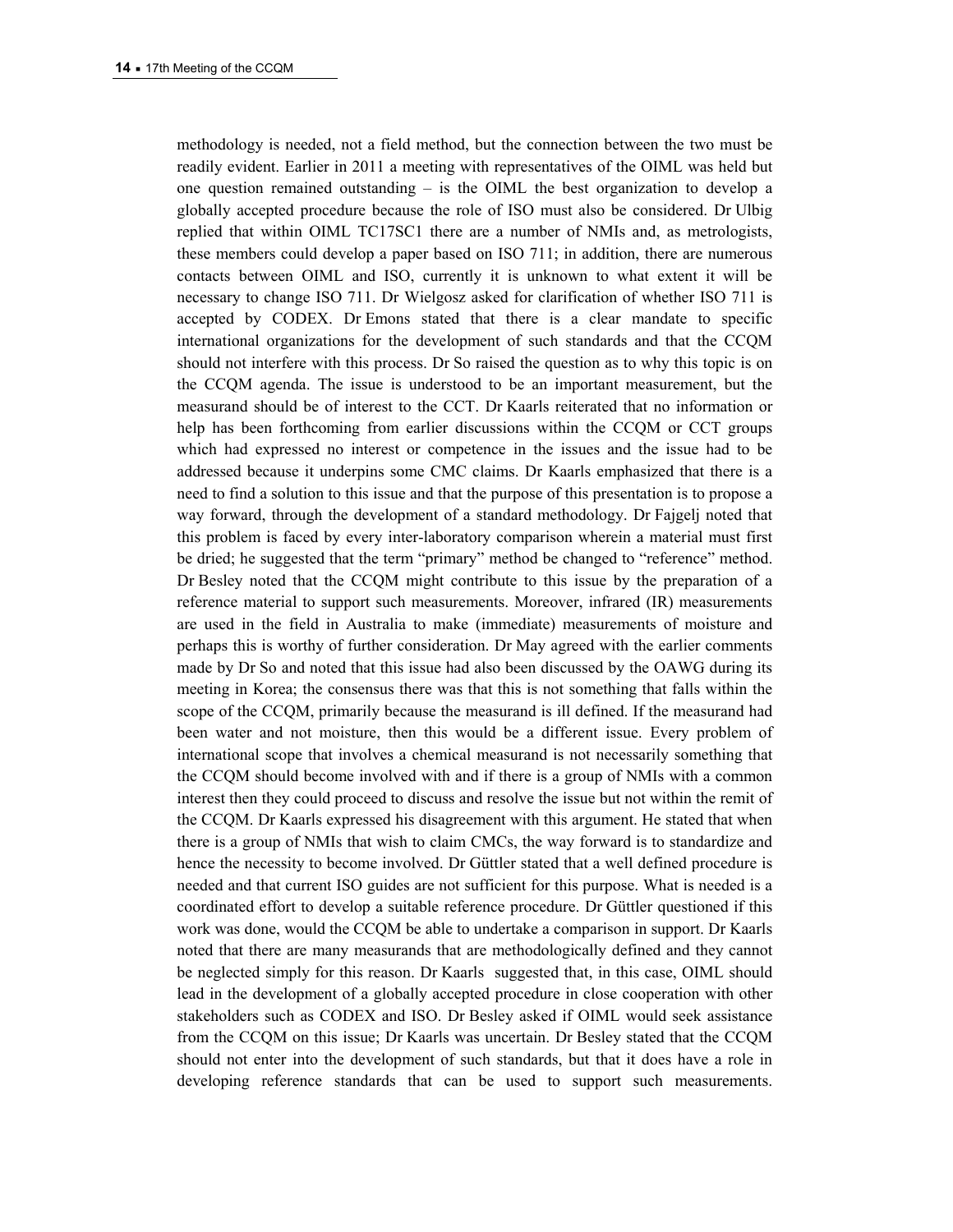Furthermore, Dr Besley disagreed with the suggestions made by Dr So and Dr May that this issue does not fall within the scope of the CCQM. Again, Dr May disagreed because water is not the measurand. Dr Besley agreed but noted that water could be the measurand for the CCQM to use, and on which to base a future reference material. Dr Kustikov thanked the members for their consideration of this matter and concluded that this important problem could be solved with help from the CCQM. Dr So returned to the idea of interested NMIs cooperating to participate together with COOMET on a measurement comparison. Dr Kaarls reiterated that his conclusion is that agreement is needed on a globally accepted standard measurement procedure and that CCQM is not a standards writing body, and for this reason the CCQM needs to return this issue to OIML, ISO and CODEX. The current proposal describes the OIML taking the lead in this issue. Dr Kaarls summarized once again that a number of NMIs had some interest in this measurand and he recommended that these NMIs discuss and consider the development of parallel work on potential suitable measurement procedures.

### **9. REPORTS OF CCQM WORKING GROUPS**

### **9.1 Gas analysis**

Dr Milton summarized the activities of the Gas Analysis Working Group (GAWG) since April 2010. The 24th meeting was hosted by NMC A\*STAR and HSA (Singapore) in November 2010 and the 25th meeting was held at the BIPM in April 2011. Six comparison reports have been moved to the KCDB and 4 new comparisons were agreed. Dr Milton described the complete range of key comparisons, from the core (binary) mixtures to fuel gases (mainly natural gas, but recently synthetic refinery gas), forensic and indoor air quality gases regulated in different areas around the world (ethanol and VOCs), emission level studies and gases associated with air quality and also those concerned with atmospheric monitoring, which are being developed in close collaboration with the Global Atmosphere Watch Programme of the WMO.

Dr Milton then discussed [CCQM-K66](http://kcdb.bipm.org/appendixB/KCDB_ApB_info.asp?cmp_idy=895&cmp_cod=CCQM-K66&prov=exalead) (purity of methane, coordinated by NMIJ), the first comparison specifically targeting gas purity analysis. This study had proved to be difficult to organize because of inhomogeneity in the standards used, with the result that the KCRV had been calculated using the excess variance method (discussed by Dr Cox, see section 9.8).

[CCQM-K74](http://kcdb.bipm.org/appendixB/KCDB_ApB_info.asp?cmp_idy=968&cmp_cod=CCQM-K74&prov=exalead) (nitrogen dioxide in nitrogen, coordinated by BIPM) had strong participation with excellent results. Particular challenges faced in this comparison included the storage of  $NO<sub>2</sub>$  in cylinders and its inter-conversion to other species. Standard relative uncertainties approaching 0.3 % were shown to be achievable for this difficult system. The same standards were used for CCQM-P110 (coordinated by BIPM) in which FTIR methods of analysis with traceability to spectroscopic line strength data were used to obtain results in agreement with the reference value, but with relative uncertainties of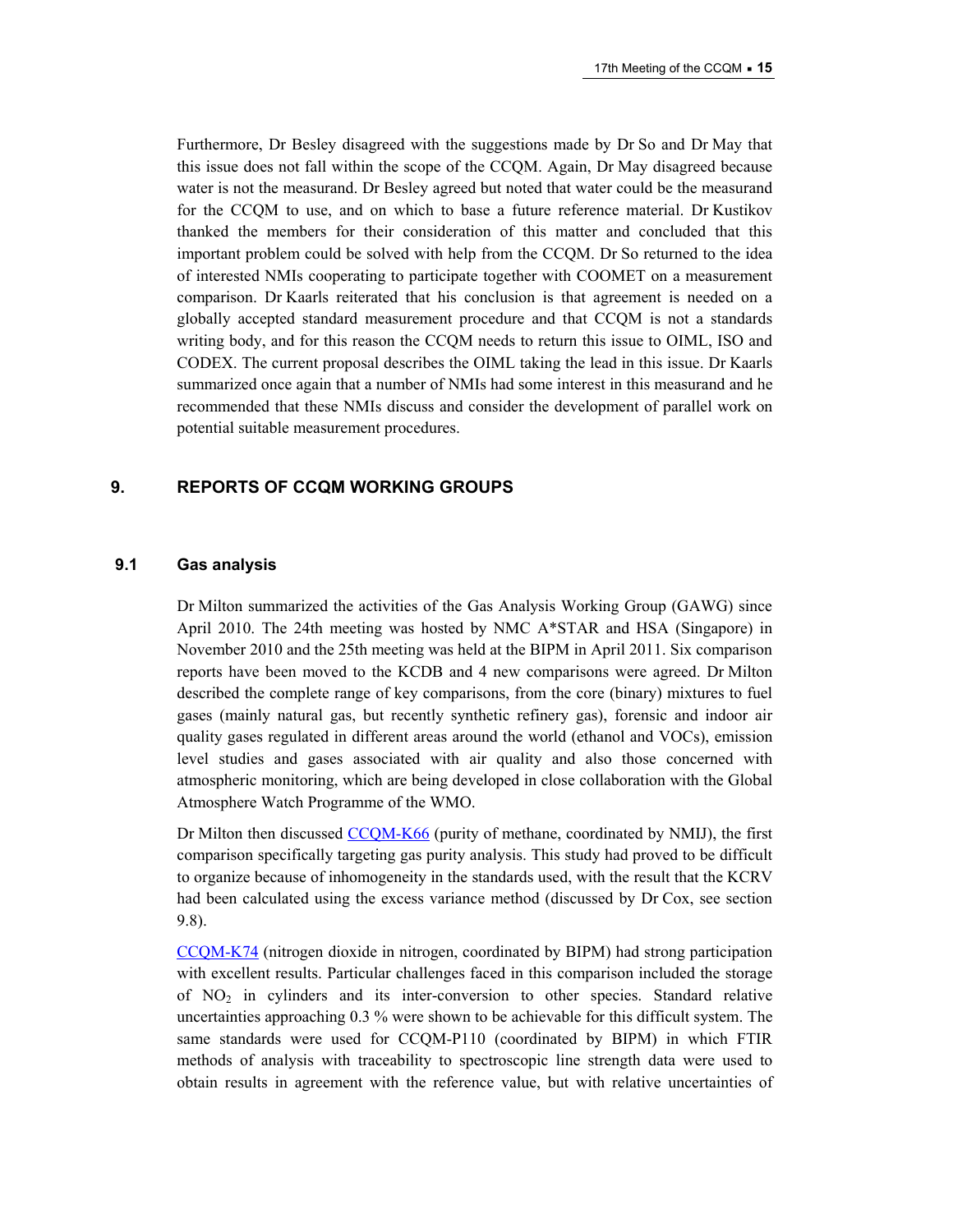around 5 % (10 % for less experienced laboratories). This finding is significant as this is the first such side-by-side comparison of these methodologies conducted impartially.

[CCQM-K76](http://kcdb.bipm.org/appendixB/KCDB_ApB_info.asp?cmp_idy=1034&cmp_cod=CCQM-K76&prov=exalead) (sulfur dioxide in nitrogen, coordinated by NIST) obtained results which illustrated good capabilities for the majority of NMIs, with uncertainties in the order of less than 1 %. Such capabilities could not have been anticipated five years earlier.

[CCQM-K77](http://kcdb.bipm.org/appendixB/KCDB_ApB_info.asp?cmp_idy=1033&cmp_cod=CCQM-K77&prov=exalead) (synthetic refinery gas, coordinated by VSL) served as an example of a class of fuel gases and was significant for carbon trading and industrial energy costs. Many plants use by-product gases as fuels and mixtures can be complex, including eight hydrocarbons, hydrogen, nitrogen and helium. Credible results were achieved.

Planning is under way for a suite of comparisons underpinning a strong relationship with the WMO, one of these being [CCQM-K82](http://kcdb.bipm.org/appendixB/KCDB_ApB_info.asp?cmp_idy=1062&cmp_cod=CCQM-K82&prov=exalead) (methane in air, coordinated by BIPM and NIST). This measurand has been monitored by WMO and NOAA for several decades as methane is the second most important greenhouse gas, and a resolution of 1 ppb is needed at concentrations of 2 ppm to examine annual cycles. Special consideration is being given to the balance gas (either real or synthetic air) as matrix effects can be significant at this level of accuracy. This comparison will run in preparative mode where laboratories send samples to the BIPM. The BIPM is currently validating its measurement facilities with a suite of standards prepared by NIST.

[CCQM-K90](http://kcdb.bipm.org/appendixB/KCDB_ApB_info.asp?cmp_idy=1095&cmp_cod=CCQM-K90&prov=exalead) (formaldehyde in nitrogen, coordinated by BIPM) is important for atmospheric monitoring as well as indoor air quality. A facility has been assembled at the BIPM to generate HCHO dynamically as well as to determine its purity and concentration by cavity ring down spectroscopy.

Euramet 1002, involving NPL, PTB, NIST and NMIJ, involved a comparison of standards for trace water vapour, which is of interest because each NMI utilizes a different in-house system to realize their national standard. This necessitates that a stable instrument (cavity ring down spectrometer) is used as a transfer standard. Over a period of three years, a reference consensus value was established with consistent results, well within 5 %, and suitable for customer needs. The amount fraction values investigated were reduced to 10 nmol mol<sup>-1</sup> with corresponding dew points in the range of  $-100$  °C.

Two proposals have been received for new comparisons within the CCQM; the first is a preparative comparison for ethanol in nitrogen (coordinated by NPL), the second being dimethyl sulphide in nitrogen (coordinated by KRISS), of interest to only a few NMIs but offering support to the WMO.

Dr Milton then considered Cycle XII CMCs and the KCWG. During a review undertaken earlier in the week (April 2011) an issue arose concerning the claimed uncertainties on CRMs that needs to be addressed. This will be discussed in future meetings. Alignment with the way this is done within ISO TC58 will be targeted. Some claims of core CMCs were made and suggestions offered to the KCWG for re-review in Cycle XIII, including  $NO$ ,  $SO<sub>2</sub>$  and propane, thereby completing the re-review of the first set of CMCs.

CMCs for core mixtures were examined and an agreed range for measurands established for a number of compounds (CO,  $CO<sub>2</sub>$ ,  $O<sub>2</sub>$ , methane, propane, NO,  $SO<sub>2</sub>$ ), each in air or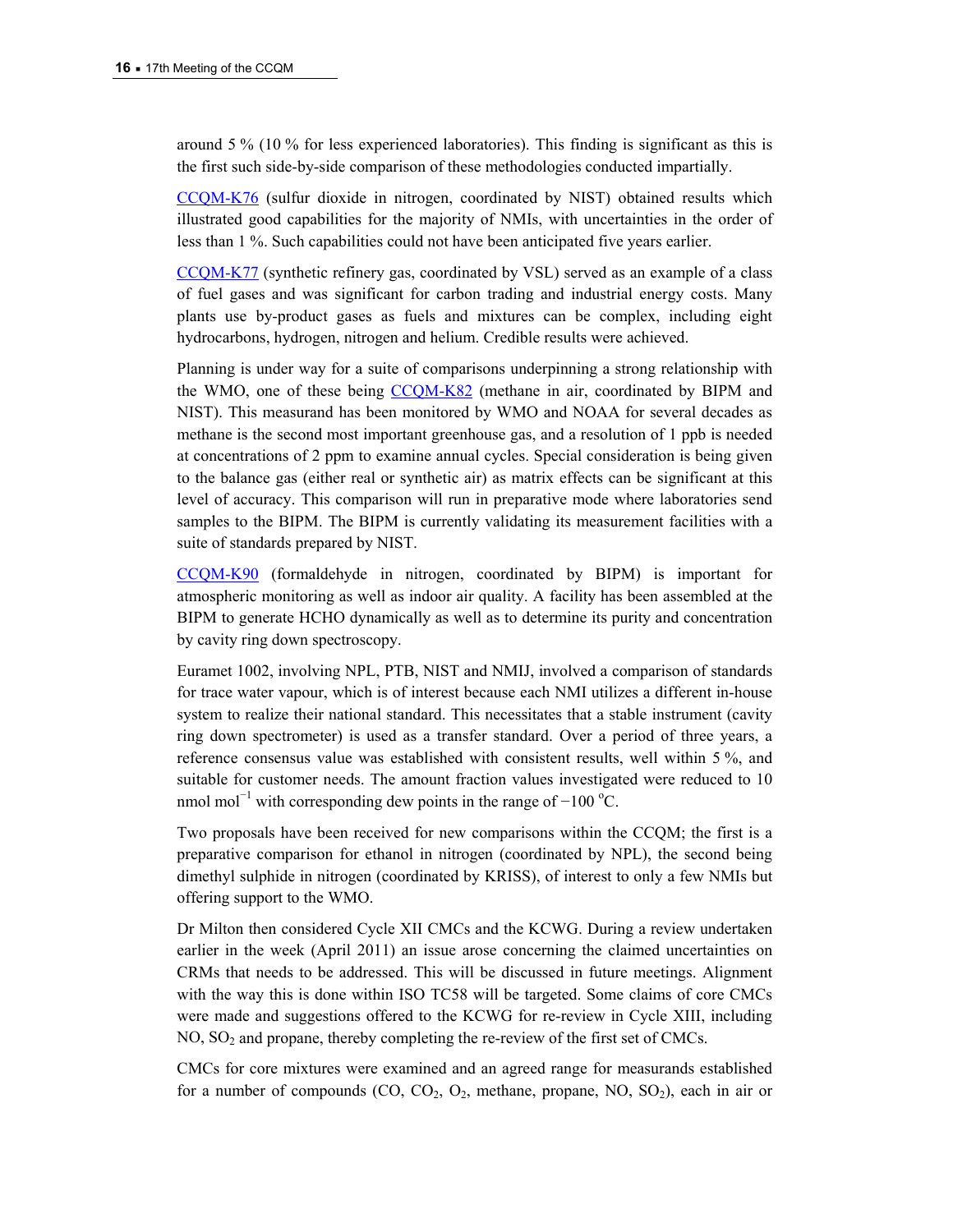nitrogen. This streamlines the process and removes the need to repeat older Key Comparisons while it retains the HFTLS approach based on existing principles.

With respect to international issues, the absorption cross-sections for ozone and the impact of setting ranges for atomic weights were examined. With respect to ozone, the traceability for many measurements depends on spectroscopic instruments and cross-section information normalized at various wavelengths to those defined by Hearn at 253.7 nm. During preceding years, the absorption cross-sections have been re-examined and in 2012 it is proposed that the recommended values will be derived from the Reims group, instead of the current widely used Bass and Paur values. This will result in a reduction of 1.5 % in the bias between UV photometry and gas phase titration techniques. As a consequence, all urban ozone values established previously will change by 1.5 %. The BIPM has contacted ACSO (Absorption Cross Sections of Ozone), an *ad hoc* commission held under the auspices of the WMO, in an effort to have the impact of this decision on current measurements considered and uncertainties of the proposed values provided.

A second international issue is related to the changes implemented by IUPAC on the atomic weights of the elements in 2009. Gas laboratories determine concentrations based on knowledge of atomic weights, as they typically do not determine isotopic compositions. In the past, the uncertainties of the atomic weights were typically 5–10-fold smaller than comparison uncertainties, but various laboratories used different atomic weight values with no justification (some used 2005 atomic weights). The 2009 values recommended by IUPAC (document CCQM/11-07) indicate either ranges on standard atomic weights for a number of elements, with the suggestion that the associated uncertainty need not be derived from a simple rectangular distribution, or provide conventional atomic weights and uncertainties. The GAWG considered this situation and recommends that appropriate conventional uncertainties are established and used for atomic weights within the gas community. The GAWG will communicate this to ISO TC158 and invite them to provide input from the industrial community.

Dr Milton outlined the 2009-2012 gas metrology programme at the BIPM, covering [BIPM.QM-K1](http://kcdb.bipm.org/appendixB/KCDB_ApB_info.asp?cmp_idy=733&cmp_cod=BIPM.QM-K1&prov=exalead) (ozone), greenhouse gas measurements [\(CCQM-K82,](http://kcdb.bipm.org/appendixB/KCDB_ApB_info.asp?cmp_idy=1062&cmp_cod=CCQM-K82&prov=exalead) methane in air) and planning for the work on formaldehyde. A comparison of  $NO<sub>2</sub>$  coordinated by the BIPM was successfully completed. Further information on the programme will be given during a presentation by Dr Wielgosz.

The 26th meeting of the GAWG will be held in Boulder, CO, USA, and hosted by NOAA for a session devoted to activities of mutual interest, including a tour of the NOAA facilities. A second session hosted by NIST will cover other aspects of the agenda not directly of interest to the atmospheric monitoring community. This will provide an opportunity to reinforce the agreements established with the WMO on how to progress with standards and develop some of the resolutions made in a practical way.

No questions or comments were raised for discussion and Dr Kaarls thanked Dr Milton and the GAWG for the significant progress made during the past year.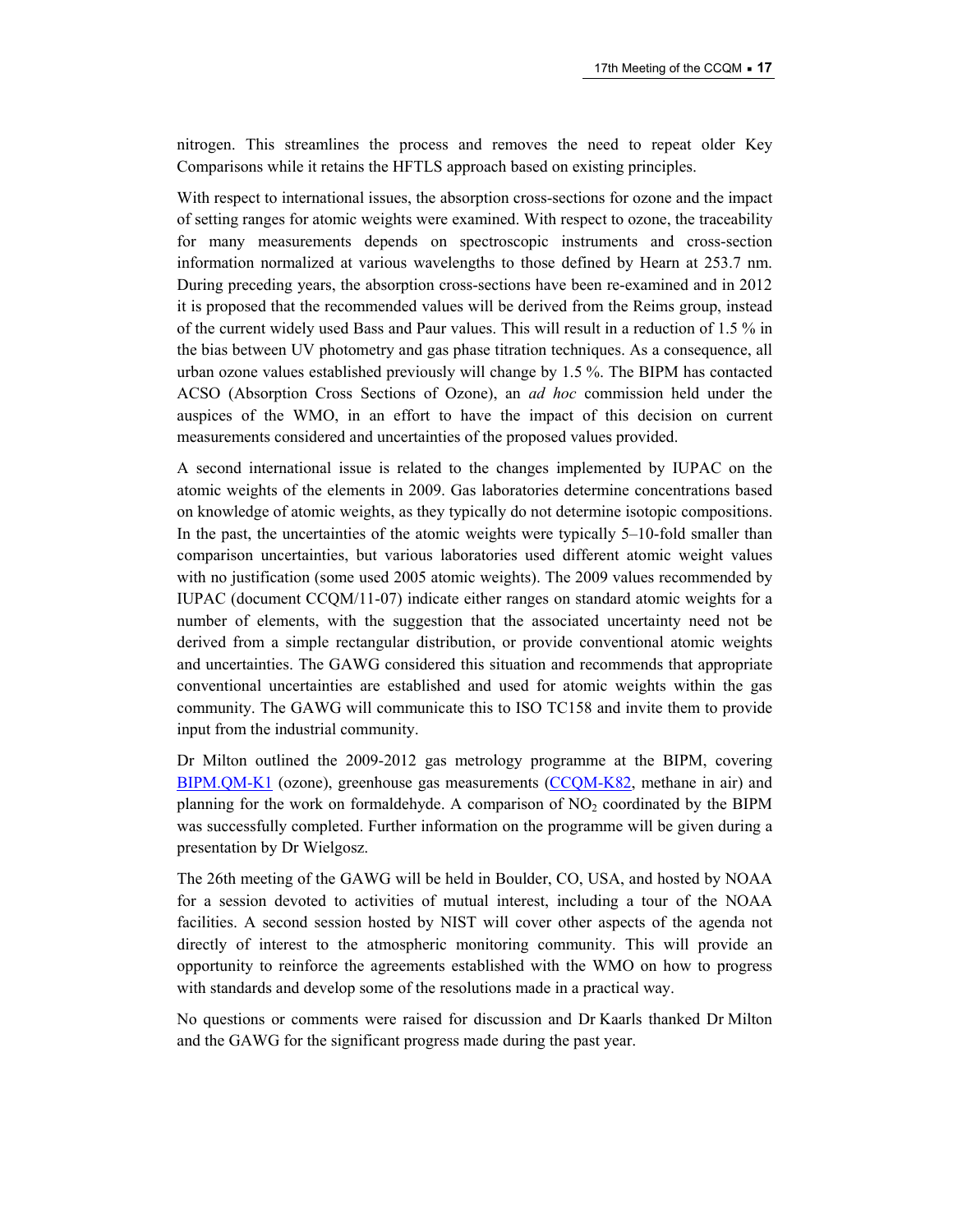### **9.2 Inorganic analysis**

Dr Sargent presented an overview of the activities of the Inorganic Analysis Working Group (IAWG) during 2010-2011, noting the interim meeting hosted by Boras SP on 29 September–1 October 2010 as well as meetings held during April 2011. Both occasions permitted joint meetings with the EAWG. Since 1998, 34 Key comparisons have been undertaken with 28 approved, 3 in progress, 2 planned and 1 report in progress. A comprehensive summary of the Key Comparisons in progress as well as Pilot studies in progress was given; most Pilot studies had been conducted in conjunction with Key Comparisons. Participants in the IAWG had been asked to ensure that draft reports were produced within a reasonable time frame after the study was completed. A summary of four regional comparisons, which are now being tabulated and treated in the same manner as CCQM Key Comparisons, was presented and included core competency considerations. Dr Sargent proceeded to briefly highlight 3 CCQM and 1 regional Key Comparison.

[CCQM-K87](http://kcdb.bipm.org/appendixB/KCDB_ApB_info.asp?cmp_idy=1047&cmp_cod=CCQM-K87&prov=exalead) / CCQM-P124 (Elemental calibration solutions, coordinated by PTB) is significant because a large number of NMIs have CMCs for this activity. Nine solutions containing Cr, Co and Pb were prepared by PTB, which allowed a calculated KCRV for each case, based on gravimetry, to be undertaken. A prepared calibration solution, an unknown sample and a commercial calibration solution were made available which permitted an assay of the unknown using the provided calibration solution as well as by the participants' calibration standard. As this was a benchmarking exercise, 19 NMIs participated in the study with a further 4 NMIs and 2 industrial laboratories undertaking a parallel Pilot study. The identity of the industrial laboratories remained anonymous. The performance of most laboratories was excellent, within the targeted uncertainty of 0.5 %.

[CCQM-K88](http://kcdb.bipm.org/appendixB/KCDB_ApB_info.asp?cmp_idy=1054&cmp_cod=CCQM-K88&prov=exalead) / CCQM-P125 (lead in lead free solder, coordinated by NMIJ, assisted by NIM and KRISS) addressed issues relating to the RoHS Directive for Electronic Materials. A robust number of participants were engaged, most relying on mass spectrometry or emission techniques for the measurements and a median was adopted for calculation of the KCRV.

CCQM-P96.1 [As and arsenobetaine (AsB) in an AsB standard solution and fish, coordinated by NMIJ] was pursued subsequently to CCQM-P96 because of the difficulties encountered with the latter comparison, for which discrepancies between two commercially available AsB standards existed. Excellent agreement was achieved when participants utilized the in-house AsB standard to determine AsB in the standard solution, even when coupled with the need to extract AsB from the fish matrix and separate it using liquid chromatography. Reference values are based on calculations of the median as a simple and robust statistic. It was concluded that the performance is sufficiently good to advance to a Key Comparison in which participants will use only their own in-house standards for quantitation of AsB in an unknown fish tissue.

[SIM.QM.S2](http://kcdb.bipm.org/appendixB/KCDB_ApB_info.asp?cmp_idy=1041&cmp_cod=SIM.QM-S2&prov=exalead) / SIM.QM.P22 (Trace metals in water, coordinated by NRCC) comprised a gravimetrically spiked high purity water sample distributed to a wide range of NMIs, at least half located outside the SIM countries. This suggests that the comparison should have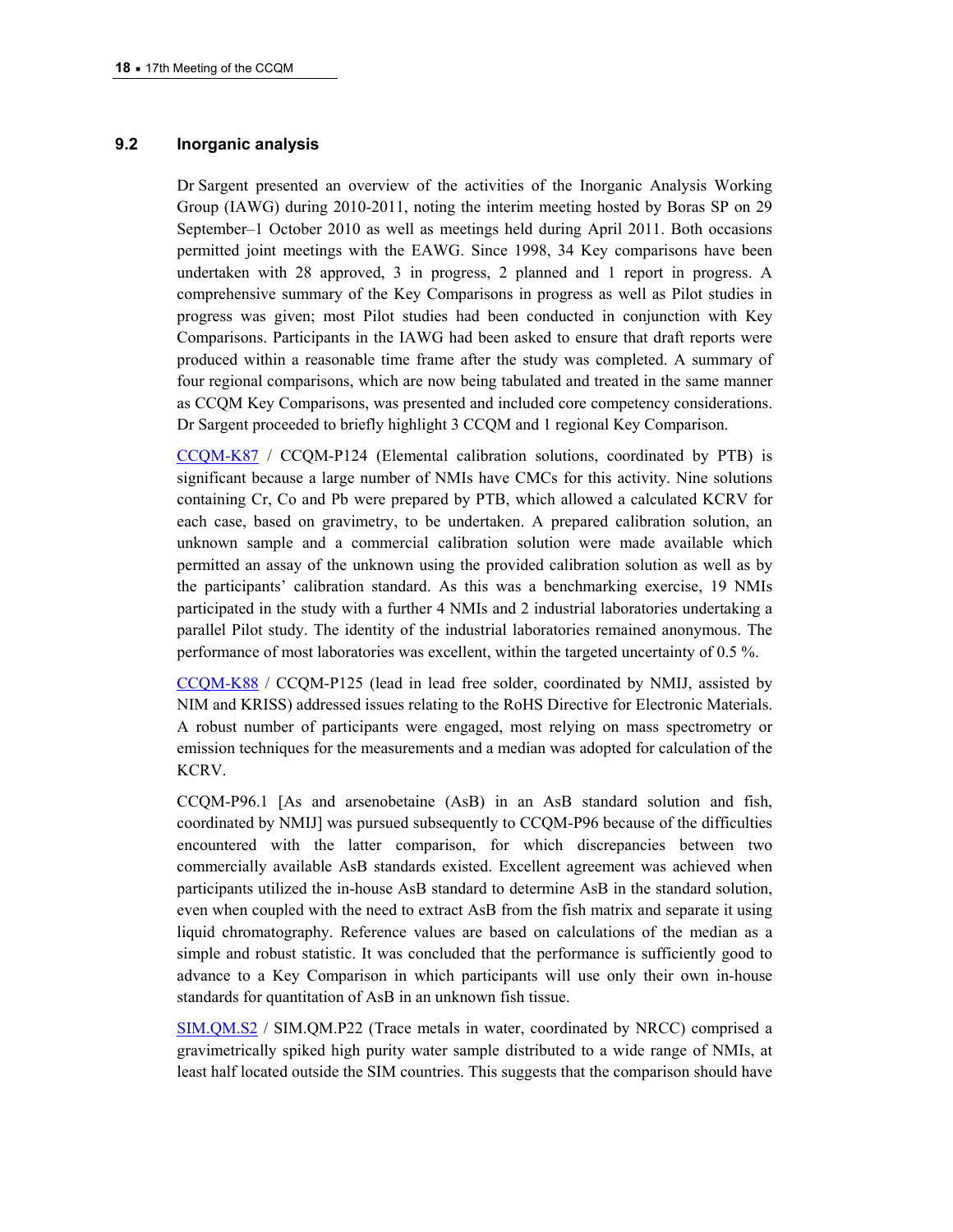been conducted as a regular CCQM Key Comparison. In future, such comparisons will be incorporated into long range plans for IAWG activities because they consume significant time and resources and it is recommended that SIM will define and agree with CCQM the precise scope for comparisons undertaken in support of CMCs before inviting participation. The KCRVs were based on gravimetry and excellent performance was achieved, the majority of participants used inductively coupled plasma mass spectrometry (ICP-MS), frequently in high resolution mode.

Dr Sargent then considered recently agreed studies, which included a Key Comparison for assay of dichromate (coordinated by SMU and KRISS) the results of which are due by late 2011. A Key Comparison for selected elements in bioethanol (coordinated by INMETRO and separate from BIOREMA studies) will start in the near future; Key Comparisons and parallel Pilot studies for the determination of AsB in solution and fish matrix (coordinated by NMIJ and NIM) are scheduled to be completed by early 2012. A comparison on isotopic measurements of lead in solution and bronze (coordinated by BAM) is due for completion by September 2012, and a Pilot study (coordinated by PTB) for purity determination of KCl, based on quantitation of Br,  $NO_3$  and  $SO_4^2$  is due to report results by June 2012.

An overview was presented of the specialized techniques workshop which took place on 12–13 April 2011. Its purpose was to focus on the use of emerging or novel techniques which are applied or are relevant to the IAWG studies as well as to revisit the more traditional but infrequently used esoteric techniques (cf. document CCQM/11-23). Emphasis was given to the application of laser ablation for the direct analysis of solids, multi-element analysis and tagging for speciation, bio-imaging and geochronology. Expert speakers (Dr Günther, ETH, Dr Jakubowski, BAM, Dr O'Reilly, LGC and Dr Millot, BRGM, France) were invited to make the presentations. Several specialized techniques which play a key role in the elucidation of purity of inorganic substances were presented by Dr Kipphardt (BAM), Dr Bode (TNW), Dr Sturgeon (NRCC) and Dr del Rocio Arvizu (CENAM) covering the areas of NAA, GD-MS and carrier gas hot extraction for determination of O, N, S and C. It was noted that many specialized techniques such as NAA, coulometry, GD-MS and techniques for detection of non-metallic impurities are vulnerable to disappearance from the community due to lack of budget or expertise in the future. Dr Sargent stated that the Working Group believed it is important that the CCQM draws attention to the role of these techniques to encourage NMIs to maintain facilities and give consideration to new R&D programmes to address current needs in inorganic analysis, in an effort to ensure that these techniques are not permanently lost from the community. Dr Sargent proposed that a recommendation on this be supported by the CCQM (Recommendation Q2, Appendix).

Dr Sargent reviewed the key aspects of the IAWG strategy, including a core capabilities approach (which will continue to be developed and refined) for the planning of future comparisons and a "Report Card" format to demonstrate support for CMCs. A rolling fiveyear plan will include occasional 1:1 Key Comparisons targeting support for specific CMCs in addition to a benchmarking of performance of all active participants on a regular basis. Dr Sargent noted that all new IAWG Key Comparison proposals, as well as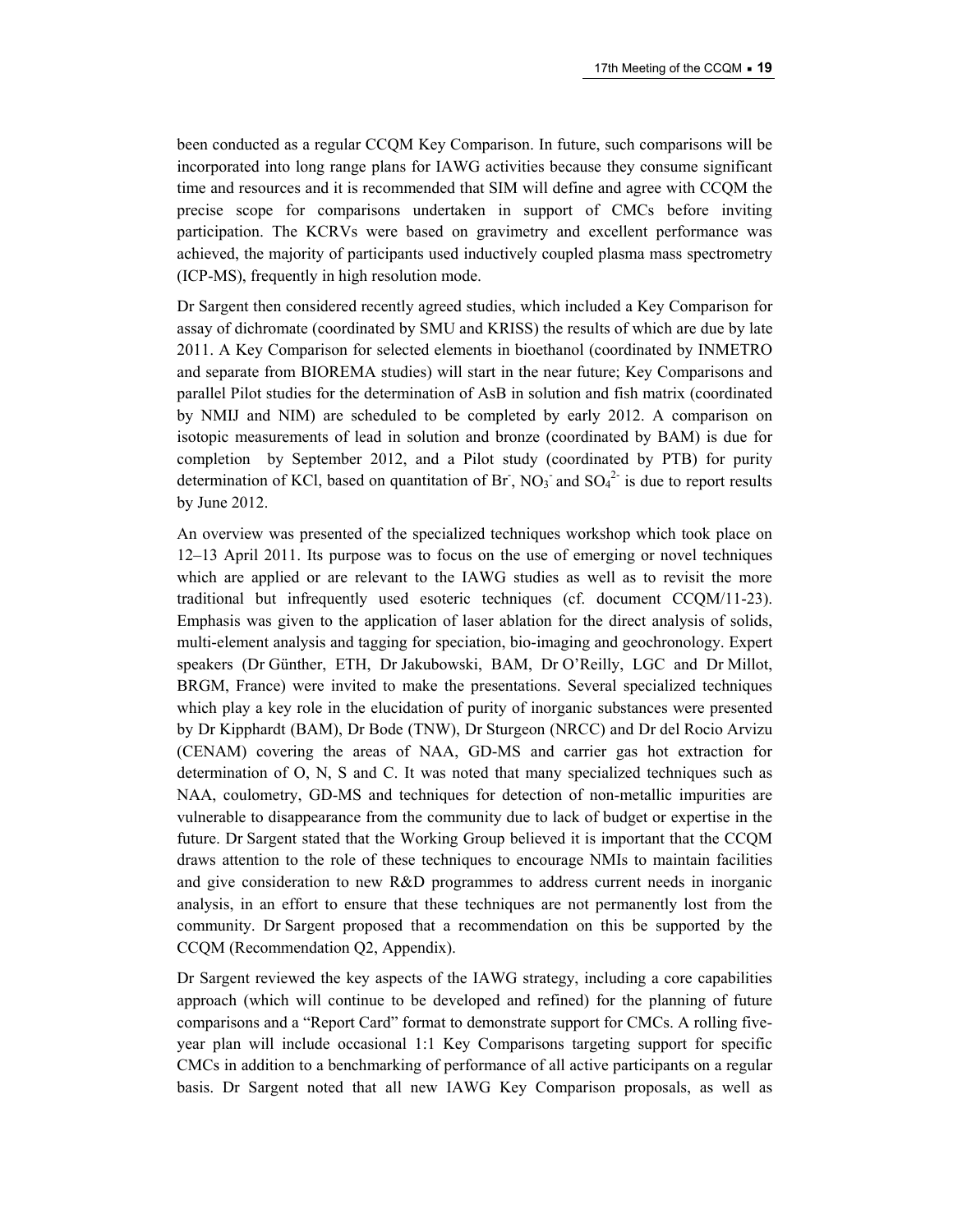Regional Key Comparisons, will be accompanied by draft core capabilities tables and that these have already been implemented for [CCQM-K75](http://kcdb.bipm.org/appendixB/KCDB_ApB_info.asp?cmp_idy=1073&cmp_cod=CCQM-K75&prov=exalead) (toxic metals in algae) and [CCQM-](http://kcdb.bipm.org/appendixB/KCDB_ApB_info.asp?cmp_idy=918&cmp_cod=CCQM-K70&prov=exalead)[K70](http://kcdb.bipm.org/appendixB/KCDB_ApB_info.asp?cmp_idy=918&cmp_cod=CCQM-K70&prov=exalead) (Hg in natural water) and are being prepared retrospectively for [CCQM-K56](http://kcdb.bipm.org/appendixB/KCDB_ApB_info.asp?cmp_idy=832&cmp_cod=CCQM-K56&prov=exalead) (trace elements in soybean powder), CCQM-P106 (Cd, Cr, Hg and Pb in polypropylene), [CCQM-K60](http://kcdb.bipm.org/appendixB/KCDB_ApB_info.asp?cmp_idy=830&cmp_cod=CCQM-K60&prov=exalead) (Se and SeMet in wheat flour) and [CCQM-K64](http://kcdb.bipm.org/appendixB/KCDB_ApB_info.asp?cmp_idy=866&cmp_cod=CCQM-K64&prov=exalead) (analysis of copper alloy). Dr Sargent provided an example of a fictitious "Report Card" which covered the previous 5 years of performance of an NMI, and which would be designed to accompany CMC claims. The draft five-year plan was introduced for the IAWG covering the period to 2014; it outlines the studies needed to support the various categories of all CMCs.

Future activities will include a joint meeting with the EAWG planned for 31 October–4 November 2011 in Sydney, Australia, hosted by NMIA, completion of the core competency white paper and KC Report Card formatting, undertaking a joint workshop with the OAWG together with the chair of the KCWG on the implementation of core capabilities, and continuous updating of the rolling five-year plan, which will introduce Pilot studies in new measurement areas. It was concluded that good progress has been made with comparisons, and that the new IAWG strategy will provide for a more efficient link between Key Comparisons and CMCs. Pilot studies continue to play a significant role in supporting less experienced NMIs, while the introduction of new measurement areas and two meetings per year are cost effective while the number of actively participating institutes continues to rise.

Dr Kaarls thanked Dr Sargent and praised the development of the core capabilities concept and its implementation by the RMOs, stating it will more efficiently verify CMCs. Dr Kaarls gratefully acknowledged the earlier work of Dr Turk together with the EETWG (efficient and effective testing of CMC claims, established in April 2007, now closed) which led to this development and mentioned the BIPM award certificate presented to Dr Turk in recognition of these significant contributions. The President noted a request for a recommendation to NMIs concerning the preservation of highly specialized measurement capabilities and suggested that a written proposal is made available for consideration by the CCQM during the current meeting. Dr Kaarls repeated that Key, Supplementary and Pilot study comparison reports should be made available as soon as possible after their completion. The floor was opened to discussions.

Dr Unger asked if there were future plans to address nanoparticles to which Dr Sargent replied that laser ablation techniques may provide a viable approach but that joint discussions with experts in other working groups will be required to integrate cross-cutting techniques. Dr Kaarls agreed and encouraged discussion among the working groups.

Dr Mitani raised the issue of participants using the same calibration standards for quantitation of measurands during comparisons and asked what the impact might be with respect to traceability and uncertainties. Dr May pointed out that with respect to the use of one single calibrant the CIPM MRA is compatible with an NMI using another NMIs primary calibrant. With respect to the [SIM.QM.S2](http://kcdb.bipm.org/appendixB/KCDB_ApB_info.asp?cmp_idy=1041&cmp_cod=SIM.QM-S2&prov=exalead) / SIM.QM.P22 studies, because of the number of NMIs which do not participate in the CCQM, in addition to those that do participate but have not done so in the most recent comparisons, there is a need to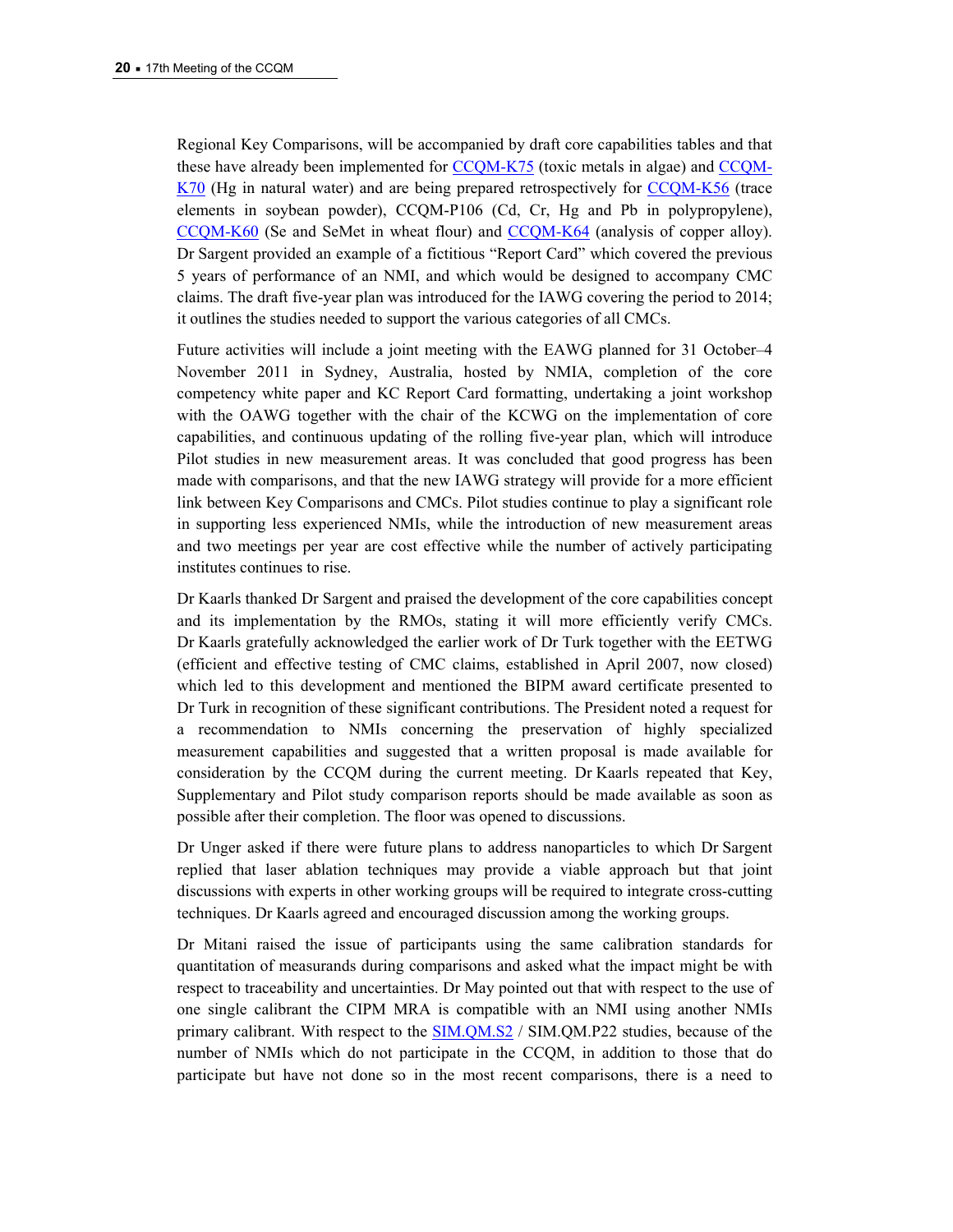undertake a supplementary comparison since the only other option is to bring forward a proposal to the CCQM and have it rejected because it had already been carried out previously and it will not be repeated. Dr Sargent stated that it may be sensible to attend the CCQM WG first to see what support there might be, but Dr May reminded him of the potential loss of time in following this process when the issue was pressing. Dr Kaarls stated that RMO comparisons must be properly announced and proper protocols followed, and this has the advantage of relieving some pressure on the CCQM WGs. Dr Güttler returned to the issue of nanoparticles and noted that a recent European Metrology Research Programme had targeted a study of nanoparticles in water and proposed this as an appropriate future topic for the IAWG.

### **9.3 Electrochemical analysis**

Dr Máriássy presented a report of the CCQM Working Group on Electrochemical Analysis (EAWG), which has met twice since the last meeting of the CCQM: 30 September-1 October 2010 in Hindas/Boras, Sweden, which attracted eight participants from eight countries; and during early April 2011 at the BIPM which hosted 22 participants from 16 countries, the largest ever number of participants. Dr Máriássy noted that the next meeting is scheduled to be held in Sydney, Australia, in November 2011 and that in future, unless a sufficient volume of work is available for discussion, some of the autumn series of meetings may be disbanded. [APMP.QM-K9](http://kcdb.bipm.org/appendixB/KCDB_ApB_info.asp?cmp_idy=1045&cmp_cod=APMP.QM-K9&prov=exalead) (pH of phosphate buffer, coordinated by NMIJ) attracted 10 Key Comparison participants and 13 Pilot study contributors. Results obtained at all temperatures were similar and both glass electrode and Harned cell measurements were used. Some outliers were present and ascribed to underestimation of the reported uncertainties. The links between the results of this study and that of CCQM-K9 were highlighted.

A revisit of [CCQM-K73](http://kcdb.bipm.org/appendixB/KCDB_ApB_info.asp?cmp_idy=970&cmp_cod=CCQM-K73&prov=exalead)/CCQM-P19.2 (Assay of HCl, coordinated by NIST) detailed studies undertaken to resolve the differences in the reported results from a suite of high precision laboratories which exhibited disagreement within their reported uncertainties. An exhaustive investigation which examined the impact of potential sample inhomogeneity, instrumental changes, influence of  $CO<sub>2</sub>$  and other possible sources of bias led to the conclusion that no reasonable explanation was evident. Based on these findings, and discussions with Dr Ellison, Dr Duewer (NIST) and Dr Pratt (NIST), three options were offered: declare the comparison a failure; undertake additional experiments to elucidate the cause of the bias; accept the results and apply appropriate robust statistics to move forward and close the comparison with the determination of an appropriate KCRV. The final option was selected and an estimator based on a DerSimonian–Laird approach provided a KCRV and associated uncertainty which served to encompass the results of the majority of the participants.

[CCQM-K92](http://kcdb.bipm.org/appendixB/KCDB_ApB_info.asp?cmp_idy=1097&cmp_cod=CCQM-K92&prov=exalead) (Electrolytic conductivity, coordinated by SMU) is under way and has been designed to fill the gap in completed comparisons (two samples with targets of 0.05 S/m and 20 S/m) that extend the conductivity range to cover current CMCs (some claim up to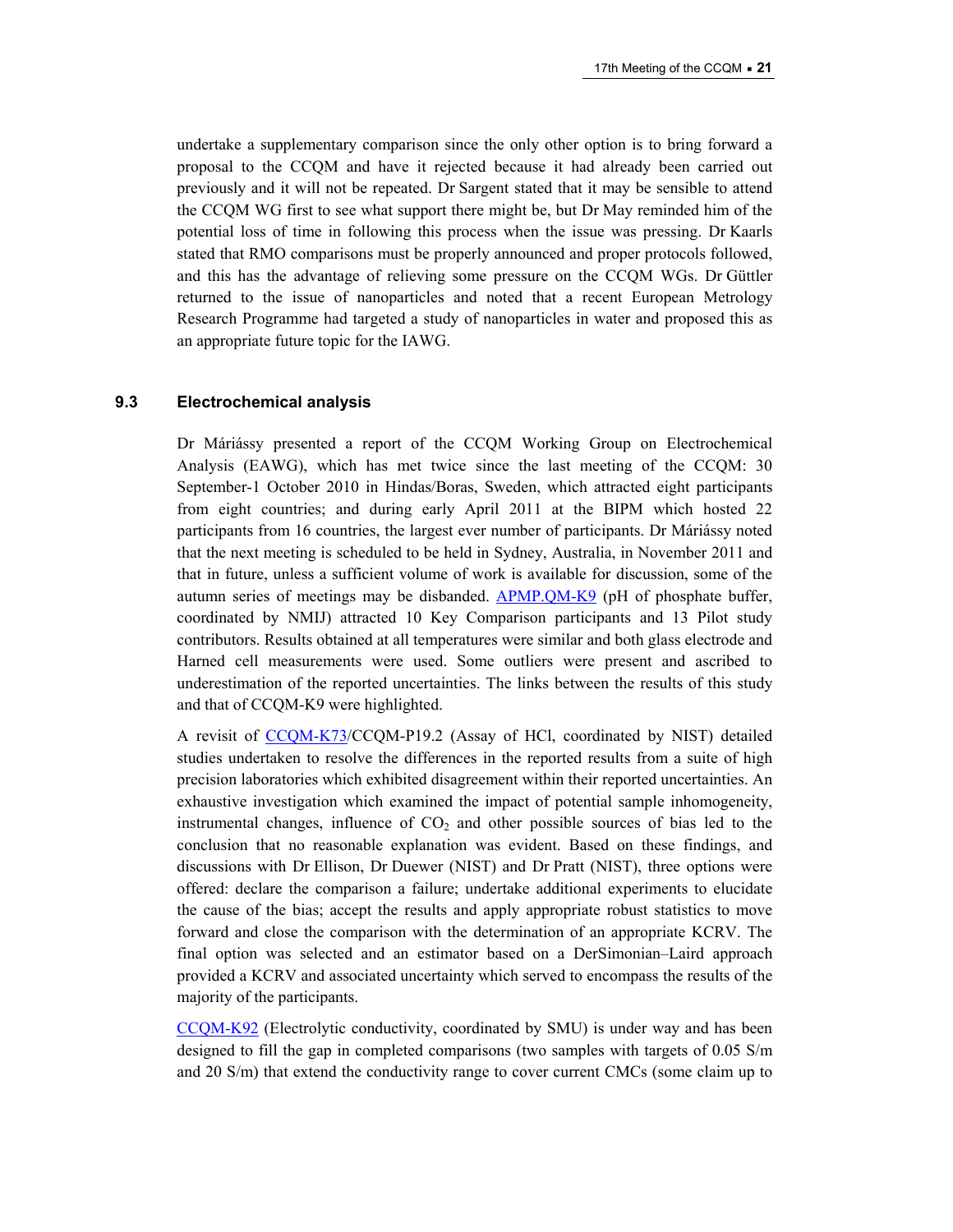50 S/m, 100-fold higher than the in last Key Comparison). Sixteen participants from 15 countries are engaged in the study but problems have been experienced with customs handling of the samples and their potential stability.

Pilot studies were updated. CCQM-P37.1 (AgCl electrode study, coordinated by NPL) was updated in 2010 at the 16th meeting of the CCQM but in the interim a questionnaire has been circulated among the participants in an effort to discern the source of problems which had been encountered during the preparation of electrodes in an effort to enhance the accuracy of pH measurements. A Draft A report has been released and comments received and a Draft B report will be prepared for publication by the end of May 2011. Proposals for follow-up studies in the P37 series (P37 and P37.2) to undertake a rolling comparison of pH/Harned cell comparability and comparability of Ag/AgCl electrodes, respectively, which will be coordinated by NPL, were received.

CCQM-P112 (Assay of EDTA, coordinated by SMU, PTB and BAM) was revisited. This study began in 2009 but ongoing efforts to identify the sources of bias among participants has been undertaken to determine whether one sample (sent to INTI) had been contaminated with a calcium impurity. BAM confirmed this scenario. Additionally, a calibration error with a burette used by METAS was discovered. Corrections for these errors improved agreement among participants. The report has been finalized but further work into the details of this comparison is ongoing.

Dr Máriássy proceeded to outline the overall draft strategy of the EAWG, which will lead to the most information being obtained for the least amount of work. The principal changes include statements relating to how long the data should remain valid (up to 10 years); KCRV calculations carried out in compliance with recommendations of CCQM/09-15; using the performance mean of the two latest comparisons, if more than one is available, to support a CMC, and a relevant comparison will be undertaken every three years if possible.

A brief summary was given of several technical presentations; these were the preparation of Ag/AgCl electrodes from different materials and the impact of these on the results. A second presentation focused on the slope of the acidity function where the results reported by DFM in comparison CCQM-K19.1 were re-examined and speculated to be due to uncontrolled amounts of chloride present in the buffer solution. This was attributed to sample weighing and transfer errors.

Agreed and planned studies and comparisons were considered; many of these are noted above. These include [CCQM-K91](http://kcdb.bipm.org/appendixB/KCDB_ApB_info.asp?cmp_idy=1096&cmp_cod=CCQM-K91&prov=exalead) (pH of phthalate, coordinated by PTB), the first repeat comparison, CCQM-Kxx (Assay of dichromate), and CCQM-P37.2 (Ag/AgCl electrode study), all planned for 2011. Pilot study CCQM-P111.1 will be conducted with a parallel Key Comparison on the conductivity of seawater. The next pH comparison using a phosphate buffer at physiological pH will be CCQM-Kxx due in 2012–2013. COOMET has indicated the desire for a regional Key Comparison to link to CCQM-K36. The coordinating laboratory has still to be confirmed, but VNIIM is proposed. A draft protocol will be circulated within the group outlining procedures for comment before any actions commence.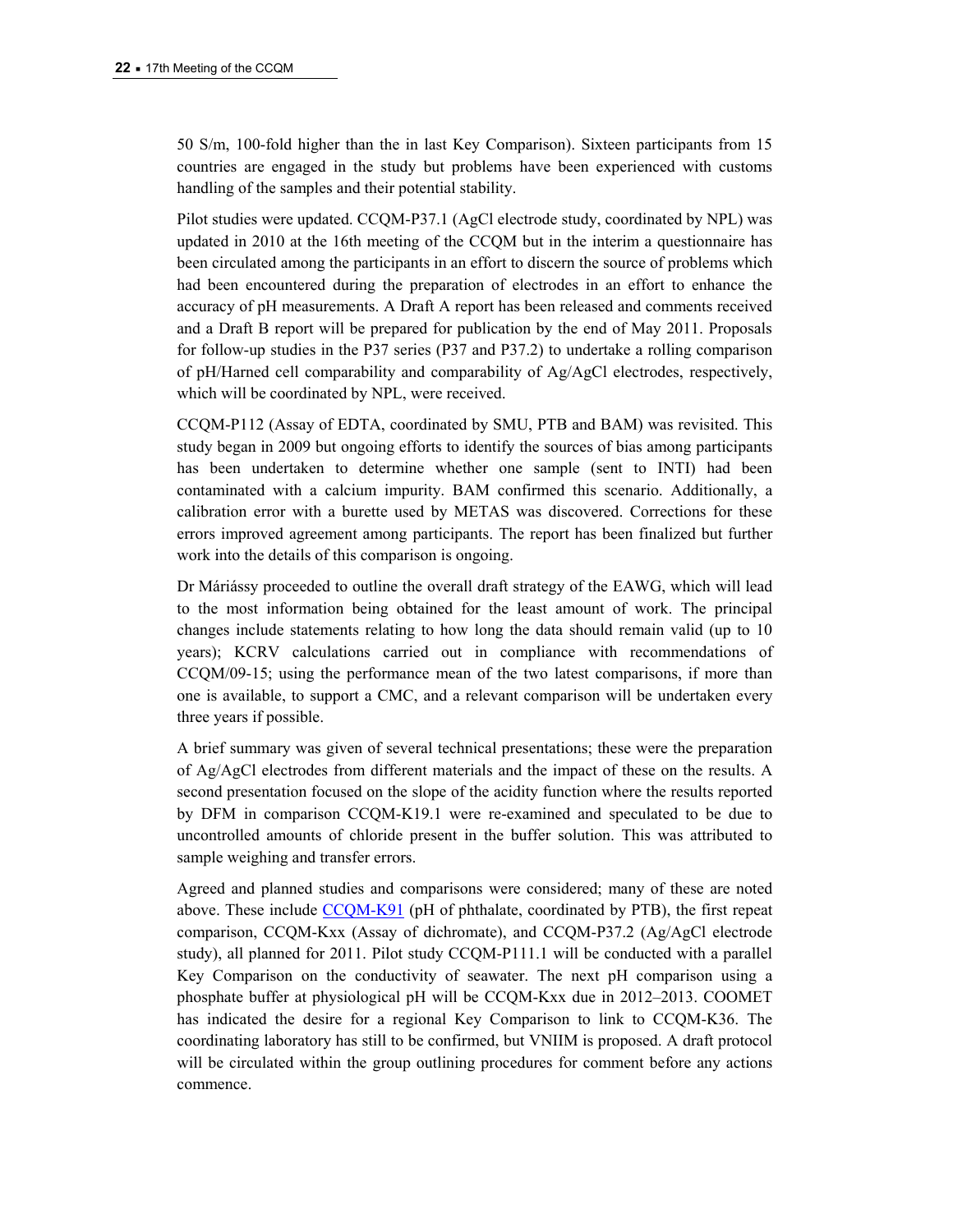Dr Máriássy considered CMCs. The resubmission of the complete set of CMCs was carried out in 2010. This has now been approved and is ready for publication. A few issues have arisen from the current cycle, notably pHe, an operationally defined measurand relevant to biofuels, and it was agreed within the group that it may be best to not enter this into Appendix C but instead to simply register it with the appropriate accrediting body for the institute using it.

The final topic addressed by Dr Máriássy was the issue of the new atomic weight data presented by IUPAC and the change of format to relative increase in the size of the ranges for some elements in the 2009 data compared to values and uncertainties associated with the 2007 data set. The question posed was: what can be done to propagate uncertainties in the future; several scenarios were presented using the real-life example of NIST SRM350b (benzoic acid) with the ultimate recommendation that amount content should be used in all CRM certificates since the user does not need the molar mass for CRM in that case. When used simply as a scaling factor to calculate mass fraction, it cancels out as long as the same number is used in the back conversion to amount content, and thereby does not affect the uncertainty. In principle, since any value can be used for the molar mass, the measurand can be expressed as mass fraction with the proviso that a specific molar mass is utilized for calculation in its use, the problem being that the user has to realize that he has to use a different molar mass for the sample using a specific molar mass. Dr Wielgosz noted that the IUPAC recommendation to present intervals for atomic weights of the elements causes some problems; concerns were expressed earlier by the GAWG and now by the EAWG. The question is: is this a generic problem experienced within the wider chemical community and, if so, should further guidance be developed. Prof. De Bièvre proposed that the issue is taken for further discussion to the commission on atomic weights at the IUPAC General Assembly in mid 2011. Dr Fajgelj agreed with Dr Wielgosz that the impact is likely to be widespread. Dr Milton noted that in conversations with Dr Meija (NRCC) that the commission on atomic weights may be able to compile a set of uncertainties which will be specifically useful for those elements of relevance to the GAWG and their work. Dr Kaarls suggested that the EAWG addresses Dr Meija. Prof. De Bièvre reiterated the need for a generic solution and once again urged consultation with the commission on atomic weights, which meets in Calgary, Canada, prior to the IUPAC General Assembly meeting in mid 2011. Prof. De Bièvre is willing to bring the issue forward if he is provided with a clear formulation of the problem.

### **9.4 Organic analysis**

Dr May presented a report of progress made by the CCQM Working Group on Organic Analysis (OAWG), which has met twice since the last meeting of the CCQM; on 4-5 November 2010, at the Orchard Hotel, Singapore, and during April 2011 at the BIPM headquarters. The former meeting attracted 45 participants from 24 institutes and the latter was attended by 47 participants from 33 institutes and 27 countries/economies. Greece and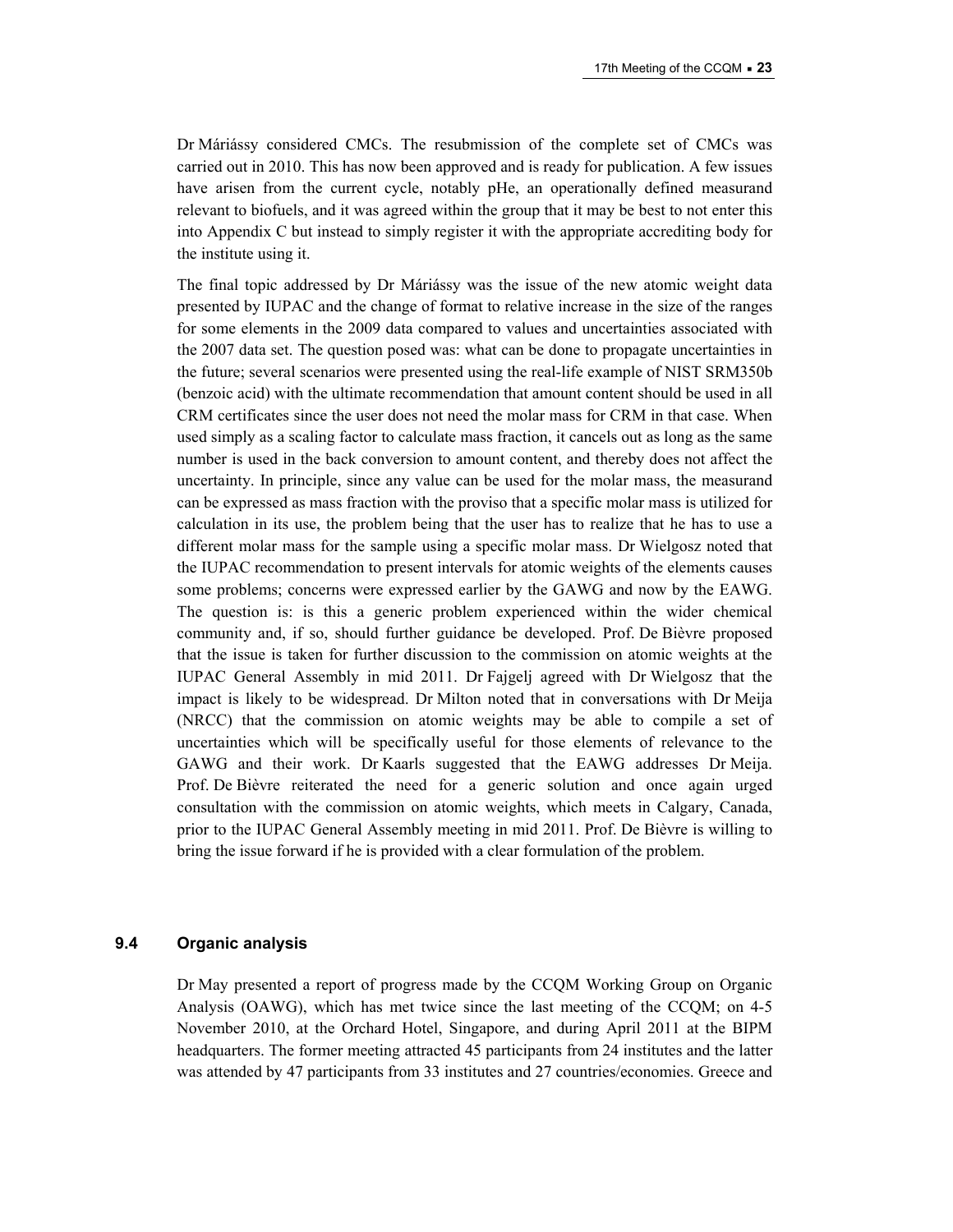Italy participated for the first time. The primary focus of OAWG activities is the critical evaluation and benchmarking of NMI capabilities for the execution of "higher order" measurement procedures for well-defined organic molecular entities for which the SItraceable amount of substance can be determined. Dr May described an operational procedures document that summarizes current practices and guidelines of the OAWG. These were summarized in a recent draft intended to provide transparency and harmonization in practices and to serve as a reference for new and current members. The draft is being revised in response to comments received; the revision will be distributed to OAWG members for further input by 1 July 2011; further comments are due 15 September 2011 with a penultimate draft to be distributed 15 October 2011 for discussion at the autumn 2011 meeting. The final report will be presented to the President of the CCQM and shared with other WG chairs. As CCQM institutions expend enormous resources to work within the CIPM MRA, a poll was conducted during the autumn 2010 meeting to enquire what the expectations and gains were for each member institution arising from participation in CCQM activities. Some of the major consensus points from the input received were presented, including a belief that the CMC process and its associated Key Comparison benchmarking activities were working well; that the process facilitates networking and knowledge transfer; that there is a clear advocacy of the concept of measurement traceability with other organizations; that it presents opportunities to investigate the efficacy of new analytical techniques/methods for providing traceable measurements; and that collaborations to address mutually interesting measurement problems are facilitated.

Over the past 11 years, the OAWG has completed 18 Key Comparisons with 5 in progress and 36 Pilot studies with 2 in progress, thereby averaging 6 comparisons per year. Within the past year, 10 studies were active, 3 reports were published in the KCDB and 5 Draft A reports were submitted, while results for 3 new studies were discussed. It was identified that there is a clear need to develop a strategic framework for comparison studies to alleviate the unsustainable growth in comparison studies. The focus in the future will be on core competencies needed to deliver services to the community. Dr May outlined a four-track strategic approach for comparison studies: (A) Key Comparisons that test core competencies for the delivery of measurement services to customers, which are planned to be limited in number in which NMIs with relevant claims must participate; (B) Key Comparisons that assess the equivalence of measurement services actually provided to customers, the needs for such being determined by the KCWG; (C) Key Comparison studies in emerging areas of global interest and importance with an accompanying Pilot study and (D) capability assessment studies of measurement capabilities being established in new areas for NMIs/DIs which will not be used for the assessment of CMCs.

Track A activities would entail approximately 10 KCs every 5 years to test core capabilities, which would be repeated with different analyte/matrix combinations at 5 year intervals. One of the forefront areas being tackled in this track is purity assessment, which supports all traceability assignments of organic primary calibrators and is exemplified by the BIPM programme of work. The approach used is based on mass balance, direct assay and their combination. To cover this "space", a molecular weight-polarity relationship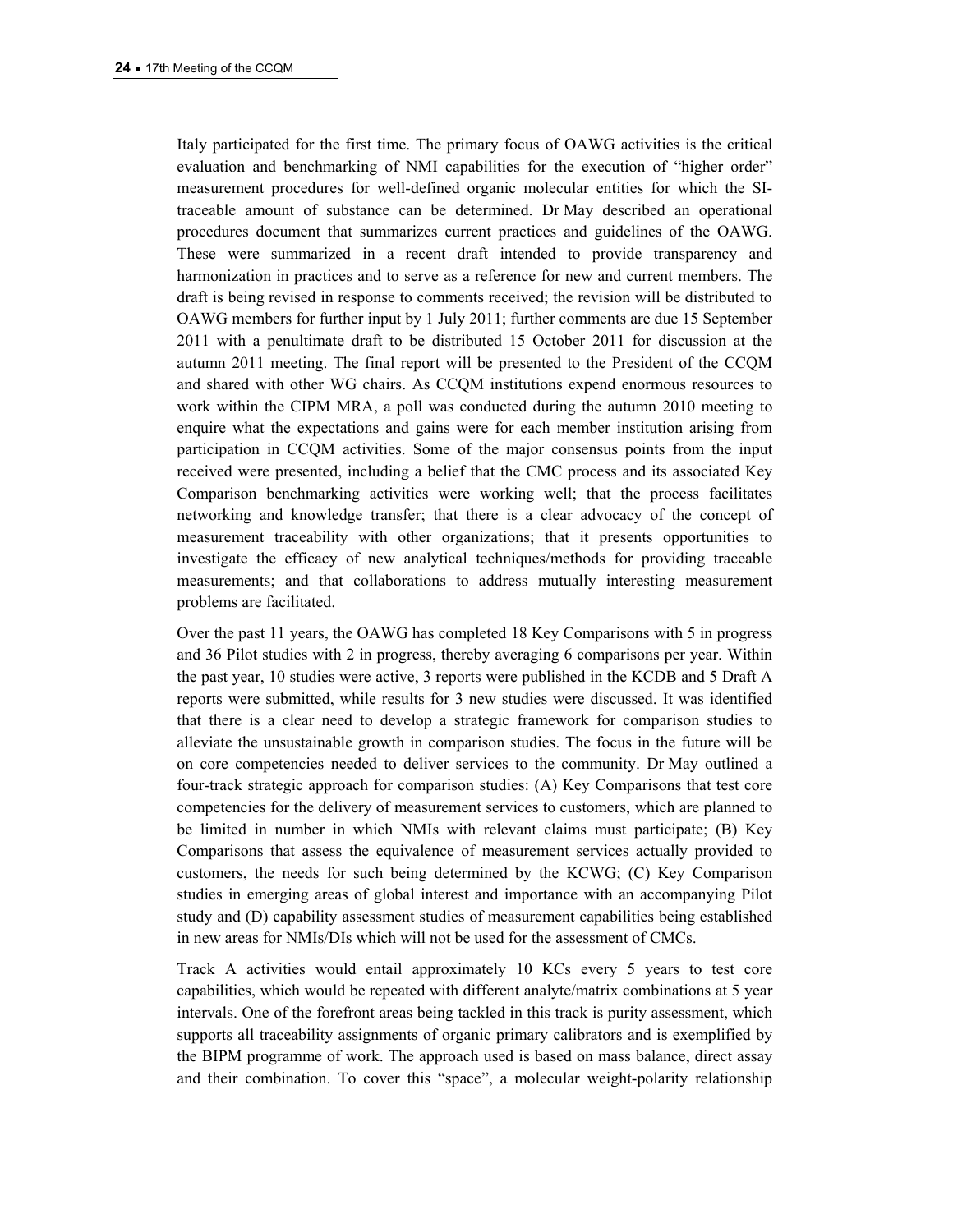(octanol–water partition coefficient) is examined so as to ensure a full spectrum of coverage. A KCRV for the mass fraction of the major component is adequate for the assessment of overall performance of participants when direct assay is used, but this is insufficient when mass balance is attempted due to the possibility of fortuitous cancellation of errors. It is thus recommended that, when doing the mass balance approach, the KCRV be developed for the major component, total structurally similar impurities, water, total volatiles content (primarily residual organics from synthesis) and total non-volatiles content.

[CCQM-K55.b](http://kcdb.bipm.org/appendixB/KCDB_ApB_info.asp?cmp_idy=1071&cmp_cod=CCQM-K55.b&prov=exalead) / CCQM-P117.b (purity assessment of aldrin, coordinated by BIPM) examined approximately 95 % purity recrystallized aldrin and all NMIs having purity related CMCs were expected to participate. Most laboratories were clustered in that qNMR results were lower than those reported using a mass balance approach, suggesting that there may be an impurity that the bass balance approach was not detecting. An indepth discussion of the comparison over the past year concluded that there was a high molecular weight non-volatile polymeric material present  $(>1\%)$  that was completely unexpected and hence undetected. KCRVs were established for aldrin, the major component, as well as for each of the four classes of impurities required for Track A comparisons. The OAWG is proposing a "Report Card" for a given institute which would cover not just this comparison but all similar ones, and examples were presented of summarized DoEs representing some dozen or more Key Comparison and Pilot study results.

For Track B studies, reference materials or PT samples that are produced by the various NMIs are analyzed by one coordinating laboratory under repeatability conditions. CCQM-K80 provides an example of this wherein NIST undertook determinations of creatinine in serum. This type of exercise is useful to the analytical chemistry community as they can see how the various CRMs from different producers compare. The statistical analysis of such data is not trivial and hence significant input from researchers at NIST, PTB, BAM and LGC have devised a metrologically consistent approach to the treatment as well as a guidance document ("OAWG Track B Design & Evaluation: Comparison of valueassigned CRMs and PT materials: experimental design and data evaluation") which will allow other laboratories to conduct similar studies.

Track C studies, which target Key Comparisons in an emerging area of global interest and importance with an accompanying Pilot study, were exemplified by [CCQM-K85](http://kcdb.bipm.org/appendixB/KCDB_ApB_info.asp?cmp_idy=1078&cmp_cod=CCQM-K85&prov=exalead) (Antifungals in food: malachite green in fish tissue, coordinated by LGC). Malachite green is important due to its potential carcinogenic properties. This was a challenging study because inter-conversions can occur between the different measurands during the extraction and analysis process. As for a HFTLS statement, success in this study implies the ability to undertake measurements of trace contaminants of labile measurands in fish tissue. This study started in 2005 and the first material prepared was inhomogeneous, requiring the study to be restarted. Six NMIs registered as Key Comparison participants and determined malachite green and leucomalachite green. Results were discussed during April 2011 and a draft report based on the calculation of KCRVs using various statistical models was undertaken. Participants will summarize their demonstrated core capabilities.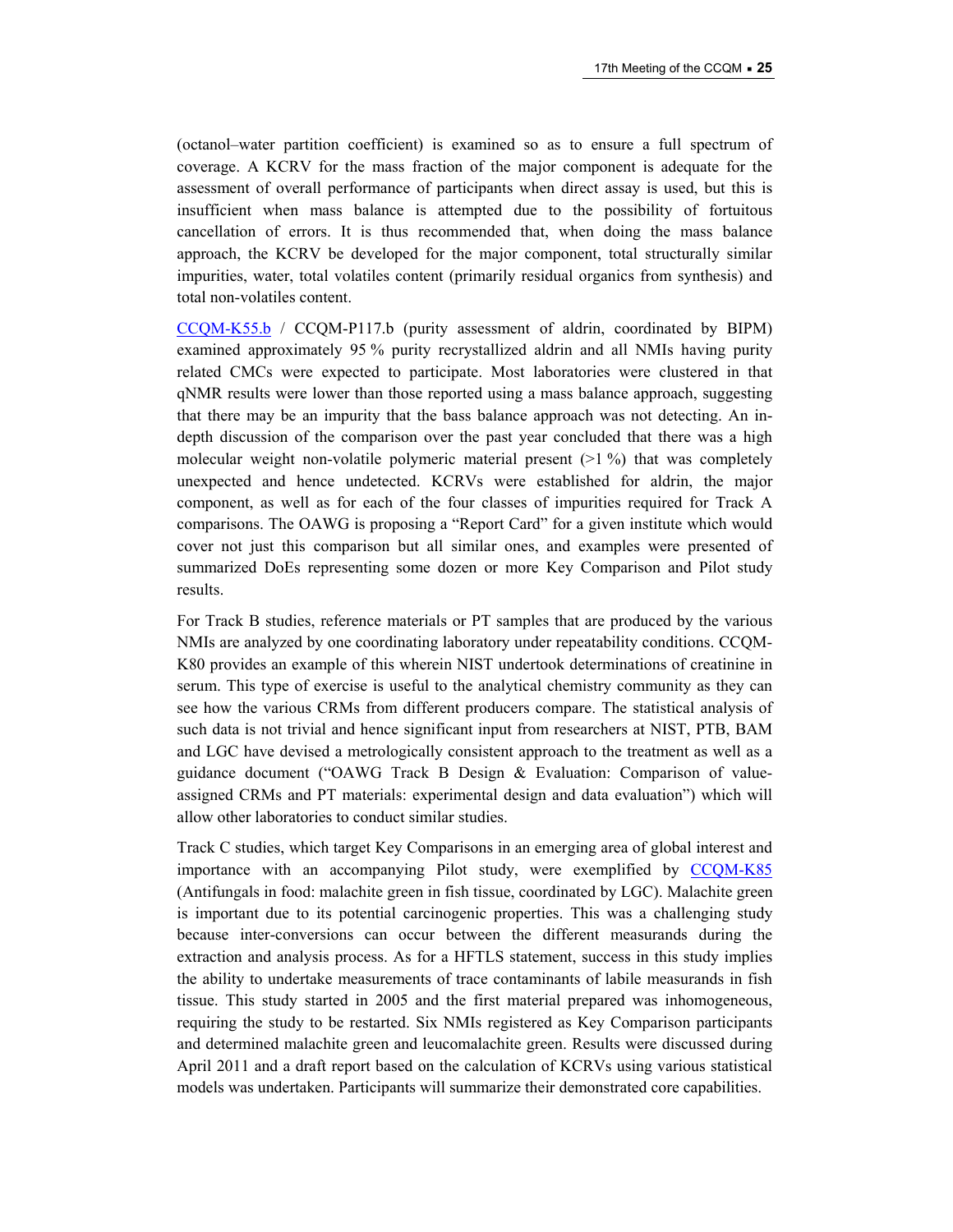Track D studies were exemplified by CCQM-P129 (Ethanol and water in a bioethanol material derived from sugar cane, coordinated by INMETRO and VSL) which attracted 13 participants. This study was similar to a purity determination in which the mass fractions of both ethanol and water were determined using either the mass balance or direct approach. Neither approach yielded any discernable differences, and agreement between them was excellent, with an RSD of 0.4 % amongst the results for ethanol content for all participants. For the mass fraction of water, two groups of results were evident, possibly a consequence of the hygroscopicity of the ethanol making the relative humidity and temperature a factor at the time of analysis which was dependent on the methodology used. No reference value for water will be provided in the report and further investigations are needed.

Dr May then considered the strategic planning undertaken by the OAWG, focusing on Track A activities comprising Key Comparisons to test core competencies for calibration reference services and accuracy control reference services. Within the next 5 years, 10 Key Comparisons (2 per year) are anticipated; thereafter, such studies would be repeated on a 5 year cycle. Dr May outlined specific scenarios involving a range of measurands to cover polarities and molecular weights along with identified coordinating laboratories. For each study, each participant will complete a report template targeting various aspects of the comparison which are deemed to be challenging.

Dr May announced his intention to establish an e-mail list for the OAWG based on two people per institute designated by each NMI/DI that is a member of the CCQM. The people designated by their institutes will then be responsible for distributing OAWG communications to relevant persons within the NMI/DI.

Dr May concluded by announcing that the autumn 2011 meeting will be hosted by NMIA in Sydney, Australia, during which there is a plan for joint technical meetings with the IAWG and EAWG as well as a half-day symposium, potentially devoted to clinical measurements.

Dr Wielgosz remarked that the issue of communication to working group participants should be dealt with in a systematic and uniform way by all working groups. Currently the CCQM working groups had participants and not members (no members were listed in the Consultative Committee Directory maintained by the BIPM), and the BIPM has no email list for participants other than those that register for its meetings. A contact list for NMIs/DIs could be established, and Dr Wielgosz suggested that the BIPM cooperates with the Working Group Chairs to do this. Dr Kaarls endorsed this proposal. Dr Sargent commented that the OAWG's core capabilities are independent of the technique used, which is the opposite approach to that taken by the IAWG. Dr Sargent cited CCQM-P129, wherein four independent techniques were used in one study. Dr Parris noted that the OAWG competency form listed the individual technique but that the idea was to test everything as most of the uncertainty derives from the sample preparation step. Dr Mackay, chair of the KCWG, attempted to clarify that for the OAWG the different core capability forms will specifically address the technique used when purity analysis is being assessed but for matrix studies the emphasis is on the correctness of the result not the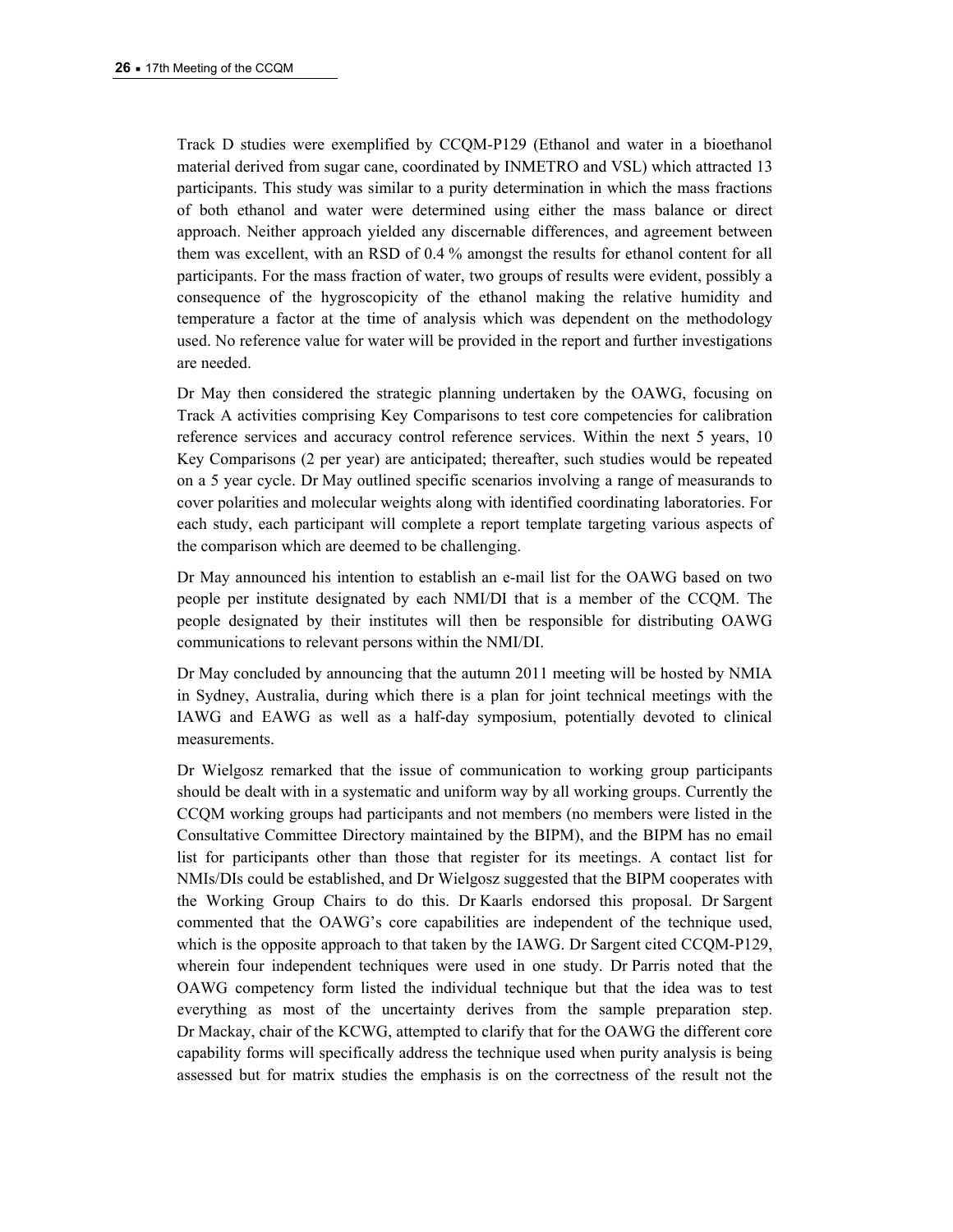analytical technique used.

### **9.5 Surface analysis**

Dr Unger presented a report of progress of the CCQM Working Group on Surface Analysis (SAWG). The SAWG now comprises 13 active members from a total of 18 participants. Dr Unger reviewed the scope of the WG and included a brief description of the various instrumental techniques most commonly used in order to illustrate the relationships between spatial resolution (spanning the  $0.1 \text{ nm}$  to  $10 \mu \text{m}$  dimension) and information capabilities (elemental analysis, chemical state analysis and analysis with some structure). A description of recent comparisons was provided.

CCQM-K67 / CCQM-P108 (Amount of Fe and Ni in (200 nm) Fe–Ni alloy film on Si, coordinated by KRISS) was completed in 2008 and a report has been uploaded to the KCDB, permitting CMC claims to be formulated. Dr Unger noted that a paper based on this analytical approach has been submitted to the journal *Surface and Interface Analysis* for publication. The arithmetic mean of AES, XPS and EPMA techniques submitted by six participants was used to calculate the KCRV, which had an associated expanded relative uncertainty of 1.23 %. Overall, the exercise was deemed successful, demonstrating capabilities for analysis of chemical composition of a nano-scaled alloy with relative uncertainties of  $\sim$ 5 %, with minimal matrix effects accruing from use of an alloy calibrant rather than use of the pure elements.

Pilot studies within the SAWG included CCQM-P80, CCQM-P81 and CCQM-P95 which addressed calibration issues for electron probe microanalysis (EPMA), an extremely important technique for industrial applications. Quantitative measurements are accomplished using a standards/matrix correction methodology whereby the unknown is measured under identical conditions relative to a suite of standards. CCQM-P80, CCQM-P81 and CCQM-P95 demonstrated that use of this method resulted in differences in measurements larger than the reported expanded uncertainties, highlighting the need for better standards and CRMs in this field. Dr Unger concluded that the SAWG is not ready to go forward with a Key Comparison based on the use of EPMA.

Pilot study CCQM-P130 (WD and ED electron probe micro-analysis on Au–Cu alloys, coordinated by BAM and NIST) was launched in 2011. Protocols for EDS (BAM) and WDS (NIST) were established earlier and four samples of Au–Cu alloys along with pure Cu and pure Au calibrants were made available. Participants are to deliver their intensity data to the coordinators which will use data reduction procedures to identify the origins of potential problems. A total of 9 NMIs utilizing 17 instruments are involved, and the results are expected to be of significant interest to industry.

Dr Unger considered potential Pilot studies focusing on engineered nanoparticles which had previously been discussed by the WG during the preceding days. At issue was the selection of the nanoparticles, the measurands and the coordinating laboratories. It was noted that a potential selection of test particles could be taken from the current OECD list.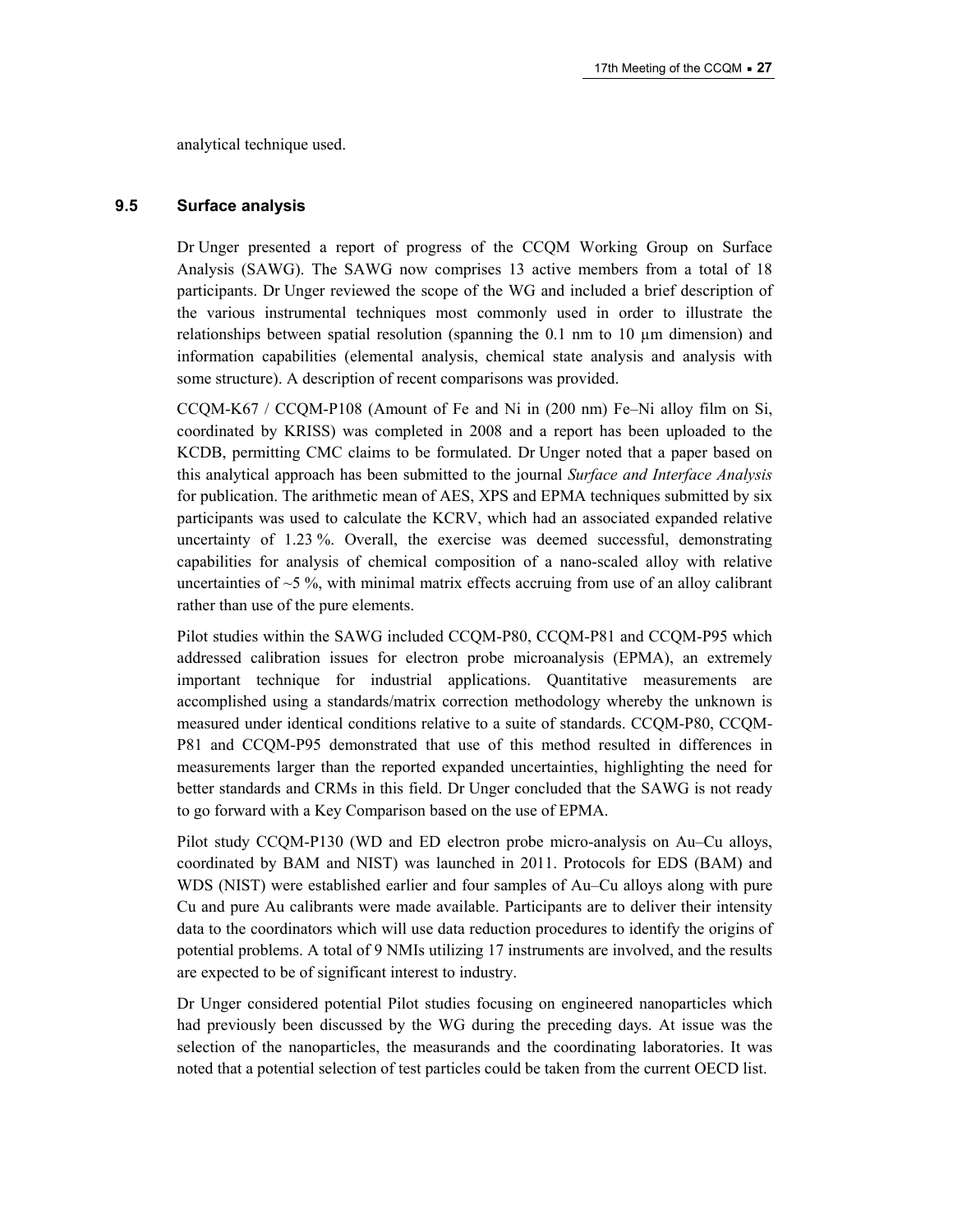KRISS proposed a Pilot study involving a thin-film of CuInGaSe $_2$  on a silica substrate as being relevant to the solar cell industry wherein the composition of a  $2 \mu m$  thick layer would be determined by depth profiling using dynamic SIMS and possibly AES. KRISS would provide traceability through parallel measurements made with ICP-MS. If the thickness of the layer can be reduced further, additional participants may be encouraged to participate.

Dr Unger introduced the Euramet European Metrology Research Programme (EMRP) and its impact on the SAWG activities, noting the 2010 call to industry for the Joint Research Programme "SurfChem" which aims at traceable quantitative surface chemical analysis for industrial applications. Dr Unger outlined the technical work packages which may provide a good basis for future Pilot studies. Work Package 1 (WP1) - inorganic reference materials and methods of surface chemical analysis, could involve calibration of X-ray EDS as well as ARXPS for metal layers on silica as a Pilot study. Work Package 2 (WP2) - reference materials and methods for surface analysis of organic surfaces suggested high potential for the first SAWG Pilot study on organic materials, including thickness and quantitative compositional analysis. This WP was interesting because it may lead to studies of fluorescent dyes carrying specific marker atoms amenable to XPS detection, and liposome labels for multiplexed biomolecule detection with ToF-SIMS using large microarrays for large scale information interrogation. Such studies permit a direct link to the activities of the BAWG.

Development of a foresight document was then addressed by Dr Unger as he undertook a quick survey of the most relevant working areas for metrology in surface micro/nano analysis in order to identify the most urgent topics with the highest number of participants, as well as important areas not recently covered by the SAWG. Information has been gathered on NMI/DI programmes from about 75 % of these facilities with the rest due to report by 1 September 2011. Dr Unger completed his presentation by drawing attention to a paper recently published in *Nanotechnology,* **22**(6), 2011, on the European Metrology Landscape with input from NPL, PTB and BAM.

Dr Emons mentioned that Dr Unger stressed a need for high quality test materials for nanoparticles in future studies and asked for clarification of the term, to which Dr Unger replied that information was needed on the diameters and core shell composition. Dr Emons remarked that a mono-particle size distribution was likely to be the more important parameter. Dr Unger agreed and noted that it is important and, moreover, that only binary mixtures are currently of interest and not multi-component nanoparticles. Ms Parkes expressed concern about the fact that the BAWG had moved away from use of microarrays but Dr Unger stressed that the studies outlined were not restricted to applications with microarray formats. Ms Parkes stressed that it was an appropriate time to undertake another joint symposium between the SAWG and BAWG.

### **9.6 Bioanalysis**

Ms Parkes presented a report of the progress made by the CCQM Working Group on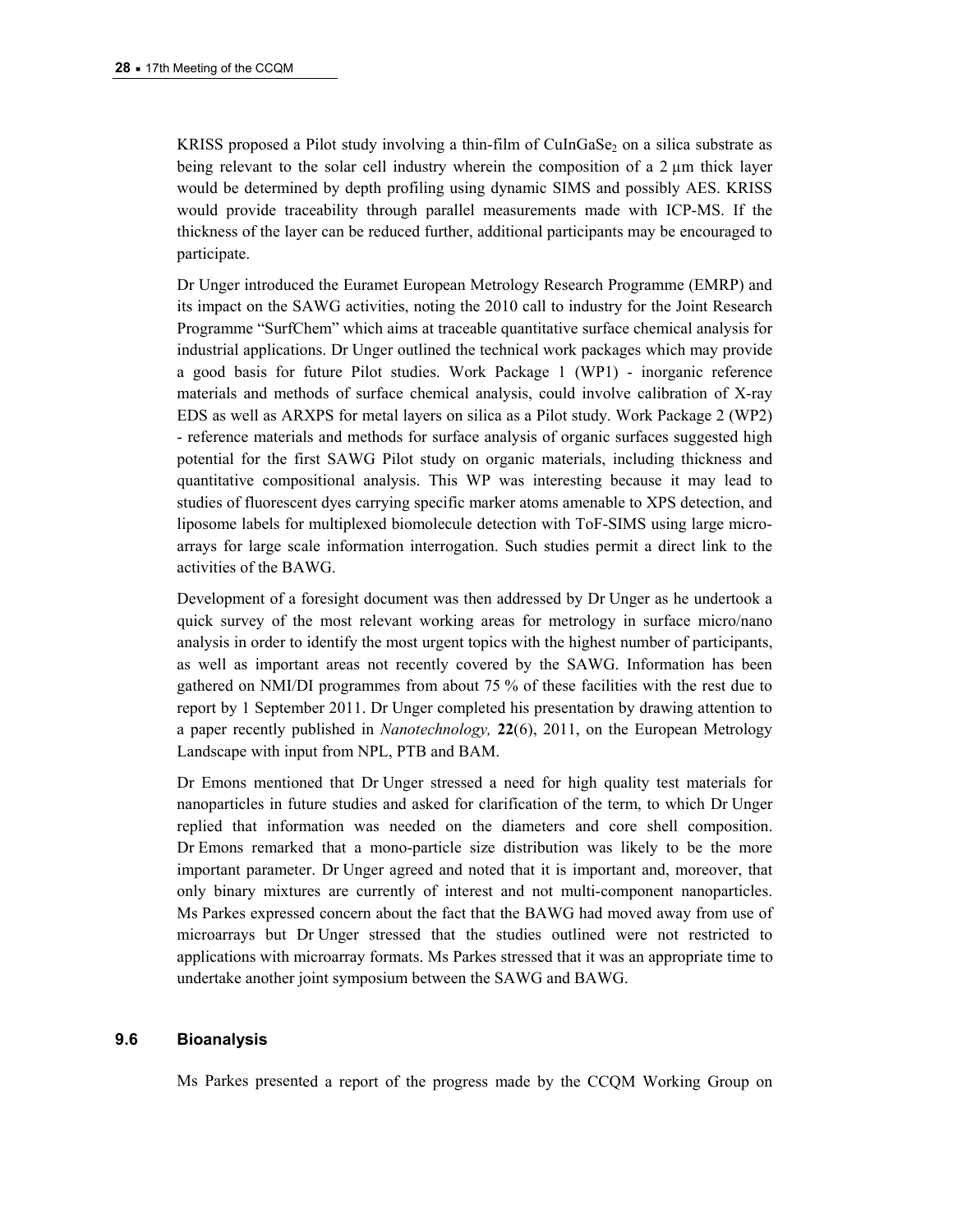Bioanalysis (BAWG), highlighting an extremely active year with increased interest and participation from NMIs and other expert laboratories. The BAWG has met twice since the last meeting of the CCQM in April 2010. The 18th meeting was held in November 2010, organized by HSA/A\*STAR, Singapore, and the 19th meeting was held in April 2011 at the BIPM headquarters. The latter attracted 50 participants from 25 organizations. Ms Parkes noted that considerable bioscience expertise in nucleic acid, protein and cell measurement capabilities with a diversity of measurement technologies is now assembled, arising from a growth in Euramet, APMP and SIM participation. A symposium on "Biomeasurement innovation: supporting healthcare for the future" was run in conjunction with the Singapore meeting and was aimed at highlighting the underpinning importance of biomeasurement comparability in supporting innovation in the global biopharmaceutical, biotechnology and healthcare industries. This provided an opportunity to spotlight research areas at NIST, KRISS and LGC.

A number of procedural issues were discussed, including concerns over CIPM MRA requirements that DIs must submit CMCs within 5 years. This is anticipated to have a negative impact because of the generally slow progress to CMCs within the BAWG. It was suggested that perhaps a demonstration of participation in comparison studies could be sufficient to satisfy the requirements of the CIPM MRA. As a second point, traceability issues, continue to be problematic for all CMCs in the bio area. Ms Parkes stated that a subgroup had been formed to review intellectual property concerns since the BAWG was operating at the forefront of technology and guidelines needed to be developed and legally reviewed (many NMIs/DI are pursuing patents). Intellectual property concerns may place limitations on the use of comparison results and Ms Parkes noted that Dr Kaarls will refer the matter to the CIPM.

Ms Parkes then considered progress made during 2010–2011, during which time 7 comparisons were undertaken. Ms Parkes briefly mentioned new proposals that included CCQM-P103.1 (Measurements of multiple RNA transcripts, coordinated by LGC/NIST) and CCQM-Px (Investigation of comparability of enzyme (amylase) catalytic concentration, coordinated by NIMC) which would utilize an IFCC protocol.

[CCQM-K86](http://kcdb.bipm.org/appendixB/KCDB_ApB_info.asp?cmp_idy=1079&cmp_cod=CCQM-K86&prov=exalead) (Quantification of the relative quantity of two genomic DNA fragments in a biological tissue, coordinated by IRMM) is the second Key Comparison for the BAWG and supports competence in both DNA extraction and quantitative PCR techniques. However, within the restrictive guidelines for CMCs, there is a need to refine the scope of the claims and it may necessitate identification of only maize seed materials as well as restrict it to a particular sequence and number of nucleotides. The study is completed but the report has not been posted to the KCDB and will not be posted until the issue of scope for CMCs is resolved.

CCQM-P94.1 (Quantification of DNA methylation, coordinated by KRISS) is significant as it has implications as a marker for cancer diagnostics. The study design was based on the gravimetric mixing of CDKN2A gene with methylated CDKN2A gene to establish the reference value for a target of 1 % methylation in the mixture. Participant results showed considerable deviation from the expected. Considerable debate over the measurement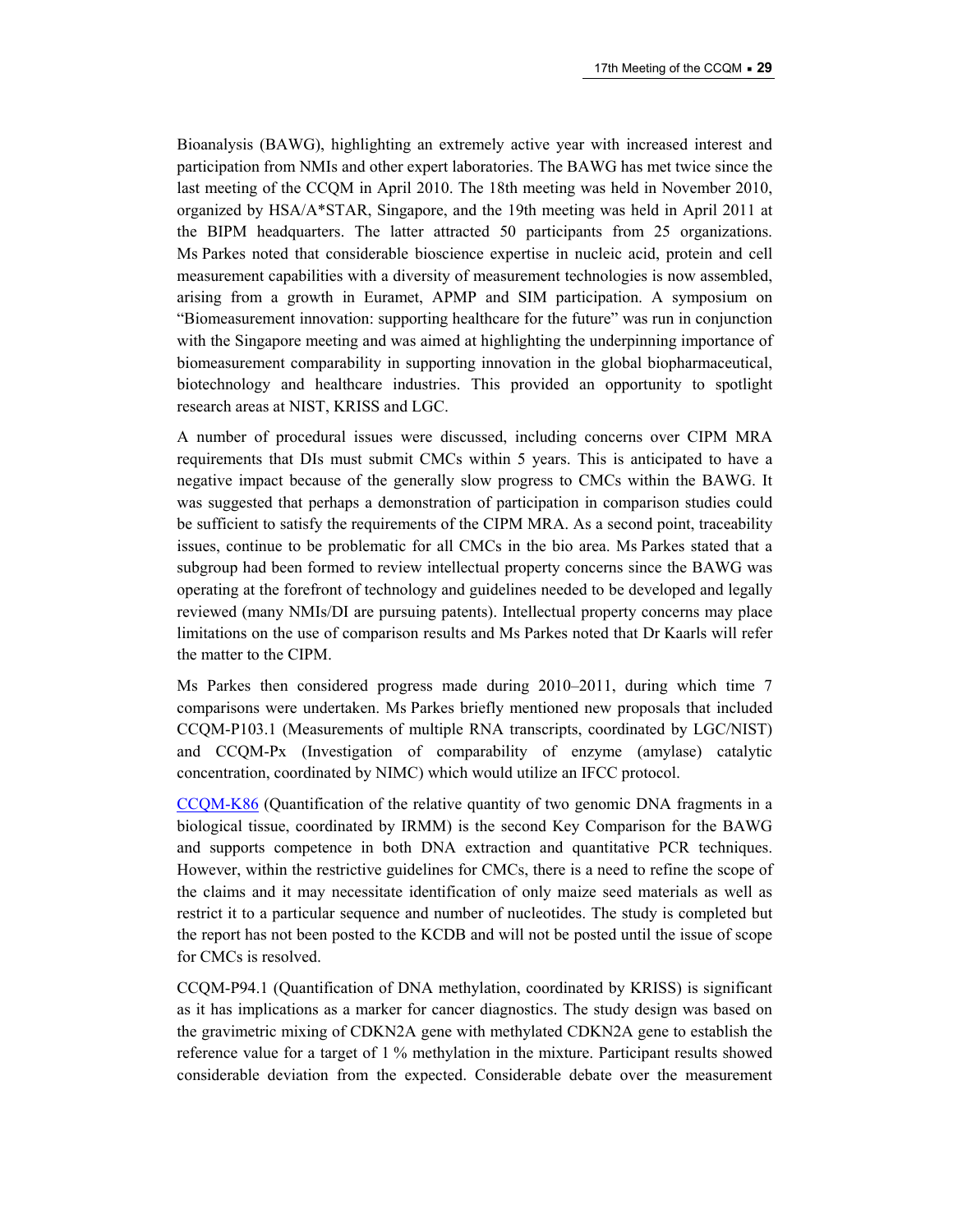uncertainty developed and there is a clear need to examine the methodologies used. Polymorphisms that may be present may introduce bias in the results using qPCR which will thus impact clinical results. Possible publication of these issues is being considered as a way to draw attention to these potential problems.

CCQM-P55.1 (Peptide/protein quantification, coordinated by NIST/LGC/PTB) study results were discussed. These were aimed at determining the concentration (mol  $g^{-1}$ ) of four peptides in solution through amino acid analysis using valine, proline, isoleucine and phenylalanine with calibration against NIST SRM 2389a amino acid and in-house standards. Problems with the spread in results were tentatively ascribed to varying degrees of sample hydrolysis (tryptic digestion) although the impact of instrumentation also needs to be examined. It was concluded that CMC claims may be made on the quantitation of peptides.

 $CCQM-P102$  (Quantification of  $CD4^+$  cell enumeration and fluorescence calibration, coordinated by NIBSC/PTB/NIST) focused on the development of biological reference standards for fluorescence calibration of diagnostic flow cytometry assays. All test materials were supplied by various NMIs and 15 laboratories participated, including a number of commercial clinical laboratories. The end result of the testing was the ability to relate the enumeration of  $CD4^+$  lymphocytes (expressed as cells per  $\mu$ l) to equivalent fluorescein fluorophore value (EFFV).

CCQM-P123 (Number and geometrical property of cells adhered to a solid substrate, coordinated by INRIM/NIST/LGC), currently in progress, is of importance to cell enumeration, and has applications in many clinical areas. Ms Parkes reviewed enumeration techniques and challenges which have arisen due to layering on surfaces. The precise measurand is the number of cells per unit area and the sources of measurement uncertainty have been carefully examined. The study plan was discussed at the 19th meeting of the BAWG.

As noted earlier, the BAWG is unique in many ways and operates at the forefront of research and technology. As a consequence, unique problems frequently arise. Most comparison studies have been well supported with typically >10 participants. Most Pilot studies have several coordinators to share problems and costs, and involve significant preliminary research. The majority of measurements are not traceable to the SI. Pilot studies have been very useful to advance understanding of uncertainty sources and to highlight measurement methods and measurand definition issues but progress has been slow in the development of Key Comparisons. Key Comparisons undertaken to date have been successfully conducted but have proved too restrictive in supporting generic CMCs. There is thus a need to review the development of Key Comparisons while supporting NMIs in demonstrating their measurement comparability, developing appropriate biomeasurement methods, reference materials and traceability and ultimately supporting CMC claims. With these cautions in mind, Ms Parkes turned to a discussion of BAWG strategy in which comparability of measurement results is an important focus which facilitates the introduction of metrological principles to the community. The BAWG is currently struggling with how to achieve multi-parametric traceability – structural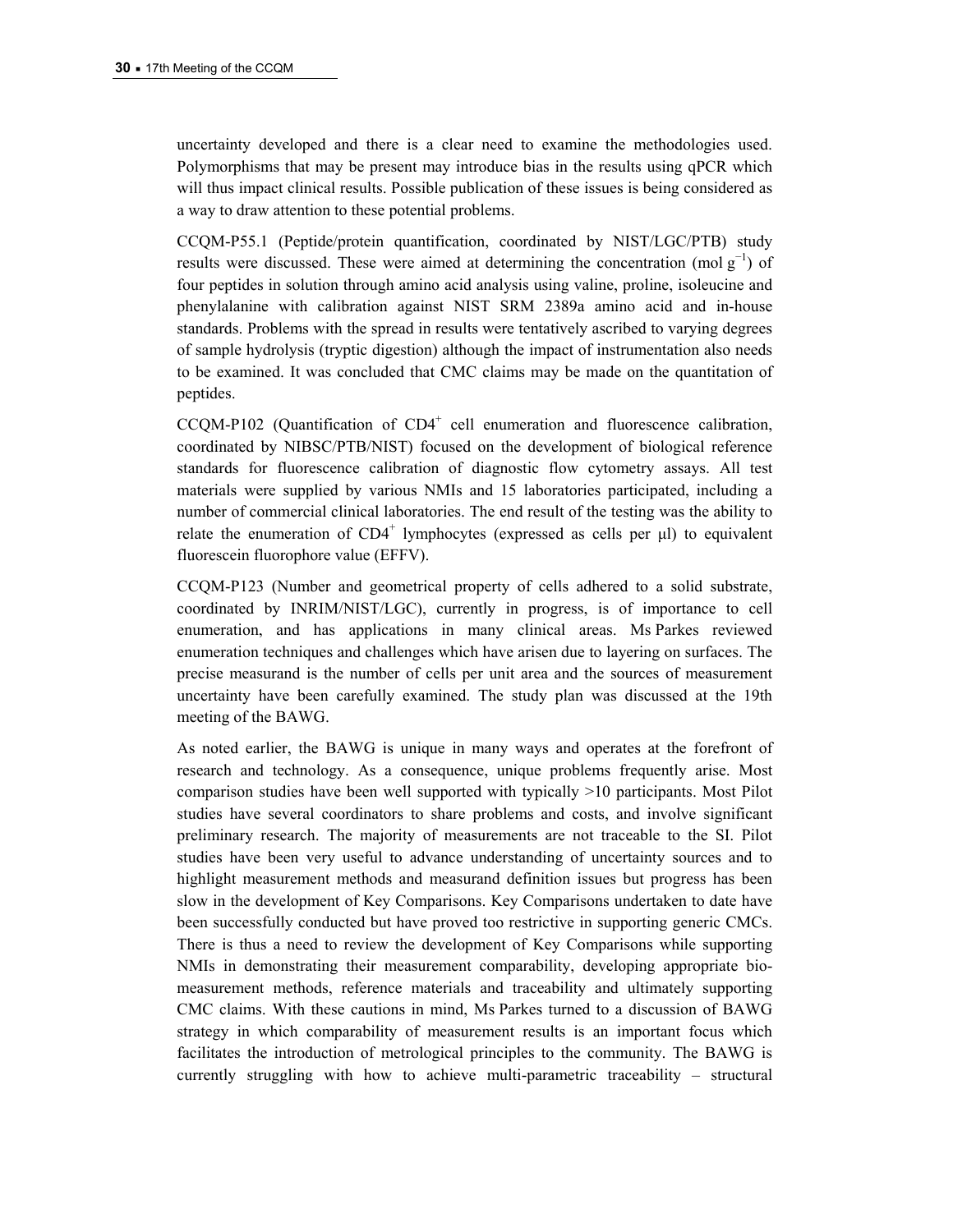uncertainty combined with amount of substance. The BAWG is now working on tools to fill this gap through use of position papers to more clearly identify needs and propose frameworks before conducting further collaborative studies and via the use of investigative studies to establish frameworks for comparability assessments, noting that these will not constitute Pilot studies and that the endpoint may not necessarily be a Key Comparison.

Ms Parkes concluded by noting that the next meeting of the BAWG is scheduled for 3-6 October 2011 to be hosted by CENAM, during which a symposium on "Biometrology in Support of Clinical Diagnostics" will be arranged.

Dr Kaarls agreed that progress is being made in this area of metrology but clearly more needs to be done and to be learned. Dr Wielgosz asked about a proposed amylase Pilot study, noting that this is one of the JCTLM relevant measurands and is included in the IFCC-RELA comparisons which are organized annually. Dr Wielgosz asked if the IFCC RELA organizers have been made aware of the proposed pilot study, as the JCTLM will be inviting NMIs to participate in these comparison schemes. Ms Parkes responded that the link is through activities with Dr Schimmel and Dr Emons. The impetus for the study is via PTB as there is interest in this area from China. A problem is that this is a very descriptive method. Dr Wielgosz stated that the opportunity to link this study to the IFCC-RELA scheme should be investigated.

Dr Güttler added that general procedures and a common protocol need to be developed for such enzyme activity studies, and that currently it is not traceable to the SI. Dr Kaarls remarked that a method dependent result is not automatically non-traceable. Dr Emons commented that an IFCC methodology exists and thus questioned what value is being added by the proposed Pilot study; perhaps it only gives NMIs a chance to test their capabilities. Prof. De Bièvre complimented the presented overview and the technical progress being made in this difficult area but noted that the concept of prescriptive reference procedures has been presented to the VIM and that traceable procedures can in fact be achieved. Dr Güttler stated that enzyme activity studies are designed to cover clinical applications and a Key Comparison could now be formulated. The unique contribution of the CCQM is to link other areas that require enzyme activity measurements.

Dr Wielgosz asked about participants in CCQM-P102 (Quantification of CD4<sup>+</sup> cell enumeration and fluorescence calibration) particularly whether BC (Beckmann Coulter) was a commercial laboratory. Dr Wielgosz noted that this is the first time the CCQM has addressed intellectual property issues and that a policy on intellectual property issues needs to be developed in the context of comparisons. Dr Besley expressed support for BAWG activities and pointed out that the BAWG need not be unduly defensive about its operations. It is doing a fine job and can compare its progress to that of the CCQM in its infancy when tools were first developed in general metrological areas.

#### **9.7 Key Comparisons and CMC Quality**

Dr Mackay presented a report on the work of CCQM Key Comparison and CMC Quality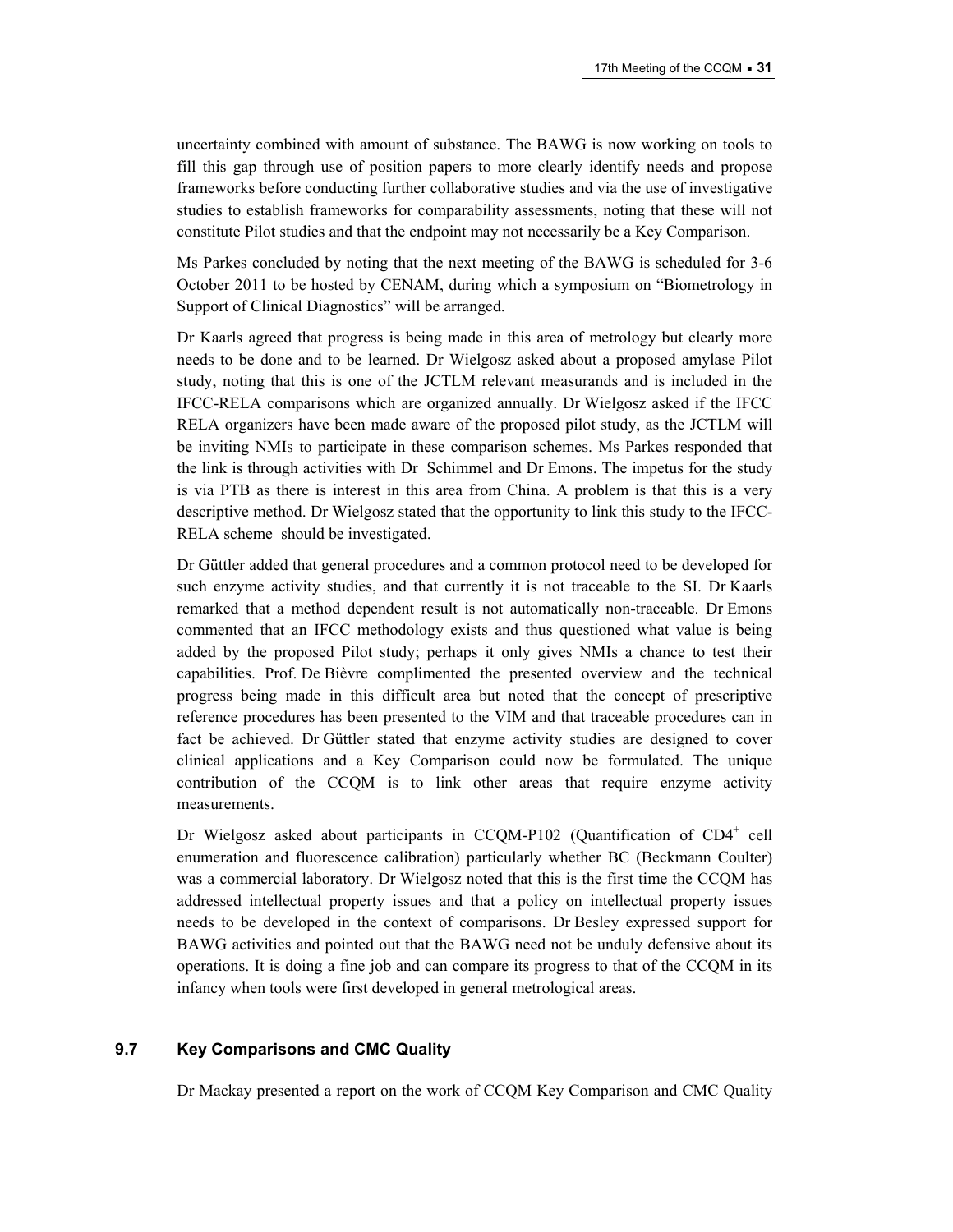Working Group (KCWG) which convenes once a year. The Working Group, comprises 21 members (plus a Rapporteur) who are drawn from all RMOs. The KCWG met in April 2011 and discussed the concerns with submitted CMCs and related procedures. It was noted that most CMCs are now passing through the fast track approval process which indicates that NMIs and RMOs are generally doing a better job of preparing them for submission. The current status of chemistry CMCs was summarized (4846 entries in Appendix C of the KCDB). This year included a second year of formal reviews of existing CMCs covering all high purity metals and metal alloy claims. It was noted that pH and electrolytic conductivity CMCs (categories 6 and 7) were reviewed at the 2010 meeting and will now be updated the KCDB. With respect to all metal and metal alloy CMCs, 299 were examined (11 in category 1.3 and 288 in category 8) and all are ready for entry into the KCDB. Dr Mackay called for further comparisons to underpin this measurement area and requested that the planned comparison CCQM-K72 (Purity of zinc, coordinated by BAM) to proceed and commented on the need for additional evidence in the form of more KCs to support some CMCs. For 2012, the plan is to review inorganic solutions (category 2) which will underpin a large number of CMCs (330) and to cover another subset of gases,  $NO$ ,  $SO<sub>2</sub>$  and propane, (category 4) and also fuels (category 12). A review of CMCs in the bioanalysis area was carried out by the CCQM BAWG beginning at the Singapore meeting in November 2010. Issues relating to the need for more evidence to support claims or the need to limit the scope of some claims were raised. Claims considered included peptides in aqueous solution via amino acid LC-ID-MS (claimed by LGC, NIM and PTB), hGH in serum by LC-ID-MS-MS (claimed by PTB), Bt gene mass fraction in rice via real-time PCR (claimed by NIM) and relative molecular weight determinations of peptides/proteins (claimed by NIM).

Dr Mackay informed the meeting about the Guidance Document for CMCs within CCQM which is available on the restricted access KCWG website but which will soon be made available on the general BIPM website.

Dr Mackay considered the updated CIPM traceability requirements, which are now embedded in the Guidance Document and have been formally used to evaluate reviews of CMCs, especially with respect to the traceability of primary calibrants during this cycle of submissions. There are two methods of claiming traceability; (i) through a primary realization of the unit of measurement or (ii) by applying higher-order methods, in which case traceability by an NMI must be declared to its own demonstrated realization of the SI or via another NMI or DI having CMCs published in the KCDB. Note 4 is an important aspect for CCQM which covers the in-house value-assignment of reference materials, particularly pure calibrants, and the assessment of such capabilities. A Traceability Exceptions Template can be downloaded from the BIPM website and used to request special exemptions from these rules.

Dr Wielgosz noted that the Traceability Exceptions Template must be presented as an open access working document.

Dr May cautioned about the perils of generic claims/concerns but emphasized that it is impossible to have 1:1 Key Comparison support for all CMCs and perhaps some thought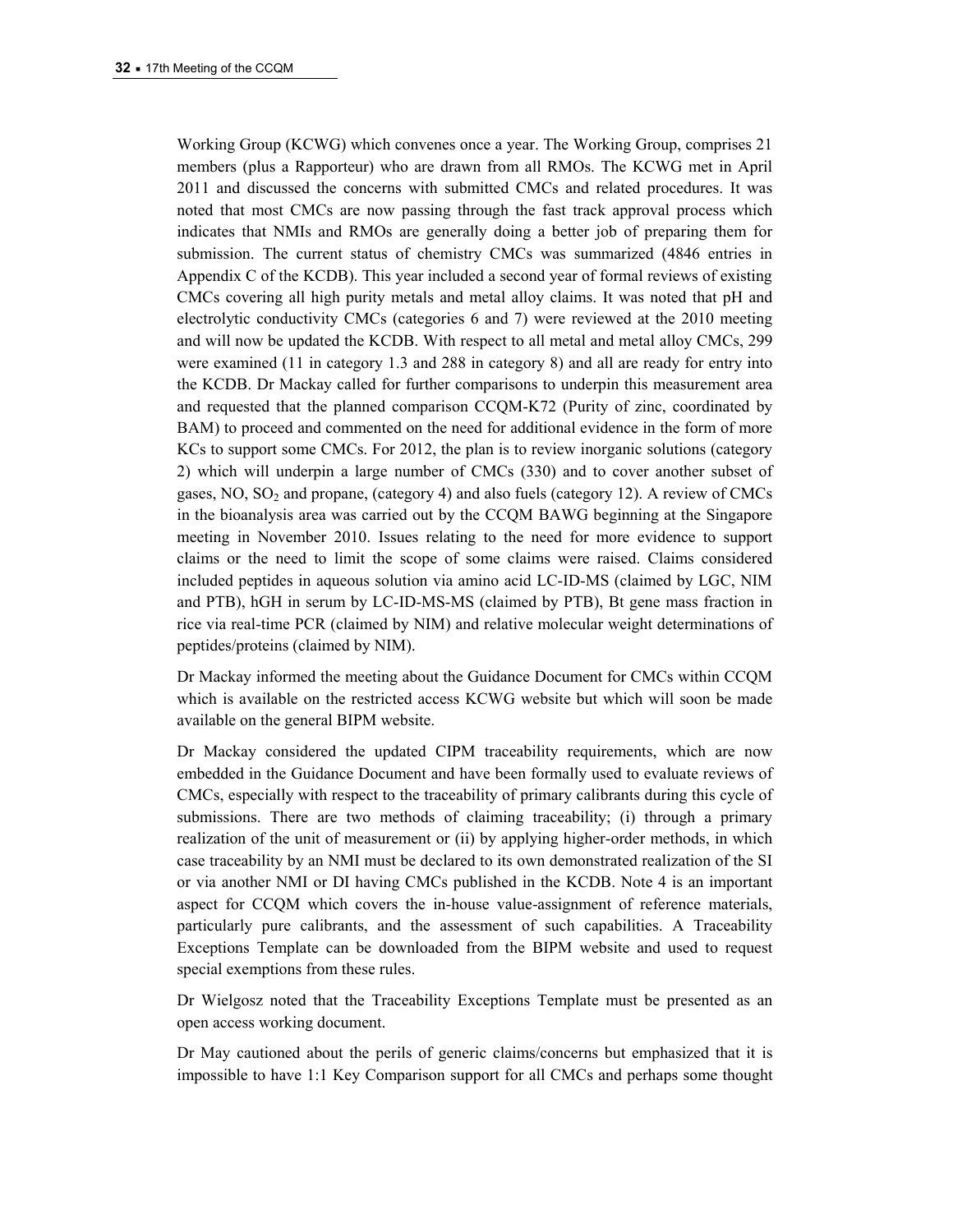should be devoted to restructuring the KCDB so that exceptions will not be needed. Dr Kaarls agreed that this warrants thought, but suggested that some reflection is needed on whether the KCDB provides useful or suitable information for customers. It is necessary to know what customers require. Dr Emons supported the concerns and reiterated comments that it is difficult to retrieve specific information from the KCDB. Accreditation bodies are moving towards permitting more flexibility in scope with the result that a more generic approach to CMC claims is desirable. Dr Quinn stated his agreement with the comments of Dr May and suggested a return to the text of the CIPM MRA relating to the purpose of a Key Comparison which is to convey confidence in a NMI to make a measurement, and suggested that perhaps it is time for the CIPM to make a strong statement emphasizing that the purpose is to demonstrate confidence and that a 1:1 correspondence of CMC claims with supporting Key Comparison evidence is not needed, because it is unsustainable. Dr Milton expressed an opinion that the issue could be overcome by more effective use of the information that is already available. Dr Mackay stated that the new core competency approach may alleviate many of these concerns. Dr Mitani agreed that it is important to refine the HFTLS approach, particularly with respect to purity assessment. Dr Mackey replied that all evidence is taken into consideration.

Dr Kaarls suggested a brainstorming session of all WG Chairs regarding this issue with recommendations to be delivered to the CCQM at its next Plenary meeting in 2012. Dr Kaarls thanked all the WG Chairs and approximately 250 experts who have participated in the enormous amount of work achieved to date.

#### **9.8 CCQM AD-HOC WORKING GROUP ON THE KCRV**

Dr Cox, chair of the *ad hoc* Key Comparison Reference Value Working Group (KCRVWG) began his report by remarking that comments to document CCQM/10-03 (determining consensus KCRV and DoEs) had been received and an updated version is in progress. Document CCQM/11-18 was produced and submitted to the KCRVWG, with the suggestion that the original CCQM/10-03 is kept and used as a background document. Dr Cox reviewed some of the data evaluation principles (points 6 to 9) presented in document CCQM/09-03 and then proceeded to outline a model-based approach which incorporates the possibility of excess variance. Dr Cox explained that document CCQM/11-18 is based on the realization that inconsistencies can exist in comparisons and that this can be accounted for by evoking a consideration of excess variance. Within this model, the data are initially screened and discrepancies resolved by the appropriate WG. All remaining data are then considered as credible. The weighted mean is then used for calculation of the KCRV with weights based on augmented variances, to produce a result which is different from the simple uncertainty-weighted mean. The uncertainties associated with the KCRV and the DoEs are then calculated in the usual fashion. As a consequence, most DoEs will appear acceptable, as random effects attributable to a possible test item inhomogeneity or short-term variation in laboratory deviation are now accounted for. The model will be relevant to all CCs, not just the CCQM.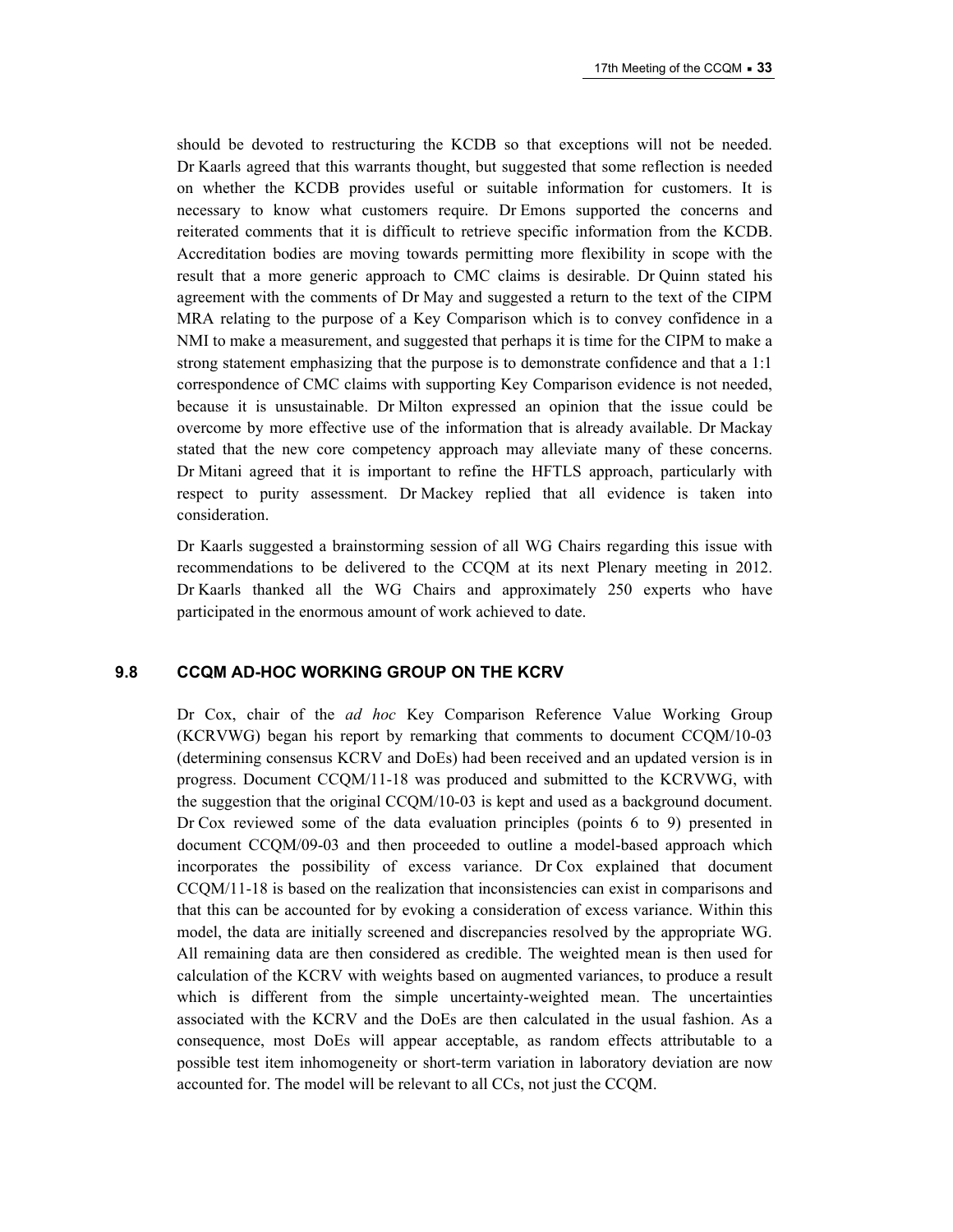Dr Cox used [CCQM-K25](http://kcdb.bipm.org/appendixB/KCDB_ApB_info.asp?cmp_idy=176&cmp_cod=CCQM-K25&prov=exalead) (PCB170 in sediment) as a working example, employing maximum likelihood, Mandel–Paule and DerSimonian–Laird techniques as estimators of excess variance. KCRV estimates were all consistent and calculated excess variance was greater than standard uncertainty estimates in all cases, thereby expanding the number of NMIs which demonstrated acceptable performance.

Dr Cox concluded by summarizing that CCQM/11-18 applies to use of an excess variance (random effects) model for establishing the KCRV and its uncertainty can be arrived at using different estimators. The model ensures mutual consistency with generally acceptable DoEs, noting that small excess variance is equivalent to a classical weighted mean approach whereas a large excess variance is similar to that arising when an arithmetic mean is employed. It remains for the CCQM WGs to decide if the model is appropriate for their use and in the event that all CCQM WGs are in agreement, the KCRV WG will provide the supporting software to permit the calculations.

An extremely lively and controversial debate ensued. Prof. Kühne opened questions by noting this problem occurs frequently and, in the case of CODATA, some techniques are used to deal with discrepant results to arrive at a value for a fundamental constant; Prof. Kühne wondered if such techniques were similar to those suggested here. Dr Cox replied that he was not entirely certain of the approach taken by CODATA but believed that a weighted mean may be involved. Dr Quinn remarked that the approaches were similar but also different in some important respects in that CODATA has something similar to excess variance but it is not added but rather multiplied and hence there is no change in the weight and thus no change in the mean value but the uncertainty of the final result is changed. In this way, values with small associated uncertainties do not dominate and thus the CODATA approach is more desirable. Dr Cox noted that multiplication may be a better approach, but generally it is a problem that NMIs are understating their uncertainties and if all uncertainties are inflated a single NMI which devoted considerable effort to reduce its uncertainty would not be pleased with such an approach. Dr Emons returned to the example of the CCQM-P170 data set and asked why one seeming outlier was rejected, to which Dr Cox replied that he did not know, it had been rejected by the WG before he had been given the data but that it was likely that the rejection was for a technical reason. Dr Ellison stated that if there was a belief that the reported uncertainty is underestimated by NMIs by a constant factor then it would not be wise to change the weighting factor as this would distort the results. Dr Ellison remarked that nothing in the model is "preventing thought" and the WG has a clear responsibility to evaluate the integrity of the input data to begin the process. Dr Milton remarked that if the DerSimonian–Laird model can be used on results for which there is a suspicion that a comparison had revealed potential inhomogeneity in the test samples, then he would be very pleased to incorporate such unexplained errors and some elements of the model would be very useful. Dr Milton then asked Dr Cox to comment on an additional issue, which is that after 2–3 years of discussions and successful outcomes there have been a number of occasions where the DoEs and the uncertainties of DoEs exhibit a correlation between the uncertainty in the reference value and the uncertainty in the submitted laboratory value. When calculating the uncertainty of the DoE, which is needed for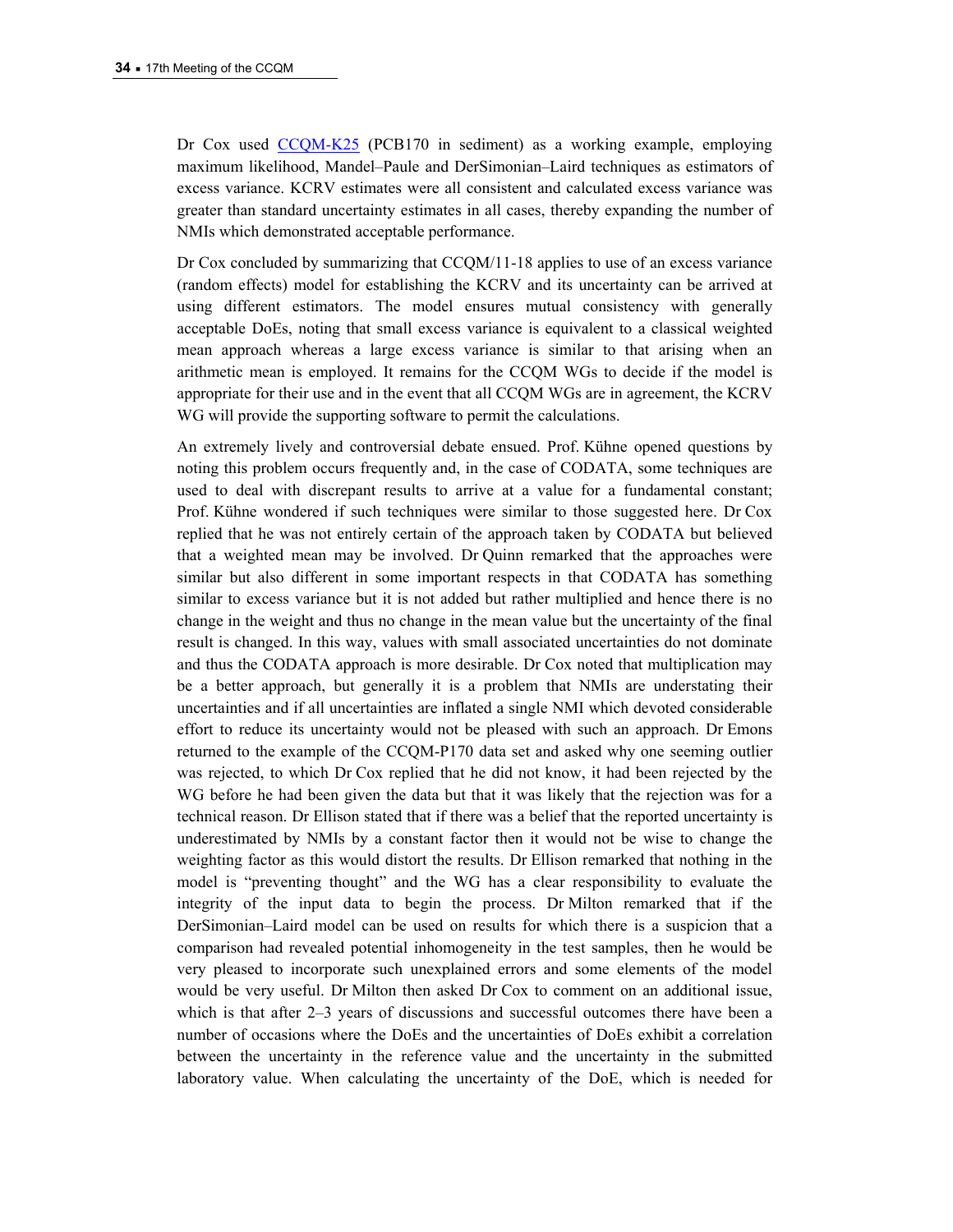support of the CIPM MRA, it has some unusual properties with which CMC claims are evaluated. Thus, is a better understanding of what it is that should be reported in terms of the uncertainty of the DoE needed? Dr Cox replied that that the model introduces the concept of excess variance so as to provide an overlap of the NMI data with the zero line of the DoE graph and it is up to the KCWG to decide if the assumptions made are valid. Dr Sargent commented on the increasing complexity of models that are being used for data treatment and recalled that the Key Comparisons are a snap-shot in time and that if repeated the results will change. Dr Sargent advocated the use of the simplest possible approach to calculate the KCRV, noting that models may be valuable and should be available for guidance, but the final decision on how to approach the calculation should be left to the individual WG, yet remain wary of weighted approaches and the idea that excess variance adds further weight. Dr Wielgosz returned to the example graph of DoEs presented for CCQM-P170 and noted that the use of two graphs should be encouraged, i.e., the DoEs and the graph of results and uncertainties quoted by the participating laboratories. This will allow more easy interpretation of agreement (or not) with the reference value, the uncertainty quoted by a participant, and comparison to the uncertainty of the reference value. Dr Cox agreed with this conclusion and reminded everyone of principle 8 of CCQM/09-03, which encourages the use of the simplest estimator. Dr Sargent is of the opinion that a problem ensues if it appears that these procedures are the only ones that can be utilized and suggested that the document makes it very clear that the excess variance approach is optional. Dr Cox replied that the WG was not mandating anything. Dr Magnusson asked how much excess variance can be tolerated, to which Dr Cox replied that he was unable to answer this question other than to note that a careful initial screening of the data should be undertaken and if there is still too much excess variance then the data need to be re-screened. The excess variance compensates for how well the screening action is undertaken. Prof. Kühne enquired about the influence of excess variance on CMC claims because individual NMIs make claims based on their uncertainty capabilities; will their own uncertainties be used or will these be altered to reflect the component of excess variance? Dr Cox stated that the DoE will not express their claims accurately if excess variance is used. Dr May was uneasy over this proposal as the DoEs are only estimates to begin with and they will change with time for no apparent reason, hence uncertainties reported by NMIs are not absolute. Dr Cox responded that comments by Dr May precisely support the need for an excess variance model as it will account for such randomness. Dr Ellison stated that if there is a desire for the DoEs to reflect the laboratory uncertainties, then the laboratory uncertainty must be included in the calculation of the KCRV uncertainty. Outliers must be handled before the data set is treated. Accounting for laboratory uncertainties by use of an excess variance model tends towards the arithmetic mean. If a median is needed, then there are likely outliers that need to be considered and resolved. The DerSimonian–Laird approach is best used when data from all laboratories are assumed to be equally valid. Dr Fajgelj supported this approach as a step forward without unduly complicating the calculations; since the adjusted uncertainties would now be larger, this would likely be a better reflection of reality. Dr Wielgosz returned to Prof. Kühne's concern about the impact of the use of excess variance terms and the relationship to claimed uncertainties in CMCs, noting that it is clear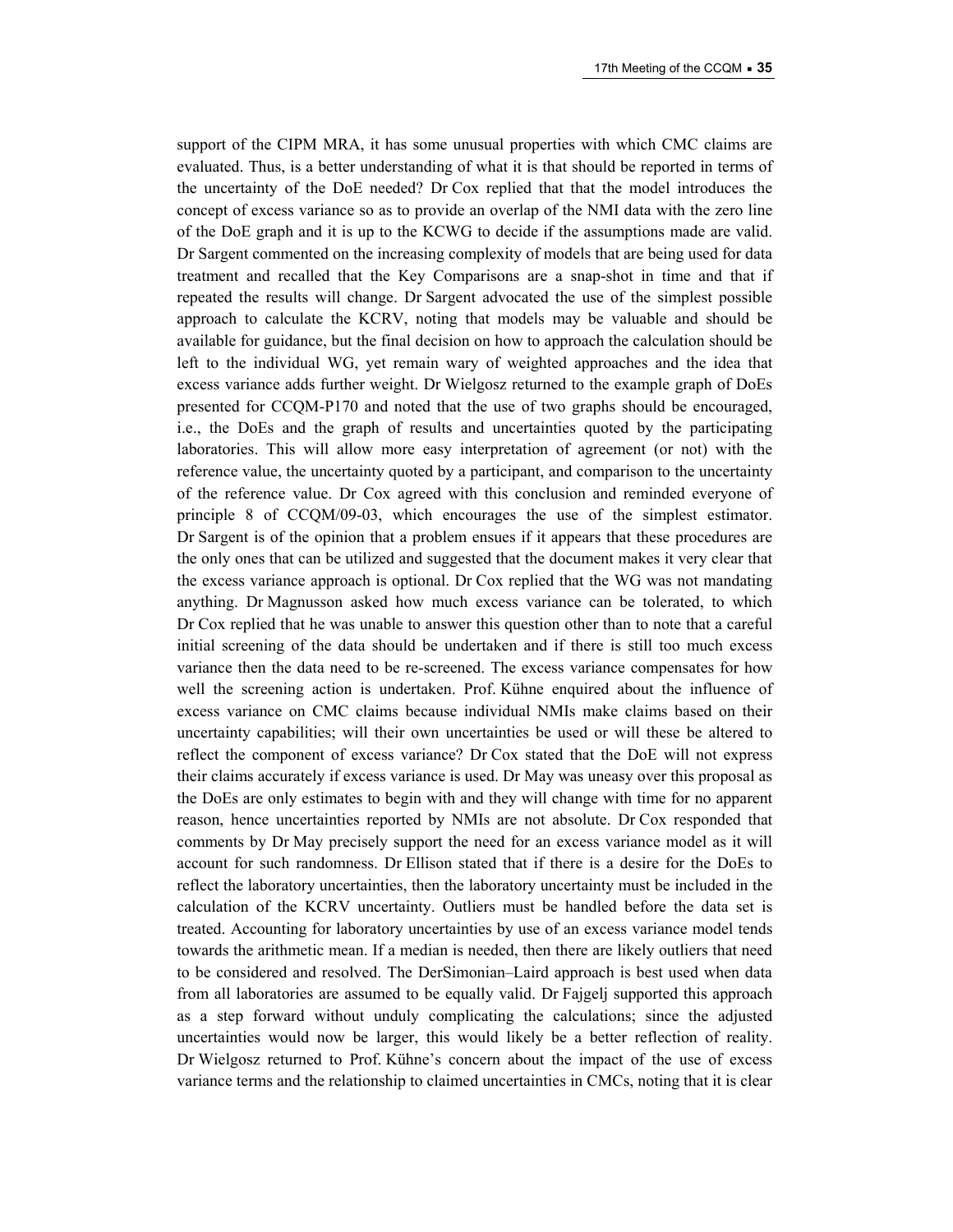from the plot of the DoEs that agreement exists, or not, if the uncertainties cross the zero line. However, the excess variance needs to be attributed to a cause. If this cause is not due the sample properties, then there must be unknown effects in the methods applied, and then the uncertainties claimed by the participants are not comprehensive and it is necessary to obtain some guidance from the WG on whether to quote a minimum achievable uncertainty (derived from the excess variance) or not. Prof. Kühne stated that until there is a clear understanding of where the discrepancies arise, then the CMC claims with the smaller uncertainties reported by the individual NMIs cannot be supported because if this is done, we could be accused of making the comparison data look consistent and claim a measurement capability that is not supported by the comparison. If we are to err, then we should err on the side of caution.

Dr Kaarls briefly summarized the discussions noting that the document is not yet in the final phase but the draft is in place and now the working group requires feedback. Noting comments from Dr Cox that software is available to enable the calculations, Dr Kaarls invited all the WGs to consider the application of the model and to test it and provide feedback to Dr Cox and Dr Ellison.

#### **10. JCRB REPORT**

Mr Ahmet Ömer Altan (executive secretary of the JCRB) presented a report on the Joint Committee of the Regional Metrology Organizations and the BIPM (JCRB) which covered its previous two meetings. The 25th meeting (the minutes of which will be made publicly available in the near future) was held in Egypt in September 2010. Resolution 25/1 was passed during the meeting and concerned CMCs which have been greyed-out for more than 5 years. It is proposed that at the end of this time period a reminder will be sent by the BIPM to the RMOs and the NMIs with a second reminder sent three weeks later. Absence of reply will result in the deletion of the CMCs from the KCDB. It was also agreed that each RMO will be free to set its own on-site peer review procedures. Action 25/8 will require the BIPM to prepare a draft programme for a "Workshop on the best practice for the review of CMCs" to be presented at the next meeting.

The 26th meeting of the JCRB was held in March 2011. Resolution 26/2 served to approve the proposed procedure for the deletion of greyed-out CMCs pending minor modifications to the delineation steps and assigned responsibilities. A one year extension of greyed-out CMC status may be granted if there is a plan presented for reinstatement. Action 26/2 recommends that a session be held at the 27th meeting of the JCRB to clarify the requirements for the planned workshop on CMC review practices. It proposes that a workshop is held in conjunction with the 28th JCRB meeting. Information on the CMC review practices by CCs will be collected by the BIPM and the RMOs will do the same with regard to their TCs. Action 26/3 requires that the scope of DIs needs to be made available to the BIPM and there is an expectation that all DIs will actively participate in the CIPM MRA, but that there are no requirements for them to have CMC claims. The BIPM will advise all new participants in the CIPM MRA of expectations concerning their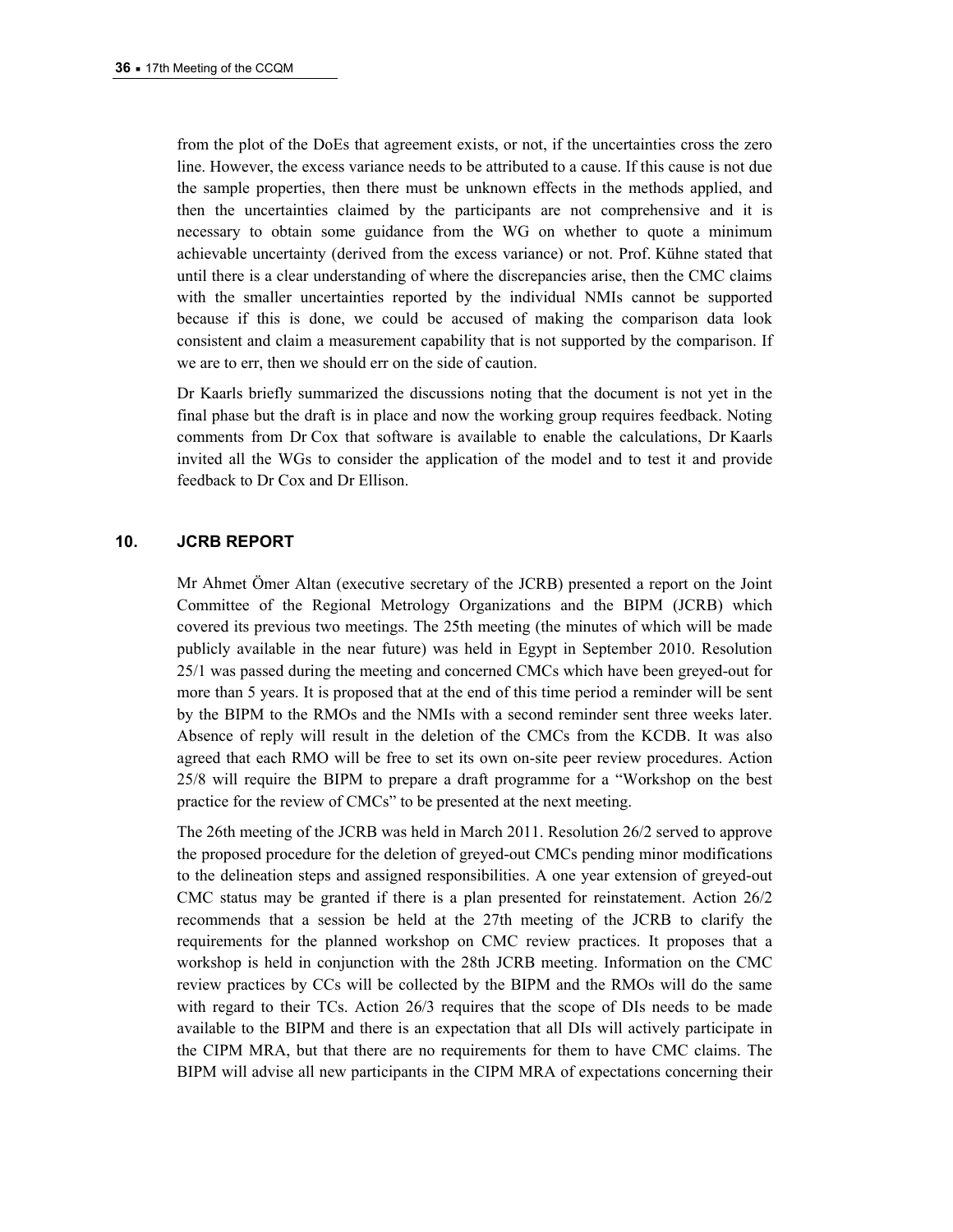active participation in the activities of the CIPM MRA. A proposal from Dr Kaarls concerning guidelines for authorship of comparison reports, which suggested adoption of current practices at NIST, NRCC and PTB, constituted Action 26/7, which solicits comments from RMOs for discussion at the next JCRB meeting.

Changes to CIPM MRA Documents, approved by the CIPM in October 2010, are available on the BIPM website. The changes concerned [CIPM MRA-D-04](https://www.bipm.org/utils/common/CIPM_MRA/CIPM_MRA-D-04.pdf) ("Calibration and Measurement Capabilities in the Context of the CIPM MRA"); [CIPM MRA-G-02](https://www.bipm.org/utils/common/CIPM_MRA/CIPM_MRA-G-02.pdf) ("Guidelines for the Monitoring and Reporting of the Operation of Quality Systems by RMOs"); and [CIPM MRA-D-05](https://www.bipm.org/utils/common/CIPM_MRA/CIPM_MRA-D-05.pdf) (Measurement Comparison in the CIPM MRA") which consolidated a number of existing documents.

There have been six new CIPM MRA signatories since the last meeting of the CCQM: Ghana (2010), Seychelles (2010), Zimbabwe (2011), Zambia (2011), Mauritius (2011) and Bangladesh (2011).

Dr Wielgosz queried Action 26/3, asking if any rules will be developed regarding the type of information that would need to be collected by the BIPM on the scope of DIs, suggesting that the current 14 categories used by the CCQM may be sufficient if the DI simply indicates its main activity is associated with a particular category. Mr Altan agreed, citing the example of Slovenia which has five DIs. More information was need on each DI and since only one could legally hold a given national standard this had to be specified. Ms Parkes remarked that the current list of categories is limited, especially in the bio-area and that the activities of a DI may not conveniently fit into one category. Dr May noted that such structure is meaningless if there are no CMCs to support. Dr May suggested that JCRB membership may need to be reviewed so that, for example, it includes capability in the bio-area, but more broadly, that there needs to be representatives present who have technical knowledge of the impact of any proposed changes. Prof. Kühne pointed out that irrespective of the receipt of information on the scope of a DI, such a request from an NMI to appoint a DI cannot be denied. DIs can only be requested to provide information but if it is not forthcoming then there is no further action that can be taken. Dr Kaarls disagreed stating that it is mandatory that DIs indicate their designated area, otherwise the situation is unacceptable. Dr Güttler reiterated that the current collection of categories was not designed to support the activities of DIs, many of which may have very specific functions. Hence, it is appropriate that every NMI which appoints a DI should very clearly define the intended scope of the DI to the BIPM. Dr Wielgosz reminded the Committee that a designation is required because within the CIPM MRA there can only be one national holder of a standard, i.e., only one institute within a given country that has a particular highest level measurement capability. For example, PTB and BAM participate in the same comparisons but do not have claimed CMCs over the same range. The real problem is caused by not knowing what a DI is being designated for. Dr May pointed out that when NMI and DI quality systems are reviewed this information should be readily available. Dr Kaarls remarked that this information often arrives much later, before CMC claims are made, but after participation in comparisons. Ms Parkes noted that in rapidly evolving areas it is difficult to select a category because the descriptions of activities frequently change. Dr Güttler commented that the situation is often complex and not entirely clear,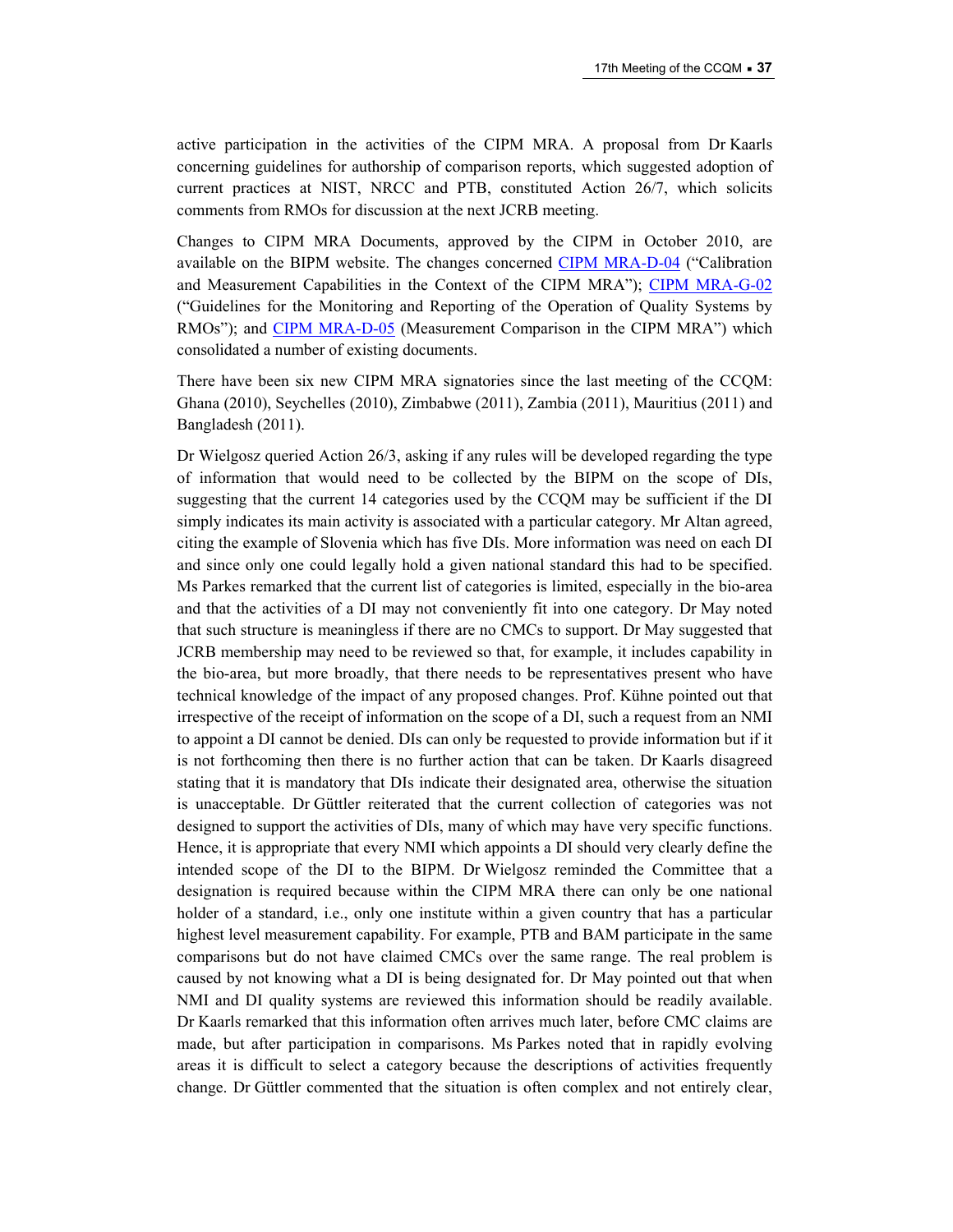even with respect to the analyte. However, if a contract exists between a NMI and a DI, the scope should be clear. Prof. Kühne stated that this would be a good idea but the CIPM MRA does not require a NMI and a DI to enter into a contract, so this is not a mandatory requirement. All that can be done is to ask the RMOs and the signatories to extract this information from the relevant Quality Systems and supply it to the BIPM.

Dr Wielgosz raised the issue of authorship and pointed out that several years ago the CCQM decided that all NMIs participating in a comparative study should appear in the author list. However, working practices vary, with either all participants listed or only the names of the coordinating laboratories. The CCQM should either reaffirm its original decision or defer to the JCRB decision. Dr Kaarls responded that the issue is in discussion and will be addressed later (*cf* section 13).

### **11. TRACEABILITY IN THE CIPM MRA (AND CCQM LIST OF EXCEPTIONS)**

Dr Kaarls announced that there were no further comments to add regarding this issue as it had already presented by Dr Mackay during discussions of the KCWG and noted that with regard to exceptions, that these must be tabled to the CCQM and the CIPM. If an exception is agreed upon then it will be published by the BIPM. No exceptions have yet been received.

Dr Kaarls requested that Dr Wielgosz read out each of the Recommendations that had been proposed during the past day so that discussions could continue over the ensuing lunch hour and the final versions are prepared before the end of the plenary session.

### **12. UPDATE ON THE BIPM KCDB**

Dr Thomas presented an update on the current status of the KCDB (as of 11 April 2011), noting that it now contains 23,890 published CMCs, an increase of ~1000 in the last year. Currently, 374 CMCs are greyed out and temporarily removed from the KCDB. Nearly 1000 comparisons are registered, among which ~74 % are Key Comparisons. Approximately 64 % of all registered comparisons have been completed with final reports posted. It was noted that tables of numbers and graphs of equivalence  $(\sim 1580)$  are shown for Key Comparisons only. During 2009, there were 90,000 visits recorded to the web site while in 2010 this decreased to 85,000 but the number of web pages opened increased by about 50 % and the duration of each visit (now averaging 6 minutes) increased, demonstrating a healthy interest in the site.

The most recent KCDB newsletter (number 14) was issued in December 2010 and included a comprehensive report on BIPM Key Comparisons. The 15th issue, scheduled for release in June 2011, has the theme "Chemistry and the KCDB".

The KCDB Quality Management System Procedures are constantly updated, although the majority of the Procedures are confidential and are therefore not available on the BIPM web site.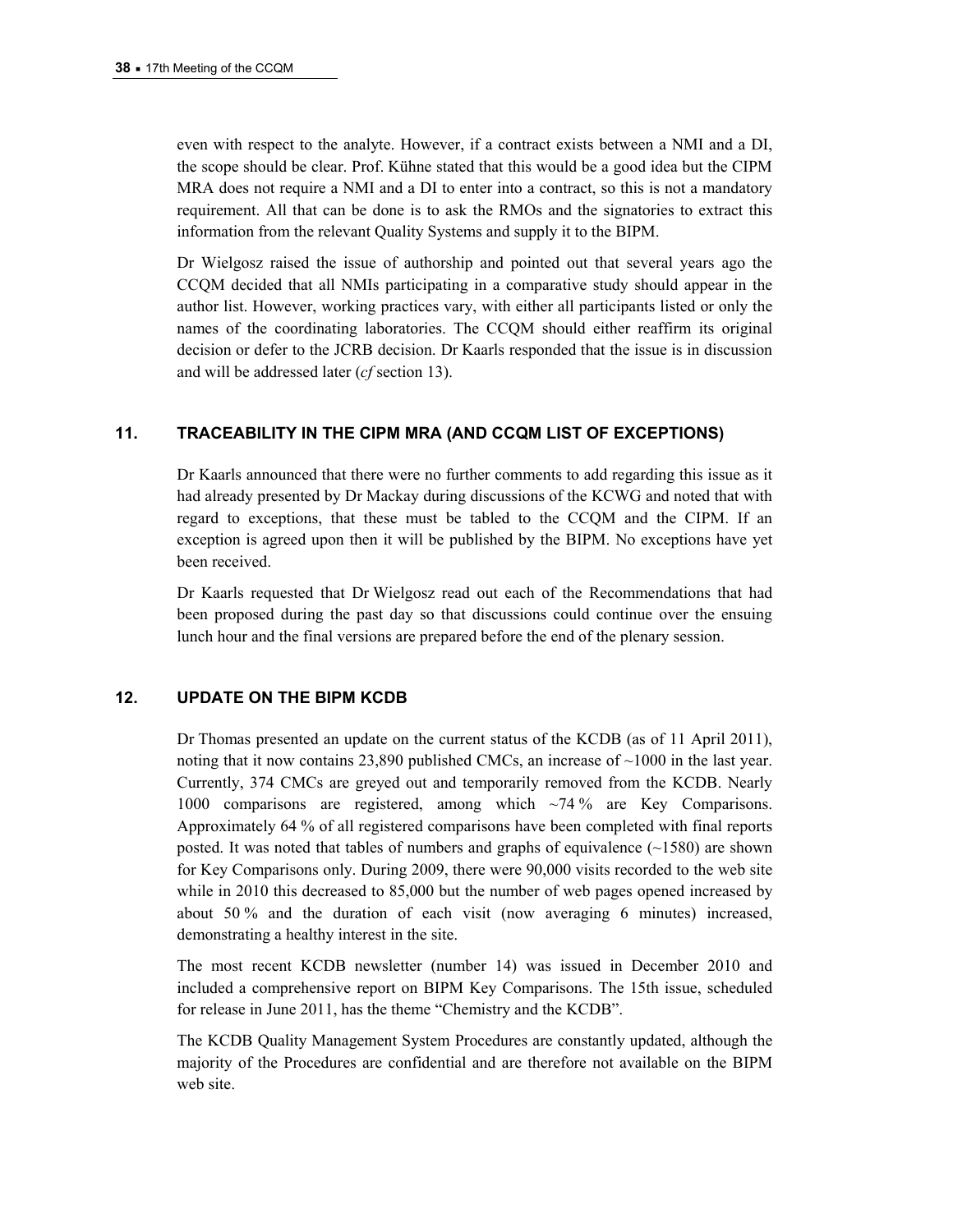After a number of years of operation, the KCDB is coming to the end of its transitional period as it is believed that all possible scenarios have now been encountered. A decision must now be taken on what information is actually being used and what is most useful to the user. There is a desire to reduce the work of NMIs with respect to report preparation, publishing the data, etc., and this will be the focus of activities for 2011 together with "modernizing" the pages.

Dr May suggested that counting visits to the website is not a good indicator metric as this may simply be browsing. Dr May suggested that perhaps visitors to the site could be asked to rate both the availability of the KCDB and the consequences of it not being there so that a cost/benefit scenario can be developed. Dr Ellison congratulated Dr Thomas and the KCDB staff on a job well done, and noted that the LGC is engaged in a review of its overall performance in comparisons and asked if the BIPM could collect Key Comparison data to simplify mining it for information, permitting, for example, the rapid comparison of the performance of one NMI relative to another over a range of comparisons. Dr Thomas agreed that this would be a useful feature to implement.

Dr Kaarls thanked Dr Thomas for the enormous amount of work devoted to maintaining and updating the KCDB, and agreed that improvements are needed.

Dr Kaarls then asked Dr Wielgosz to return to the resolutions promulgated earlier and provide a brief explanation of each. Dr Wielgosz read out the resolutions:

Resolution Q1: On the need for further guidance on the expression of measurement results based on counting (enumeration);

Resolution Q2: On the need to support established measurement techniques essential to metrology in inorganic chemistry;

A Statement: On the need for further consultation over the possible redefinition of the mole.

An additional draft resolution on the possible redefinition of the mole and the determination of the Avogadro constant had been drafted but was not adopted by the CCQM.

Dr Kaarls asked all participants to consider the draft resolutions and to submit comments for discussion later in the day, after which the final versions will be prepared.

### **13. AUTHORSHIP OF REPORTS AND PUBLICATION OF RESULTS OF CC COMPARISONS**

Dr Kaarls briefly reviewed the requirements for authorship of CIPM MRA comparison reports, as raised earlier by Mr Altan in his report from the JCRB. With input from corresponding NIST, NRCC and PTB documents on this subject, in which there was a great similarity in their wording, the following was proposed. In order to qualify for authorship, an individual must make a substantial intellectual contribution in at least one of the following activities: conception, experimental design and evolution of the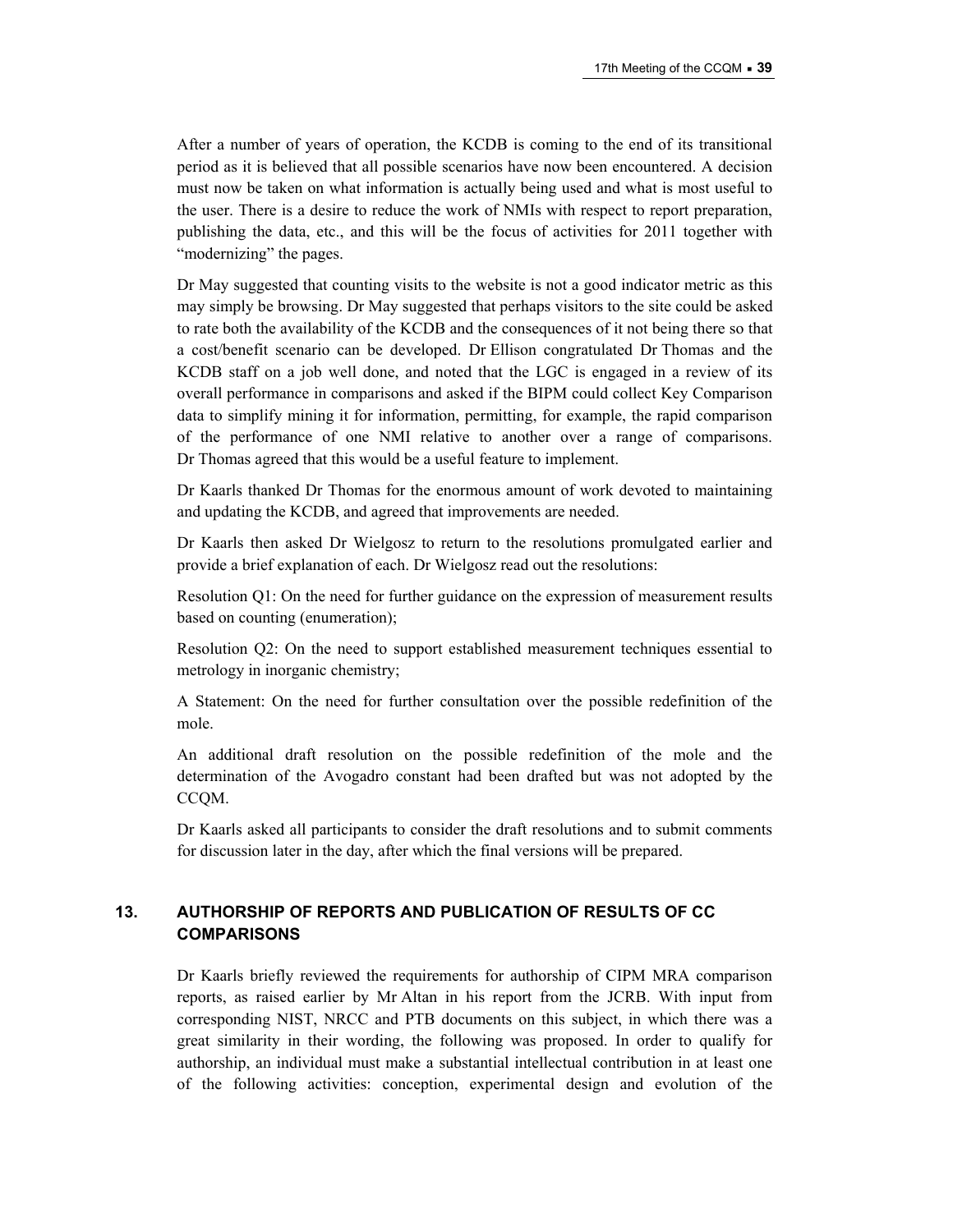comparison; scientific performance of the research, having executed at least one or more significant aspects of the comparison; creative analysis, interpretation and calculations of the measurement data; creative writing up of the manuscript and documenting the project with all its data and results (note: in general Key- and Supplementary comparison reports are not to be considered as reviewed original scientific research publications as published in scientific journals; original research and method development should be published separately). Thus, every NMI participating in a comparison can have their name on the resulting document. As an additional point, it was noted that not every comparison report may constitute a completely innovative approach and the sometimes routine nature of the subject matter renders publication as a peer reviewed article impossible. These aspects have been discussed at the JCRB and agreed with some minor amendments; although some further consultation will take place recommendations will be made to the CIPM, and when all the comments are received, it is hoped that a final decision will be made.

Dr Westwood suggested that all participants in a comparison should be contacted to ensure that each appropriate person from each organization is included in the authorship. Dr Kaarls agreed, but noted that the best route is one that minimizes bureaucracy. Dr May pointed out that each NMI is likely to have their own policy relating to authorship and a means of contacting a responsible manager in each organization is needed. Dr May noted that the author might approve his/her name but there may be others from the same organization that should be listed and this issue has caused concern in the past. Moreover, if any NIST staff member is listed as an author of a publication, then the document must pass through an internal review process. Dr May stated that within the OAWG the comparisons are the property of the WG and not the coordinating laboratory and thus it is the responsibility of the manager in the participating NMI to approve the authors. Dr Emons agreed that all organizations have internal authorship processes, and awareness of which is impractical for external laboratories, therefore it is the responsibility of the participating laboratory to ensure that the author list is comprehensive. Dr Mester pointed out that many organizations have internal copyright arrangements with publishers and internal agreement forms must be managed in such a process. Dr Besley believes that one of the purposes of reviewing this issue is to give recognition to the enormous amount of work undertaken by the coordinating lead laboratory (usually by a single individual) and this issue is not currently addressed. A remark about principal authorship in the document is recommended. Dr Kaarls agreed to note this point. Dr Sturgeon asked for clarification of whether these criteria are limited to the authorship of reports of comparisons to be posted on the BIPM database or whether they intended to be more comprehensive to include peer reviewed articles submitted to external scientific journals. Dr Kaarls clarified that these issues are limited to comparison reports. Dr May remarked that if in the course of participating in a comparison an individual undertook some novel method development then this aspect would constitute intellectual property and would be dealt with by procedures internal to the organization. Ms Parkes stated that the BAWG had developed internal guidelines which suggested that the number of authors be limited to 2 per institute, unless a good reason was presented to suggest otherwise, and acknowledgements were a means to include indirect contributors. Dr Fajgelj expressed his belief that within the original report from the participating institute to the coordinating laboratory that the names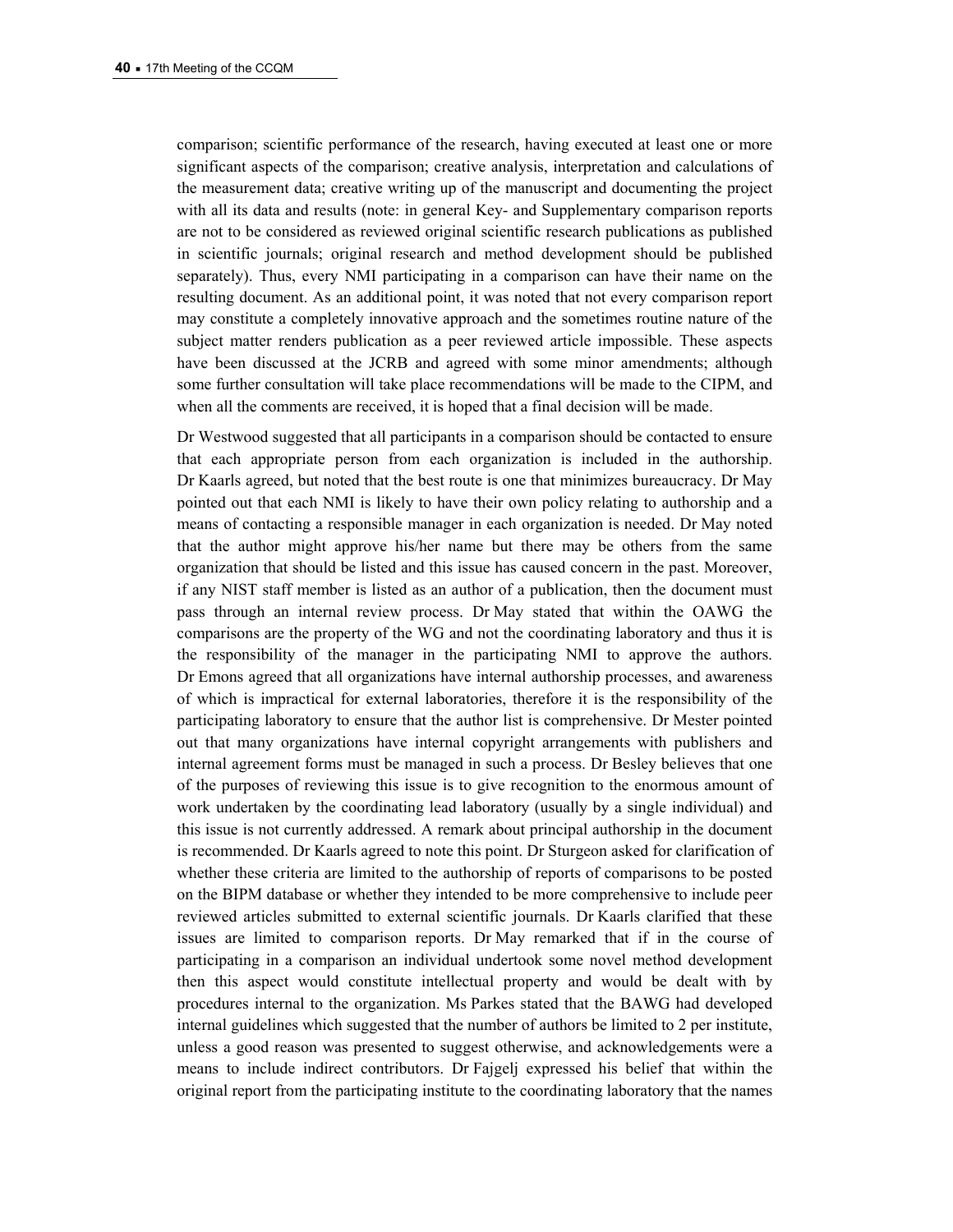of people potentially considered for authorship should already be noted and in this way no subsequent verification is needed. Dr May stated that it needs to be made clear that a CCQM policy is required, not one from each WG. Dr Kaarls noted that the intention is to have a policy approved by the CIPM, such that the criteria apply not only to the CCQM but to every Consultative Committee.

Dr Kaarls noted that the first responsibility for a comprehensive list of authors lies with the individual NMIs, and that internal procedures should guarantee that the names presented are correct. Dr Kaarls agreed with the comment by Dr Emons that this is the only reliable mechanism to follow.

#### **14. BIPM PROGRAMME ON METROLOGY IN CHEMISTRY**

Dr Wielgosz presented an overview of the BIPM chemistry programme, covering the period 2009–2012, noting three major themes:

- international equivalence of gas standards for air quality and climate change monitoring;
- international equivalence of organic primary calibrators;
- support for the CCQM and JCTLM and international liaison activities for metrology in chemistry and the bio-sciences.

It is noteworthy that over 144 NMI participations are expected in BIPM coordinated chemistry comparisons during this period. Dr Wielgosz proceeded to cover some of the key results obtained over the past year in the current programme and outlined the areas to be covered over the next four years. The focus will continue to be the three principal themes noted above.

[CCQM-K74](http://kcdb.bipm.org/appendixB/KCDB_ApB_info.asp?cmp_idy=968&cmp_cod=CCQM-K74&prov=exalead) / CCQM-P110 (nitrogen dioxide in nitrogen, coordinated by BIPM), as mentioned earlier by Dr Milton in his report, generated very good results and the pilot study enabled an in-depth evaluation of the uncertainties achievable with FTIR measurement results traceable to reference data.

In support of **BIPM.QM-K1** (ground level ozone, coordinated by BIPM), the BIPM has made considerable progress in the development of a laser ozone photometer which can operate at three wavelengths, allowing relative measurements of absorption cross sections at the different wavelengths to be determined. A new set of absolute ozone absorption cross-section measurements is planned for 2012. To achieve this will require the generation of pure ozone in the laboratory, measurement of the purity using an on-line mass spectrometer, and accurate determination of the optical path length in the measurement cell.

[CCQM-K90](http://kcdb.bipm.org/appendixB/KCDB_ApB_info.asp?cmp_idy=1095&cmp_cod=CCQM-K90&prov=exalead) is focused on the equivalence of standards for formaldehyde in air measurements, which is of interest to both the World Meteorological Organization/Global Atmosphere Watch (WMO/GAW) Programme and for indoor air quality measurements world-wide. The BIPM is currently validating a facility for the production of accurate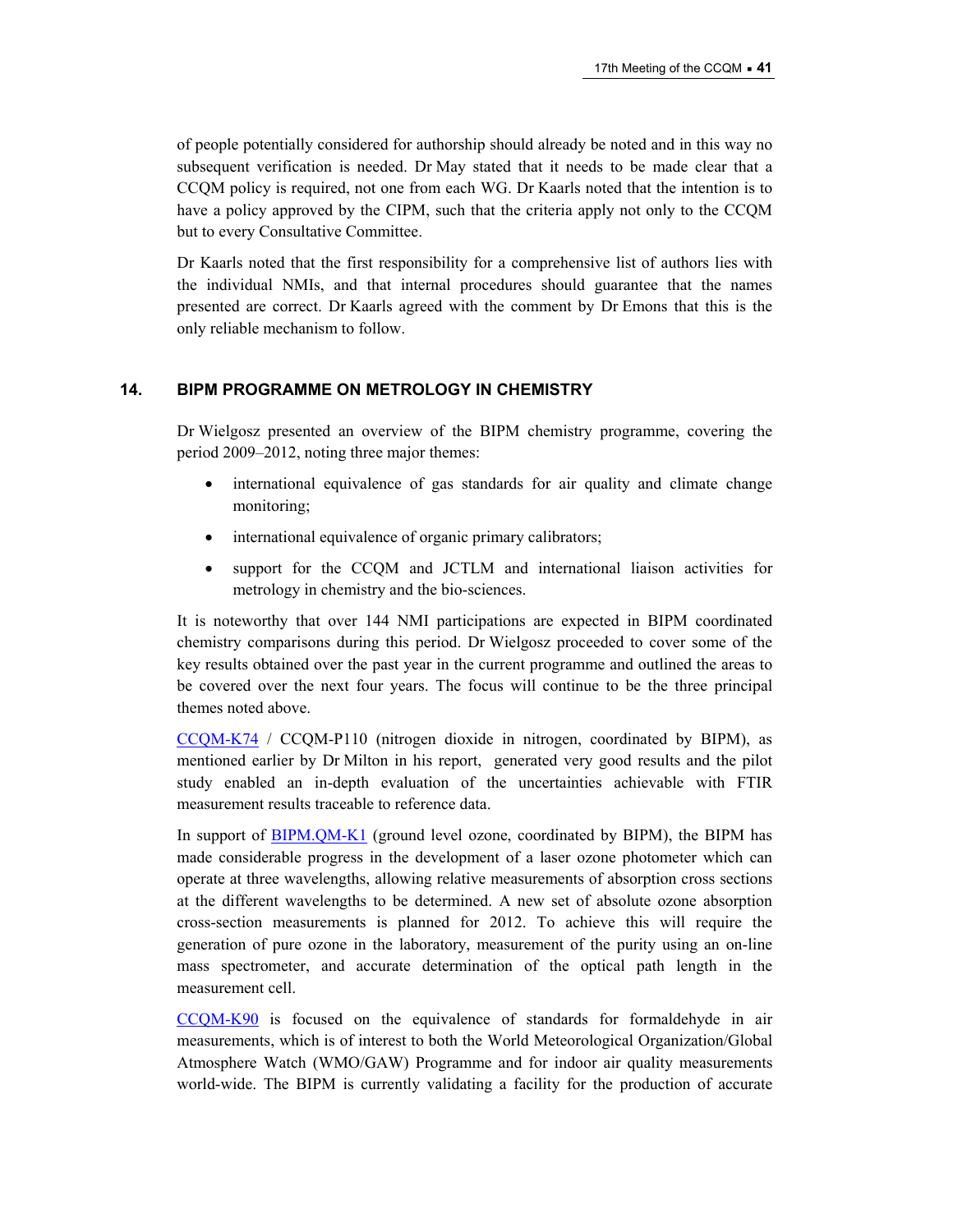concentrations of formaldehyde via permeation tubes and a magnetic suspension balance and detection by cavity ring down spectroscopy.

[CCQM-K82](http://kcdb.bipm.org/appendixB/KCDB_ApB_info.asp?cmp_idy=1062&cmp_cod=CCQM-K82&prov=exalead) (methane in air, coordinated by BIPM and NIST) is of interest to the greenhouse gas monitoring community including WMO and NOAA since methane is the second most important greenhouse gas, with data quality objectives set at 2 nmol mol<sup>-1</sup> at concentrations of 2  $\mu$ mol mol<sup>-1</sup> to examine annual cycles. Real air is required for the comparison because there are known matrix effects with the measurement. This is achieved by preparing the comparison sample either by scrubbing air free of methane and then gravimetrically doping it back in, or synthesizing clean air and adding methane. The comparison will be run in the preparative mode wherein laboratories send their samples to the BIPM for analysis. BIPM is currently validating its facilities with a suite of NIST gravimetrically prepared standards.

In the organic area, primary calibrator purity comparisons are a focus for BIPM activities. CCQM-K55b / CCQM-P117b (Purity of Aldrin, coordinated by BIPM) examined recrystallized aldrin of approximately 95 % purity and all NMIs having purity related CMCs were expected to participate. Most laboratories were clustered, but qNMR results were somewhat lower than results derived from a mass balance approach, which suggests that there may be an impurity that the bass balance approach does not detect. An in-depth discussion of the comparison during the past year concluded that there is indeed a high molecular weight non-volatile polymeric material present  $(>1\%)$  that is unexpected and hence undetected by most mass balance approaches. KCRVs have been established for aldrin.

Dr Wielgosz pointed out that the next step in the process is to compare all of the data generated throughout a series of comparisons to establish a model for assessment of performance in purity comparisons such that CMC quality can be judged. It is evident that the mass balance method requires fit for purpose capability for each class of impurity and is thus very demanding analytically, and may produce artefacts in the results through the fortuitous cancellation of errors in which one impurity is overestimated and another unaccounted for. Dr Wielgosz presented a summary of DoE plots illustrating the performance of a number of NMIs and also the BIPM in a series of purity comparisons. A question arises as to what is the relationship between the demonstrated capability to achieve uncertainty of measurement for individual impurities and how this contributes to overall purity and the CMC claimed uncertainty for purity. The answer requires an understanding of how the uncertainty varies with the mole fraction of the impurity; this will be addressed in a paper being developed by the BIPM.

Work with larger molecule purity is exemplified by collaboration with NIST on angiotensin I, an oligopeptide and prohormone. Development of methods for purity assessment will be undertaken on 1 g of material supplied by NIST using both a mass balance approach and an amino acid analysis, based on 6 amino acids (proline, leucine, tyrosine, phenylalanine, valine and isoleucine) which have themselves been characterized by the BIPM. Of these, valine is likely to be considered as a future candidate material for a small molecule purity comparison. Dr Wielgosz showed some of the MS–MS sequencing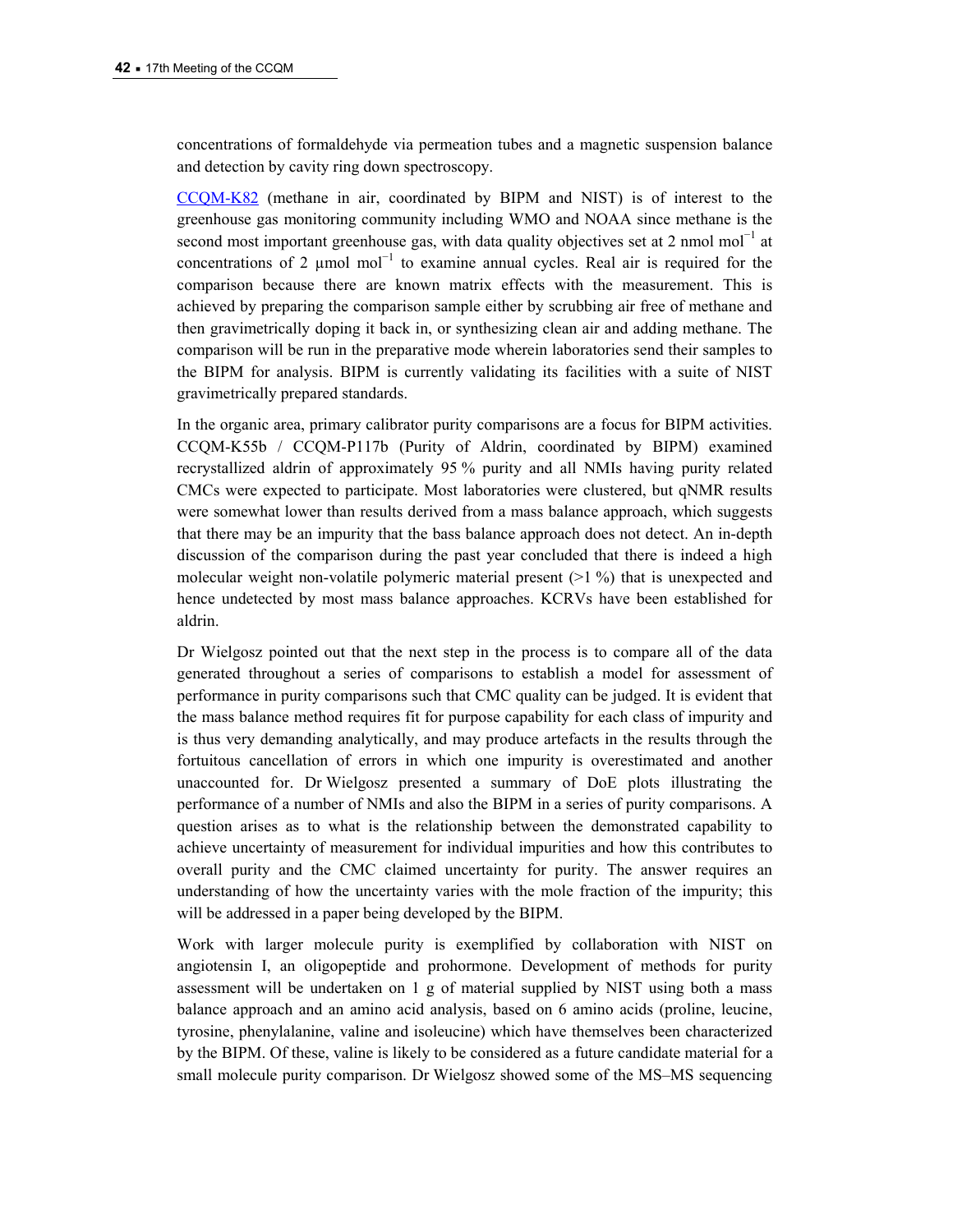of this 1296 g mol<sup>-1</sup> structure after hydrolysis using QTrap4000 and LTQ-Orbitrap XL instrumentation, to illustrate the importance of adequate mass resolving power.

Dr Wielgosz described future programme proposals covering the period 2013–2016. A programme will focus on international equivalence of gas standards for air quality and climate change monitoring targeting ozone, nitrogen monoxide and formaldehyde for gas comparisons. Use of the unique measurement capabilities and infrastructure available at the BIPM permits the coordination of comparison studies and achievement of a long-term commitment to such services. Facilities are available for measurement of not only greenhouse gases ( $O_3$  and CH<sub>4</sub>) but air quality gases as well ( $NO_2$ , NO and HCHO).

The programme of international equivalence for organic primary calibrators with extension to purity of large molecules fits well with the OAWG and BAWG programme strategies. With respect to large molecules, initially interest will focus on insulin due to its large global socio-economic impact. Current WHO standards for insulin are assigned in international units (IU) and are not based on biosynthetic human insulin used to treat patients. There is an industry driven urgent need to establish a new international reference standard value for insulin assigned to the SI rather than IU, which will result in more consistent dosing for patients as well as to improve the consistency and accuracy of clinical diagnostic tests that are currently limited by the lack of availability of a highly pure international standard. Dr Wielgosz outlined the work to be undertaken by the BIPM to achieve this goal, and noted the need to develop reference methods, undertake a comparison to demonstrate the competence of laboratories to apply the reference methods and, which may then be used to value assign Certified Reference Materials. Dr Wielgosz noted that the BIPM is well positioned to undertake work on not only insulin but other small proteins as well, including human growth hormone, insulin-like growth factor, parathyroid hormone, glucagons and human chorionic gonadotropin. The content of the report delivered earlier by Dr Marriott outlined a roadmap for metrology for the biosciences (*cf* section 7) as well as highlighting that the BIPM has material transfer agreements in place for insulin, and that the organization is in a position to fulfill these aims.

Dr Wielgosz concluded by stating that the proposed programme will maintain existing facilities, with the BIPM undertaking coordinated comparisons in the gases area, and extending the programme on the international equivalence of organic primary calibrators by including purity comparisons for larger molecules. It is anticipated that some 150 NMI participations in BIPM coordinated comparisons will occur during the 2013–2016 period.

Ms Parkes asked whether the list of proteins targeted for study, including hGH, is still far into the future or if it is in the planning stage. Dr Wielgosz replied that the proteins were being used for illustrative purposes and a similar approach to that developed for insulin will be used for these as well.

#### **15. COMMENTS ON WRITTEN REPORTS OF RMO ACTIVITIES**

Dr Kaarls noted that a majority of RMOs had already sent in written reports of their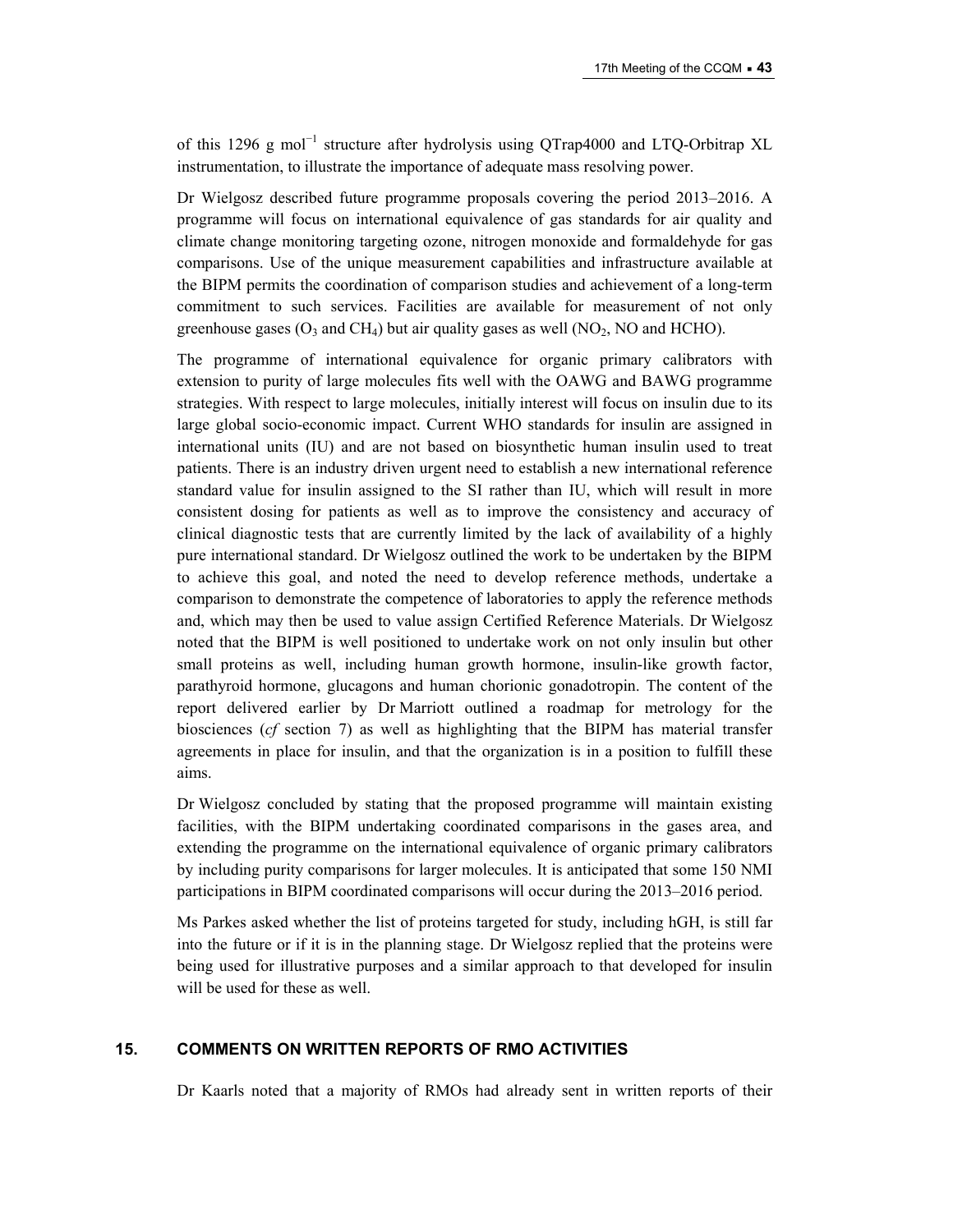activities. These actions are undertaken in order to maintain close cooperation and exchange of information with the CCQM. Dr Kaarls asked if there were any questions or if the RMO representatives wished to add anything further to the reports. No comments were forthcoming.

### **16. JOINT COMMITTEE ON TRACEABILITY IN LABORATORY MEDICINE (JCTLM)**

Dr Wielgosz presented a brief summary of the status of the JCTLM database as of March 2011. At the JCTLM Executive meeting in December 2010, twenty new entries for reference materials were approved for inclusion in the database out of 42 submissions received in WG1 Cycle 7 (2010). Fifteen CRM entries were added to List 1, including high purity digoxin and estradiol materials, a CRM for electrolytes in serum and a CRM for arsenic species in serum. During the course of WG1 Cycle 6 nominations, 16 submissions were outstanding and 5 entries for pure electrolyte reference materials were added to List 1. With regard to reference methods, WG1 Cycle 7 approved 5 new methods for inclusion in the database from a total of 30 submissions received; there were 7 submissions outstanding from Cycle 6 of which only one (ion chromatography for orthophosphate) was accepted. With respect to Reference Measurement Services, 49 were delisted in May 2010 for those laboratories that did not fulfil the accreditation criteria. This leaves 11 reference laboratories populating the list.

The database now contains 247 Reference materials, 152 Reference Methods and 86 Reference Measurement Services. The JCTLM database is publicly available and a new version of the Nomination form for Reference Material (WG-1-P-02-F-01) has been posted, consistent with ISO 15194:2009 requirements. The database will permit highlighting of any listed CRMs that have been reviewed for compliance with ISO 15194:2003 rather than ISO 15194: 2009. Reference materials reviewed against the 2003 standard will greyed out as of 31 May 2012, the date from which listed reference materials need to be compliant with ISO15194:2009.

Currently, the JCTLM hosts two meetings per year, with the next scheduled for 23 July 2011 in Atlanta, USA, to be held in conjunction with an American Association of Clinical Chemists' (AACC) meeting. The JCTLM Executive Committee will convene on 8-9 December 2011 at the BIPM headquarters.

Dr Kaarls remarked that the JCTLM is functioning well but noted that more NMI participation would be welcomed, and cited as an example the work of the BAWG on the proposed amylase enzyme comparison. Dr Güttler indicated that PTB is attempting to become more engaged with the JCTLM and suggested that a Key Comparison on determination of creatinine in serum should engage several NMIs. Ms Parkes remarked that this is the third year that the JCTLM meeting will be held in conjunction with the AACC meeting and asked if it is possible to consider holding the meeting with some other conference in the interests of enhancing participation. Dr Wielgosz agreed that this issue will be considered at the next Executive meeting.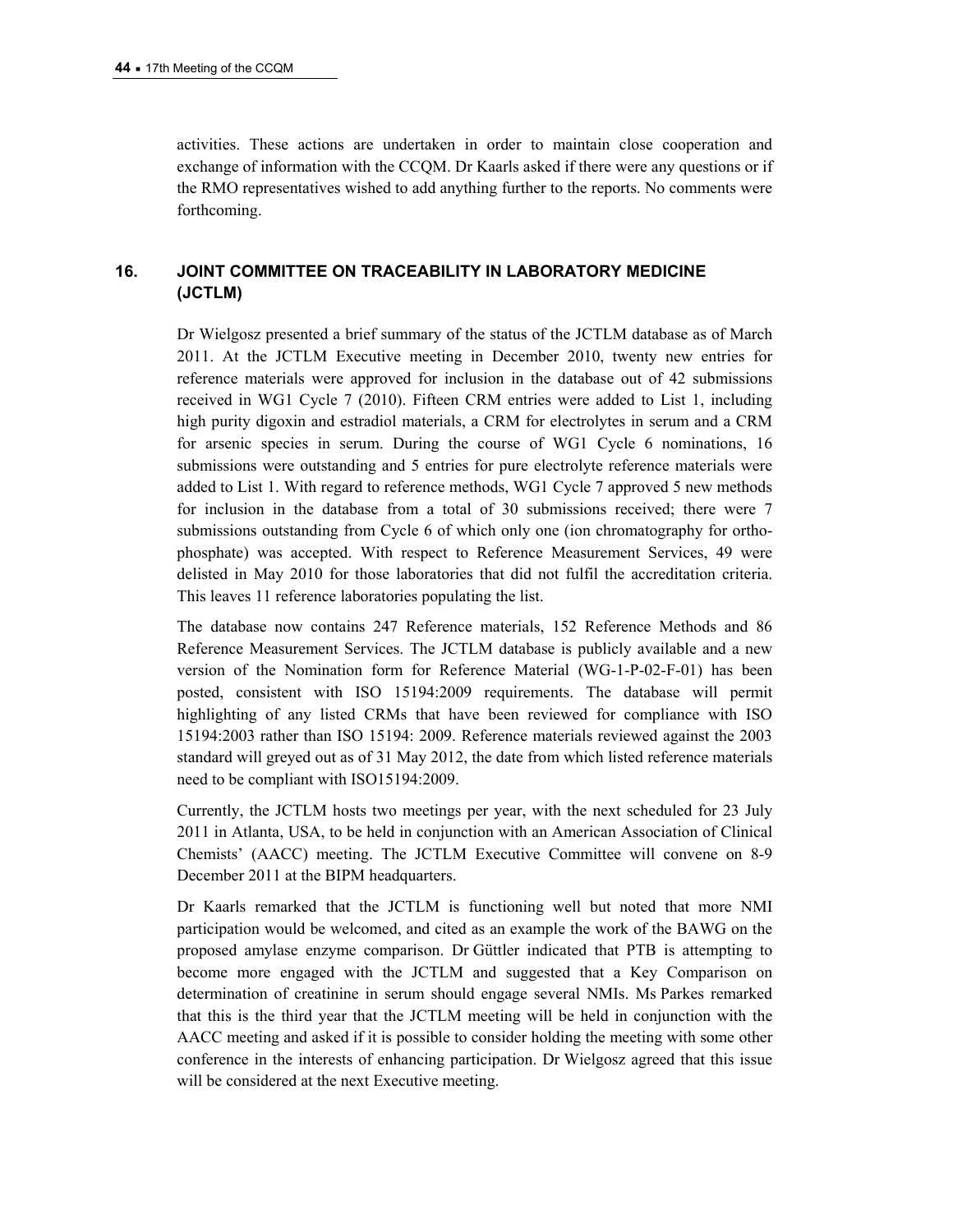### **17. INTERNATIONAL YEAR OF CHEMISTRY (IYC 2011)**

Dr Fajgelj presented a report on IUPAC activities relating to International Year of Chemistry (IYC 2011), noting that the 42nd IUPAC World Chemical Congress and 44th IUPAC General Assembly are scheduled for 27 July–6 August 2011 in San Juan, Puerto Rico. A new Executive Director has been appointed (Dr Terry Renner) and a chemical nomenclature and structure representation division was formed 2 years ago. The 3rd edition of the Green Book (Quantities and Units) was published and the Gold Book (terminology) was to be updated only in an on-line format. Dr Fajgelj reminded everyone that electronic copies of *Pure and Applied Chemistry* were freely available online and that the most recent issue of *Chemistry International* [**33**(2), March–April 2011], devoted to atomic weights, was now available.

With regard to the IUPAC International Year of Chemistry initiative, Dr Fajgelj demonstrated the home page to illustrate the diversity of activities under way in various countries and encouraged participants to visit the website (see [http://www.chemistry2011.org](http://www.chemistry2011.org/)) and to link to the page from NMI home pages.

Dr Fajgelj highlighted two documents of particular concern: the isotopic composition of the elements for 2009 [*Pure Appl. Chem*., **83**, 397 (2011)] covering best measurements of the isotopic composition, known variations in normal terrestrial materials, representative isotope abundances and associated uncertainties; and the 2009 atomic weights of the elements [*Pure Appl. Chem*., **83**, 359 (2011)], which illustrates the ranges that will be used in future compilations.

Dr Fajgelj then considered the IUPAC document "Metrological Traceability of Measurement Results in Chemistry: Concepts and Implementation", prepared by Dr De Bièvre, Dr Fajgelj, Dr Dybkaer and Dr Hibbert. He noted that extensive discussion of the contents had taken place with over 400 comments being received from 15 reviewers and that it is in proof status prior to publication in *Pure Appl. Chem*., **84** (2011).

Prof. Kühne commented that the BIPM celebrates World Metrology Day (WMD) annually on 20 May, the day on which the Treaty of the Metre was signed in 1875, and in 2011 the BIPM is highlighting the International Year of Chemistry. Comprehensive information about WMD is available on the BIPM web site, which links to the International Organization for Legal Metrology (OIML).

### **18. COMMENTS ON WRITTEN REPORTS FROM INTERNATIONAL ORGANIZATIONS IN LIAISON WITH THE CCQM**

Dr Kaarls opened the subject by asking if there was any additional information to be tabled or any questions. Dr Emons, speaking on behalf of ISO REMCO, announced that for the first time the ISO REMCO meeting on 11 July 2011, will be open to other participants outside of REMCO members. The meeting will include a workshop on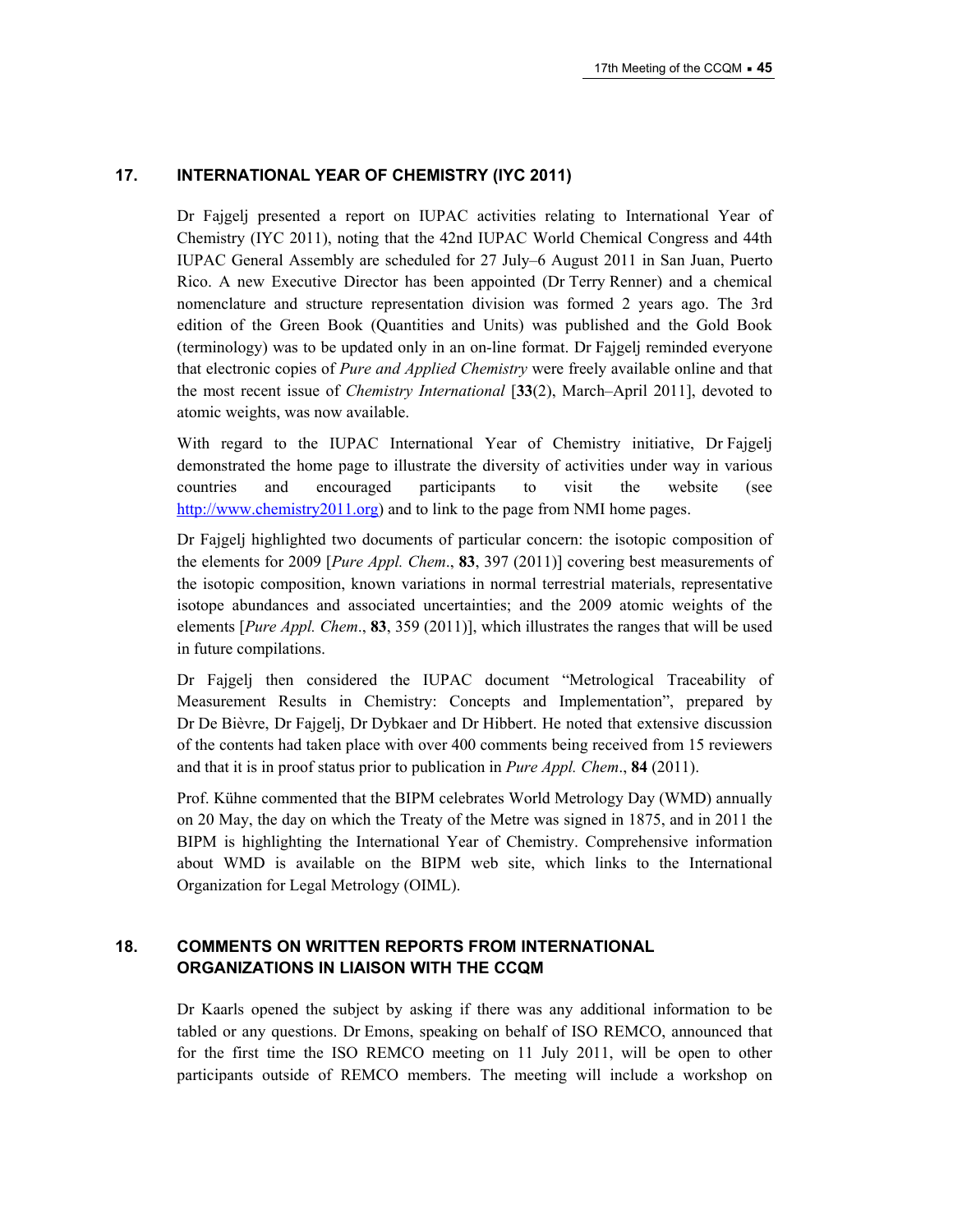commutability of reference materials, which will examine the clinical field and beyond. Further information can be obtained by contacting Dr Emons direct or via ISO.org. Dr Milton noted possible links between the concepts of commutability and 'how far the light shines' principles, asking if it was the intention of the workshop to accomplish this. Dr Emons admitted that there is a link, but it is not the formal intention to explore this.

Dr Louw spoke on behalf of CITAC / ILAC to say that 9 June 2011 is World Accreditation Day, on which date a workshop "Accreditation for the Needs of Regulators" will take place. An article on Dr Charlet will be published in June 2011 on behalf of CITAC.

### **19. CCQM WORKSHOPS**

Dr Kaarls reiterated his intention to organize a CCQM workshop in 2012 on the redefinition of the SI in cooperation with IUPAC, IFCC and any others with an interest in the redefinition of the mole.

No suggestions were made for other workshops.

### **20. CCQM RESOLUTIONS**

Dr Kaarls asked Dr Wielgosz to systematically read the resolutions and statements proposed earlier, and invited comments from those present so that a final version of the documents could be drawn up.

Resolution Q1 (2011)- On the need for further guidance on the expression of measurement results based on counting (enumeration): was addressed from the CCQM to the CIPM and was, for the most part, favourably accepted by the majority of members as being necessary and was thus accepted to go forward after the implementation of a number of changes. The final version is presented in the Appendix.

Resolution Q2 (2011)- On the need to support established measurement techniques essential to metrology in inorganic chemistry: was thoroughly discussed, modified, readdressed to the CIPM for action and accepted. The final version is presented in the Appendix.

A CCQM Statement (2011)- On the need for further consultation over the possible redefinition of the mole), directed to the BIPM, was accepted after minor editorial changes and is posted in the Appendix.

A further recommendation on the possible redefinition of the mole and the determination of the Avogadro constant was withdrawn.

Dr Kaarls closed discussions on the recommendations, noting that the language of each document would be finalized outside of the plenary meeting, and published in the report of the meeting.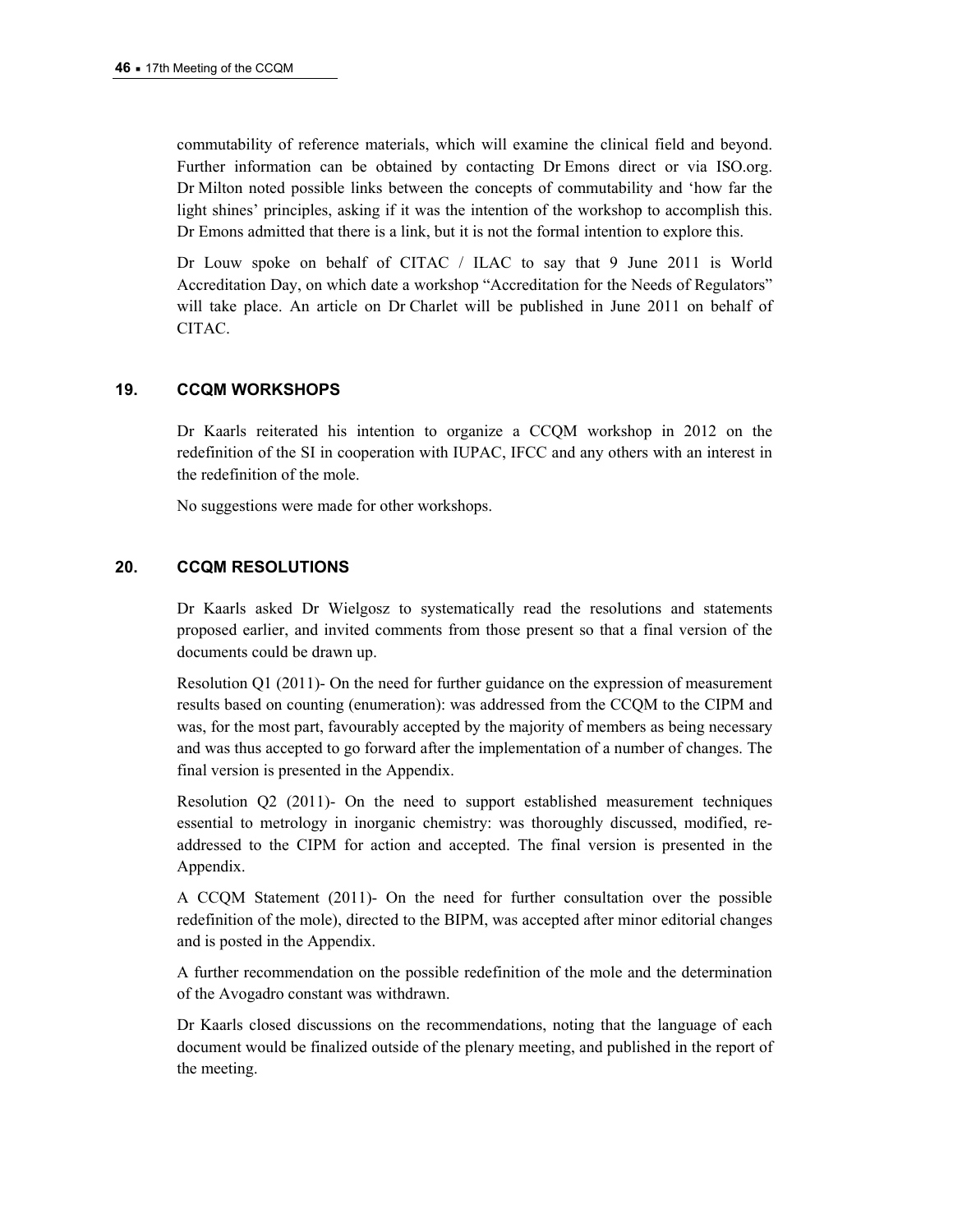### **21. ANY OTHER BUSINESS**

No issues were raised for discussion.

### **22. DATE OF NEXT MEETING**

The next meeting of the CCQM is proposed for the week of 16–20 April 2012 at the BIPM. The KCWG will convene the Friday and Saturday before this date.

### **22.1 COORDINATION OF CCQM WG MEETINGS**

With respect to the coordination of those CCQM WGs planning to meet during the second half of 2012, the WG Chairs will present their proposals and the relevant hosts will provide any information needed.

### **23. CLOSURE**

Dr Kaarls closed the meeting at 16:20, thanking everyone for their reports, feedback, active participation and suggestions which help make for more effective support for our customers. He thanked the staff of the BIPM for their support and expressed best wishes for safe travel to all participants.

> R.E. Sturgeon, rapporteur 29 April 2011 revised: 20 July 2011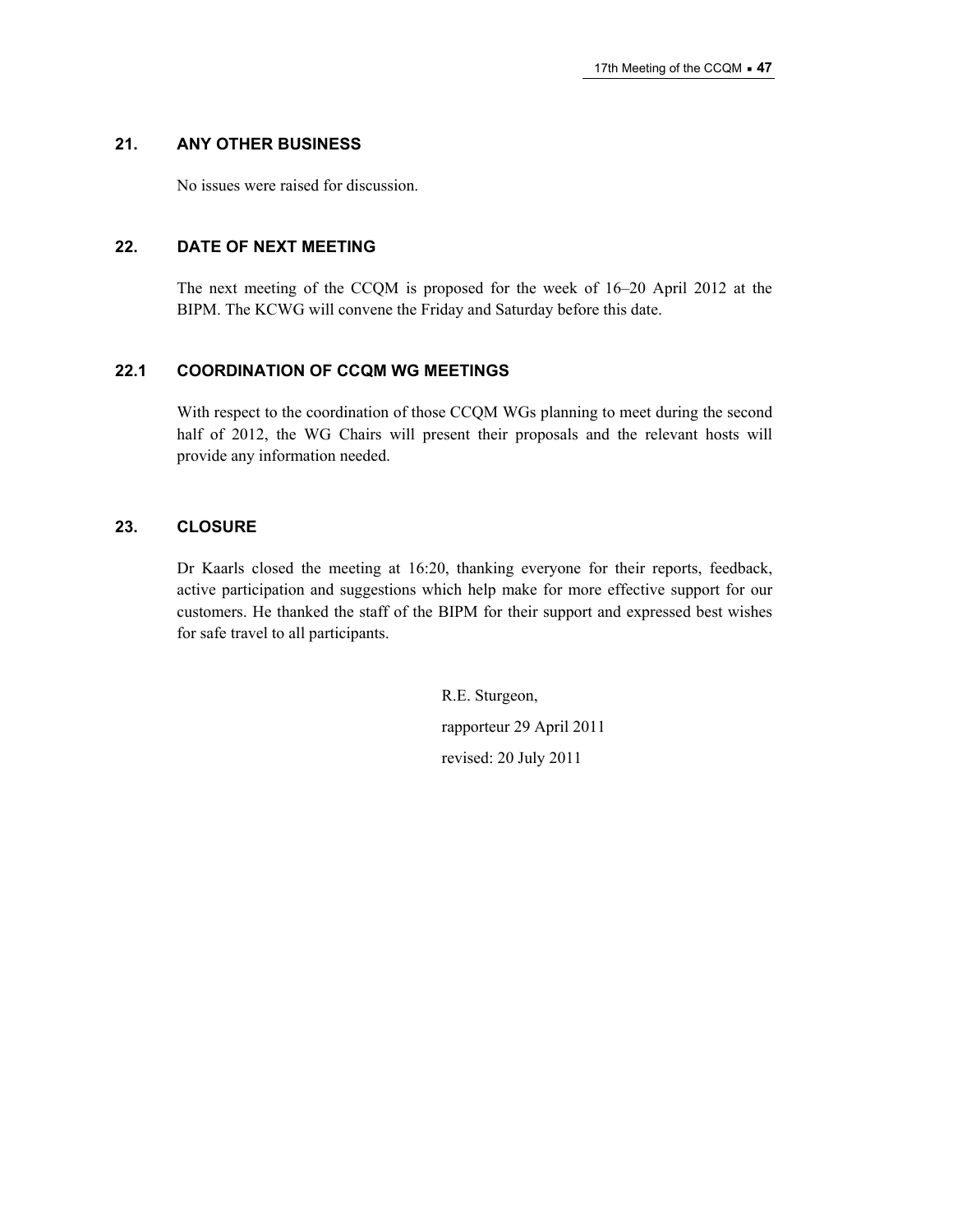### **APPENDICES**

### **RECOMMENDATION OF THE CONSULTATIVE COMMITTEE FOR AMOUNT OF SUBSTANCE – METROLOGY IN CHEMISTRY TO THE INTERNATIONAL COMMITTEE FOR WEIGHTS AND MEASURES**

### **RECOMMENDATION Q 1 (2011) :**

### **On the need for further guidance on the expression of measurement results based on counting (enumeration)**

The Consultative Committee for Amount of Substance – Metrology in Chemistry (CCQM),

### **considering**

- the increasing importance of methods of measurement based on counting (enumeration) notably in the biosciences and biotechnology,
- that units of measurement for counting (enumeration) are not currently dealt with in the SI brochure other than by mentioning the SI unit one,
- that the International Union of Pure and Applied Chemistry (IUPAC) and the International Federation of Clinical Chemistry and Laboratory Medicine (IFCC) recommend the use of the unit one for number of entities,
- that results of measurements of number of entities are currently expressed in various local units,

### **recommends**

 that the SI brochure should now be extended to provide guidance on units for the expression of measurement results based on counting (enumeration).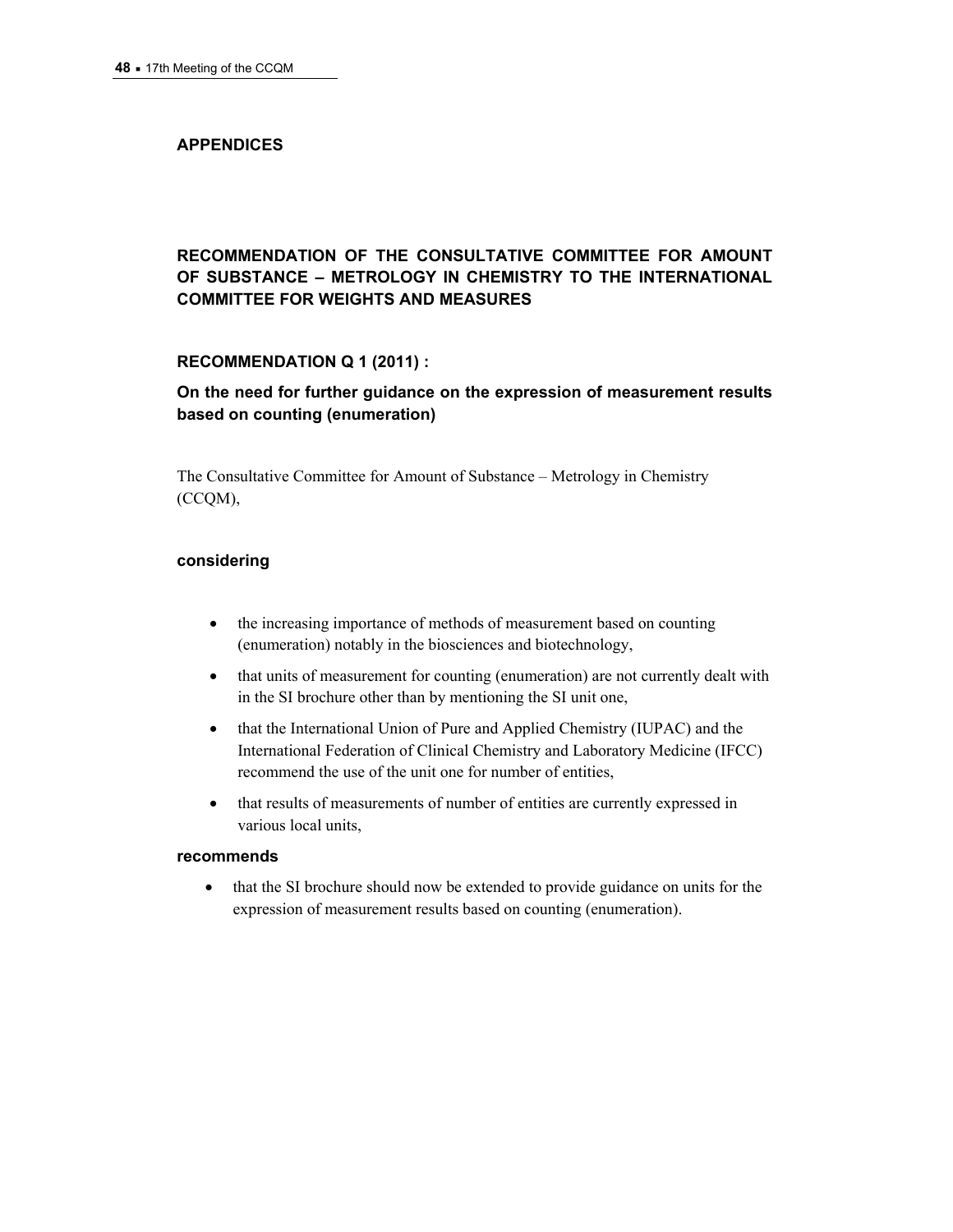### **RECOMMANDATION DU COMITÉ CONSULTATIF POUR LA QUANTITÉ DE MATIÈRE – MÉTROLOGIE EN CHIMIE PRÉSENTÉE AU COMITÉ INTERNATIONAL DES POIDS ET MESURES**

### **RECOMMANDATION Q 1 (2011)** :

**Sur la nécessité de fournir des indications supplémentaires concernant l'expression des résultats de mesure par comptage (dénombrement)** 

Le Comité consultatif pour la quantité de matière – métrologie en chimie (CCQM),

### **considérant**

- l'importance accrue des méthodes de mesure par comptage (dénombrement), notamment dans le domaine des biosciences et de la biotechnologie,
- le fait que les unités de mesure de comptage (dénombrement) ne sont pas traitées dans la Brochure sur le SI qui mentionne seulement l'unité du SI « un »,
- la recommandation de l'Union internationale de chimie pure et appliquée (UICPA) et l'International Federation of Clinical Chemistry and Laboratory Medicine (IFCC) d'utiliser l'unité « un » pour le dénombrement d'entités,
- l'utilisation actuelle de différentes unités dans des domaines particuliers, pour exprimer les résultats de mesure par dénombrement d'entités,

#### **recommande**

 que la Brochure sur le SI soit étendue au domaine des mesures par comptage (dénombrement) afin de fournir des indications sur les unités devant être utilisées pour exprimer les résultats de ces mesures.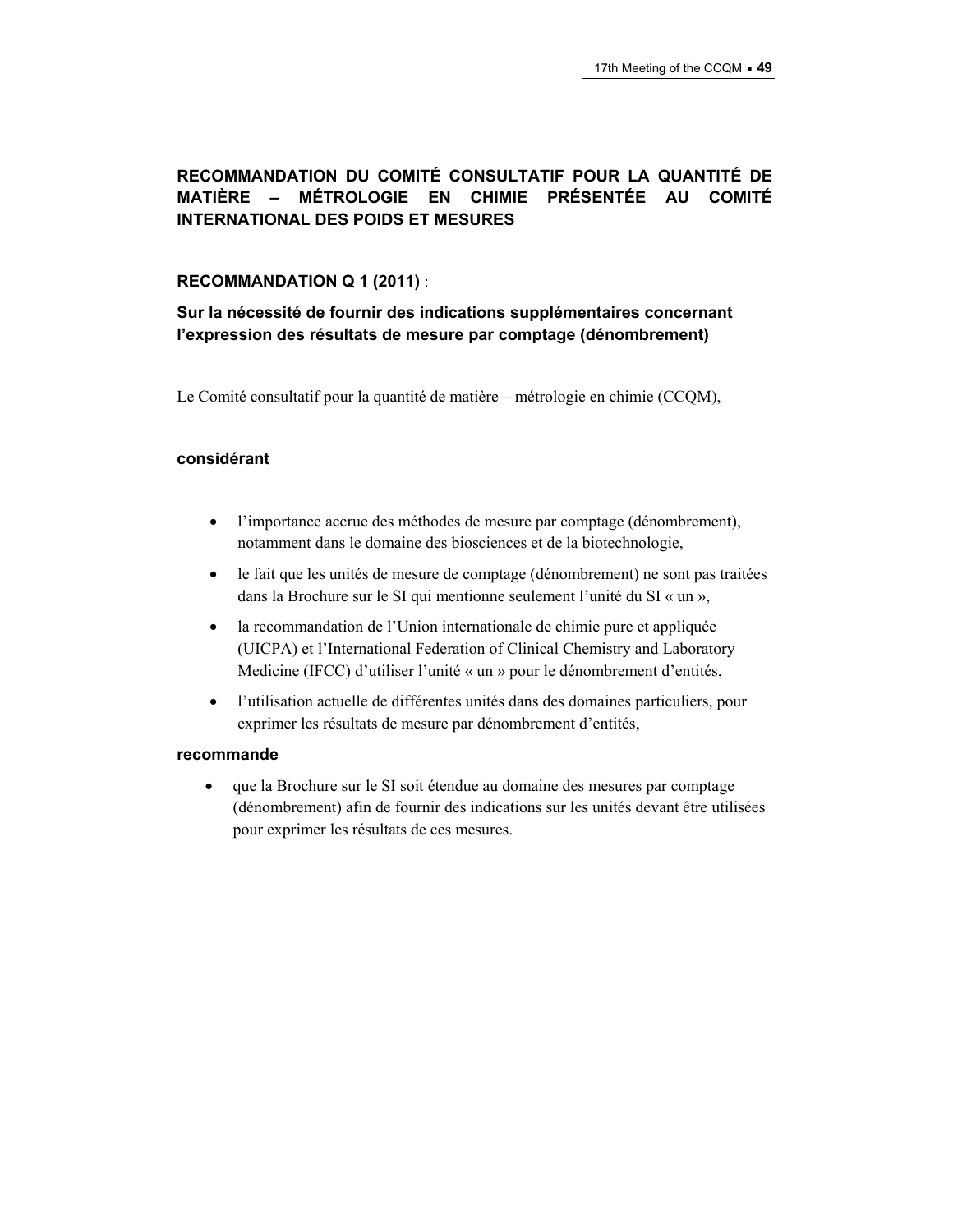# **RECOMMENDATION OF THE CONSULTATIVE COMMITTEE FOR AMOUNT OF SUBSTANCE – METROLOGY IN CHEMISTRY TO THE INTERNATIONAL COMMITTEE FOR WEIGHTS AND MEASURES**

### **RECOMMENDATION Q 2 (2011):**

### **On the need to support established measurement techniques essential to metrology in inorganic chemistry**

The Consultative Committee for Amount of Substance – Metrology in Chemistry (CCQM),

### **considering**

- the fundamental requirement for primary calibrators of the chemical elements,
- the need for a range of complementary measurement techniques applicable to metrology in inorganic chemistry,

### **noting**

- that the long-term stability and reproducibility of SI traceable values associated with reference materials are critical to all applications of chemical measurement,
- that few National Metrology Institutes (NMIs) have the capability to determine non-metallic impurities in pure metal primary standards,
- the lack of current research programmes to develop and extend metrological applications of established techniques for high purity metals, notably for the measurement of C, N, O, H and for measurements by glow discharge mass spectrometry (GD-MS),
- the uncertain future for NMI expertise in established techniques such as coulometry,
- the importance of complementary measurement techniques such as neutron and photon activation analysis in ensuring the validity of measurement results and hence the availability of high quality data,
- the recommendations and findings of the workshop on specialized techniques held by the CCQM Inorganic Analysis Working Group (CCQM/11-23),

invites the CIPM to take steps to draw the attention of NMIs to the need to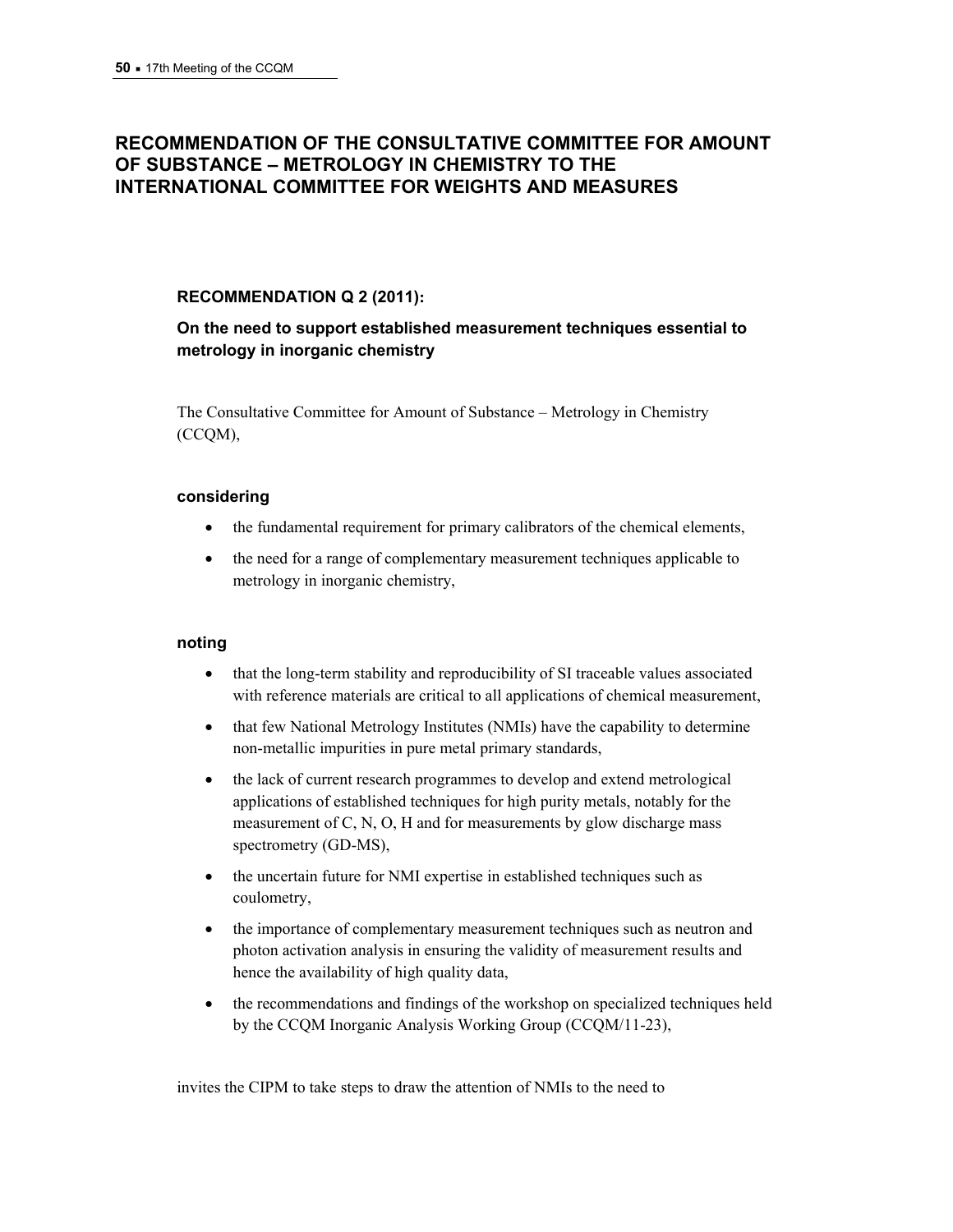- review the use of inorganic instrumental analysis within their laboratories in order to identify activities where the present and future viability of the techniques is endangered by lack of essential R&D and/or continuity in maintaining specialized expertise,
- take action to address the potential loss of essential expertise and facilities,
- support facilities providing specialized measurement techniques which are essential to metrology in inorganic chemistry,
- consider the most effective mechanism to take forward the recommendations of the CCQM Inorganic Analysis Working Group in collaboration with other NMIs and/or expert institutes.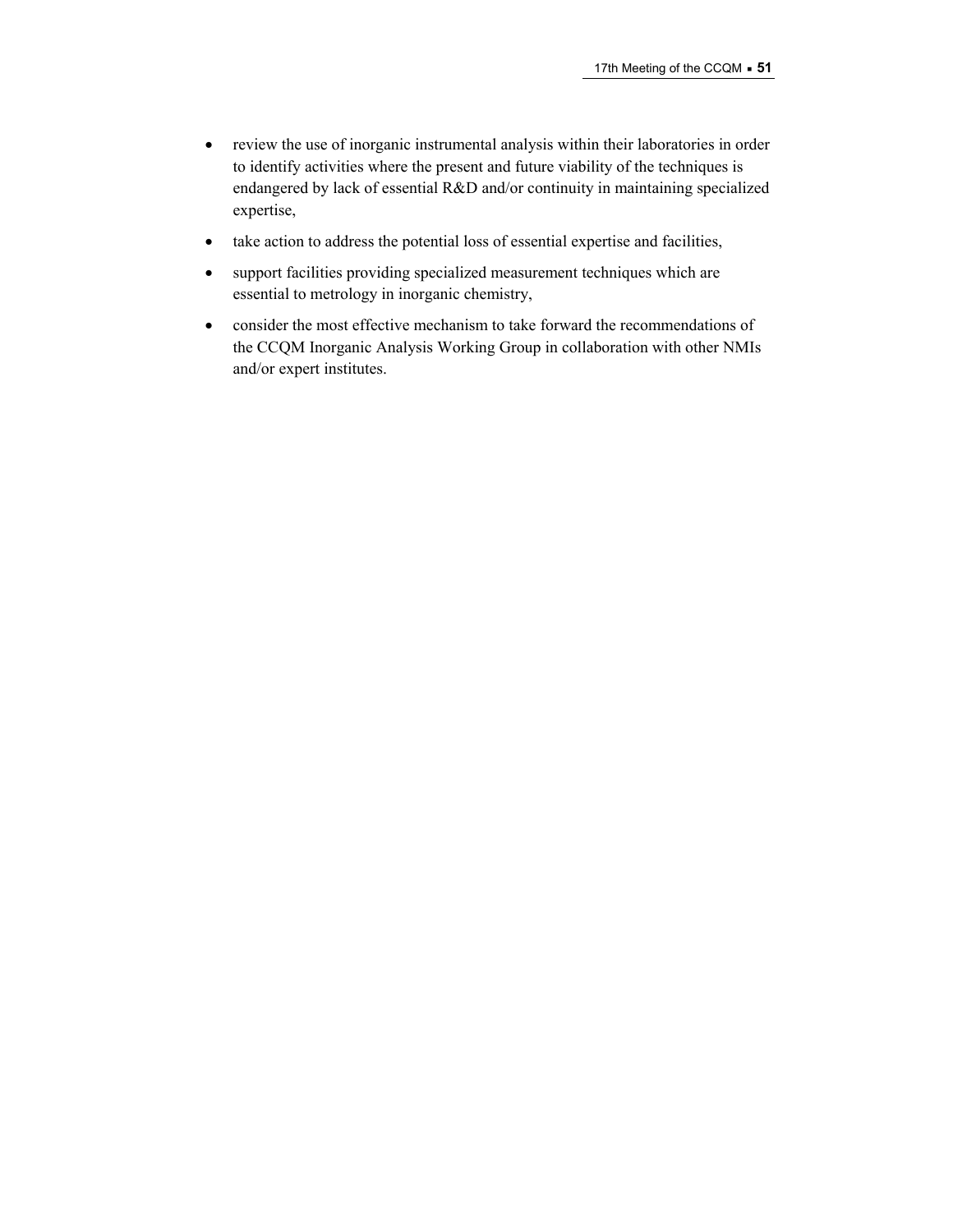### **RECOMMANDATION DU COMITÉ CONSULTATIF POUR LA QUANTITÉ DE MATIÈRE – MÉTROLOGIE EN CHIMIE AU COMITÉ INTERNATIONAL DES POIDS ET MESURES**

### **RECOMMANDATION Q 2 (2011)** :

**Sur la nécessité de soutenir les techniques de mesure existantes indispensables à la métrologie en chimie inorganique** 

Le Comité consultatif pour la quantité de matière – métrologie en chimie (CCQM),

### **considérant**

- le besoin fondamental en calibrateurs primaires d'éléments chimiques,
- la nécessité de disposer d'un éventail de techniques de mesure complémentaires pour la métrologie en chimie inorganique,

#### **notant**

- le fait que la stabilité à long terme et la reproductibilité des valeurs traçables au SI associées aux matériaux de référence sont cruciales pour l'ensemble des applications métrologiques en chimie,
- le fait que peu de laboratoires nationaux de métrologie ont l'aptitude de déterminer les impuretés non métalliques présentes dans les métaux purs utilisés comme étalons primaires,
- l'absence de programmes de recherche visant à développer et étendre les applications métrologiques des techniques établies pour les métaux de haute pureté, notamment pour la mesure de C, N, O, H, et pour les mesures par spectrométrie de masse à décharge luminescente,
- l'avenir incertain des compétences des laboratoires nationaux de métrologie liées aux techniques éprouvées telles que la coulométrie,
- l'importance des techniques de mesure complémentaires, telles que l'analyse par activation neutronique et photonique, afin de s'assurer de la validité des résultats de mesures et par conséquent de la disponibilité de données de haute qualité,
- les recommandations et conclusions de l'atelier sur les techniques spécialisées organisé par le Groupe de travail du CCQM sur l'analyse inorganique (CCQM/11-23),

invite le CIPM à prendre les mesures nécessaires pour attirer l'attention des laboratoires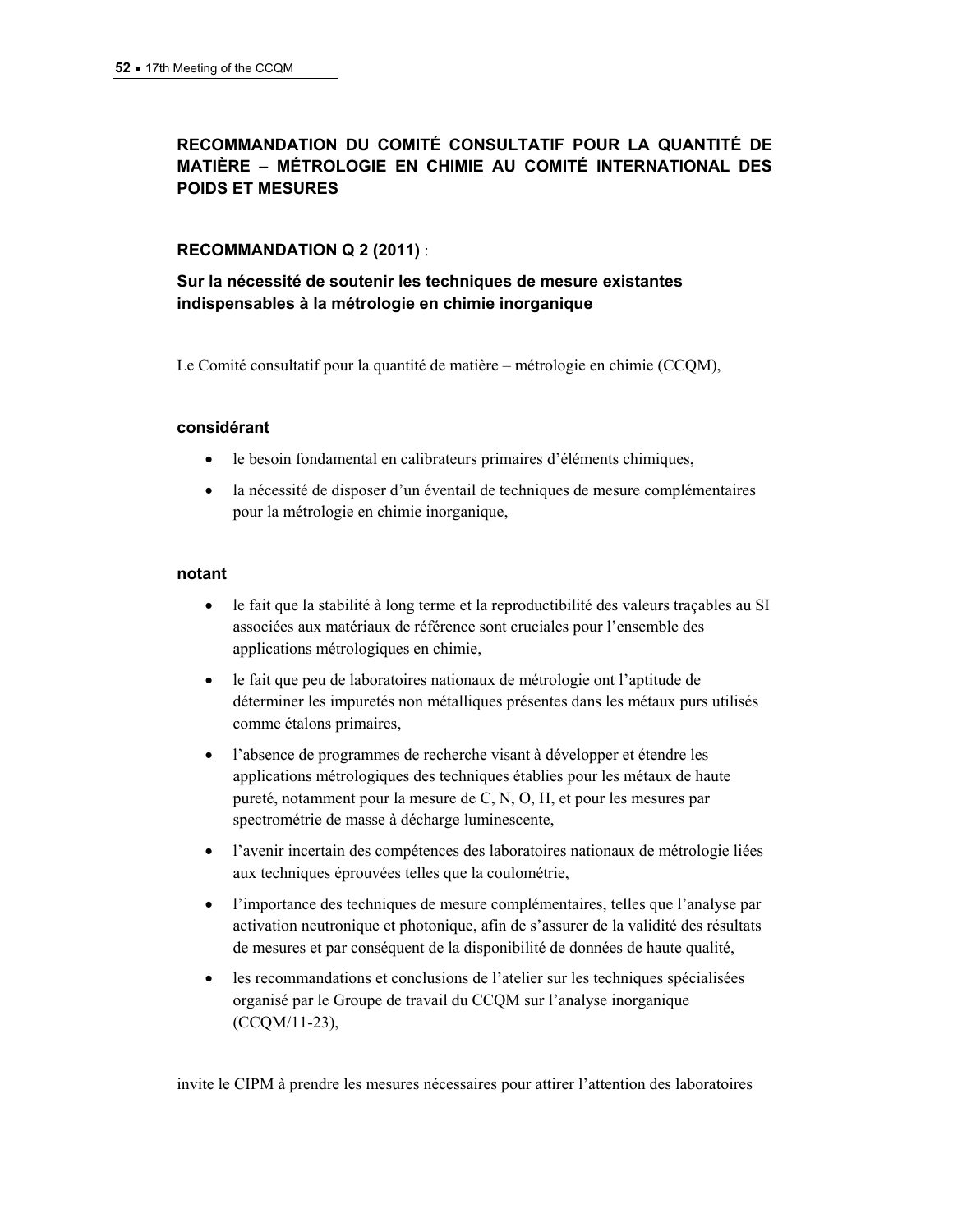nationaux de métrologie sur la nécessité

- d'étudier l'utilisation de l'analyse instrumentale inorganique dans leurs laboratoires afin d'identifier les activités pour lesquelles la viabilité présente et à venir des techniques est mise en danger du fait de l'absence de programmes de recherche et développement et/ou de l'inexistence d'un maintien des compétences spécialisées,
- de prendre des dispositions afin de remédier à la perte éventuelle de compétences et d'équipements indispensables,
- de soutenir les programmes permettant d'établir des techniques de mesure spécialisées essentielles à la métrologie en chimie inorganique,
- d'étudier le moyen le plus efficace de mettre en œuvre les recommandations du Groupe de travail du CCQM sur l'analyse inorganique, en collaboration avec des laboratoires nationaux de métrologie et/ou des laboratoires spécialisés.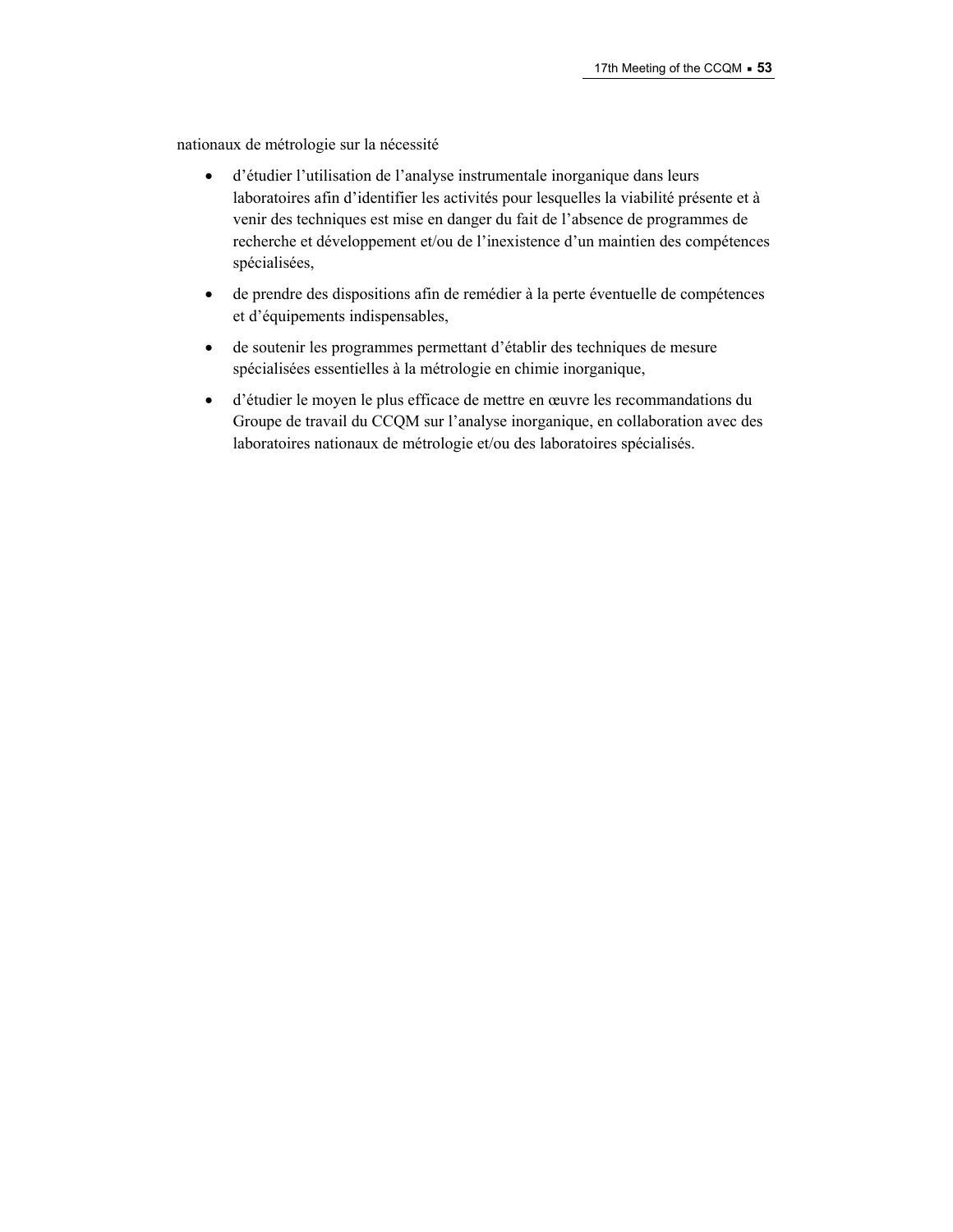### **STATEMENT OF THE CONSULTATIVE COMMITTEE FOR AMOUNT OF SUBSTANCE – METROLOGY IN CHEMISTRY**

### **STATEMENT (2011)**:

### **On the need for further consultation over the possible redefinition of the mole**

The Consultative Committee for Amount of Substance – Metrology in Chemistry (CCQM),

### **considering**

 the importance of both the mole and the kilogram to the chemical measurement community,

### **noting**

- that Resolution 12 adopted by the General Conference on Weights and Measures (CGPM) at its 23rd meeting (2007) recommended that National Metrology Institutes and the International Bureau of Weights and Measures (BIPM) "initiate awareness campaigns to alert user communities to the possibility of redefinitions and that the technical and legislative implications of such redefinitions and their practical realizations be carefully discussed and considered,
- Recommendation Q 1 of the CCQM (2009): On the possible redefinition of the mole and the kilogram,
- Draft Resolution A on the possible future revision of the International System of Units adopted by the International Committee for Weights and Measures (CIPM) in 2010 and to be submitted to the CGPM at its 24th meeting (2011),
- that there is limited documented evidence of increasing awareness in the relevant communities of the proposal to redefine the mole,

### **decides** to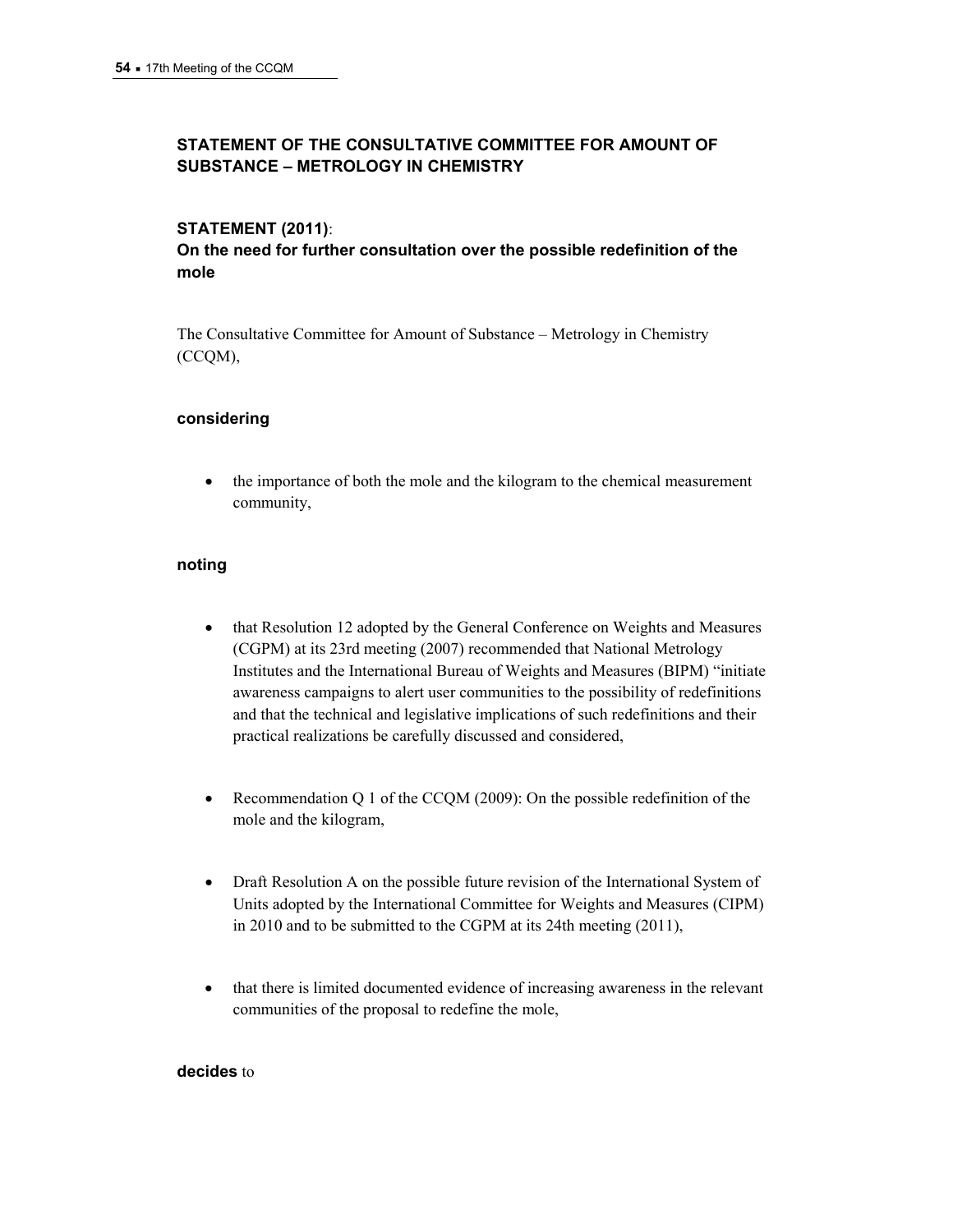prepare a *mise en pratique* for the possible future redefinition of the mole for circulation by the end of May 2011,

#### **recommends** its members to

- identify the most influential national and international bodies with responsibility for chemical measurements, and particularly the teaching and standardization of chemical measurements,
- ensure that these bodies are kept informed about the proposal to re-define the mole as published on the website of the BIPM in Draft Resolution A,
- determine whether these bodies anticipate significant difficulties with implementing such a definition as early as 2015, in the light of the new *mise en pratique*,
- report the results of their consultation activities to the 18th Meeting of the CCQM planned for April 2012,

**invites the BIPM Director** to write to the President of the International Union of Pure and Applied Chemistry (IUPAC) to acknowledge the resolution in support of a new definition of the mole of the IUPAC Interdivisional Committee on Terminology, Nomenclature and Symbols (ICTNS) and the Executive Committee, inform her about the re-drafted *mise en pratique* for the mole and invite her to inform the BIPM about progress with the consultation over this redefinition amongst the member bodies of the IUPAC.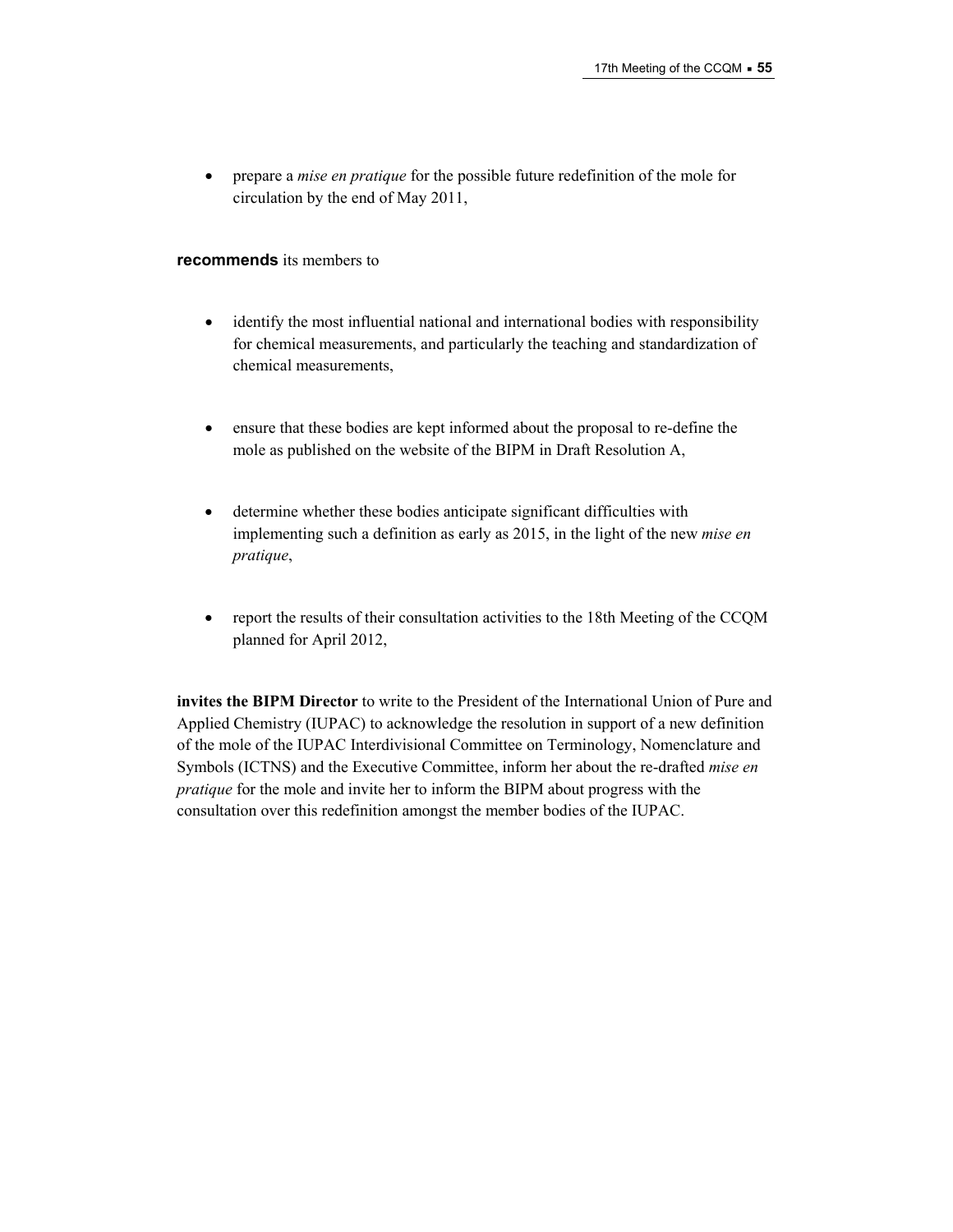### **DÉCLARATION DU COMITÉ CONSULTATIF POUR LA QUANTITÉ DE MATIÈRE – MÉTROLOGIE EN CHIMIE**

### **DÉCLARATION (2011)**:

### **Sur la nécessité de poursuivre les consultations sur l'éventuelle redéfinition de la mole**

Le Comité consultatif pour la quantité de matière – métrologie en chimie,

### **considérant**

 l'importance de la mole et du kilogramme pour la communauté de la métrologie en chimie,

### **notant**

- la Résolution 12 adoptée par la Conférence générale des poids et mesures (CGPM) à sa 23<sup>e</sup> réunion (2007) recommandant aux laboratoires nationaux de métrologie et au BIPM de lancer « des campagnes de sensibilisation pour alerter les communautés d'utilisateurs sur l'éventualité de nouvelles définitions afin que leurs implications techniques et juridiques, ainsi que leurs réalisations pratiques, soient discutées et examinées avec soin »,
- la Recommandation Q 1 du CCQM (2009) sur les éventuelles redéfinitions de la mole et du kilogramme,
- le projet de résolution A sur l'éventuelle révision à venir du Système international d'unités, qui a été adopté par le Comité international des poids et mesures (CIPM) en 2010 et qui sera soumis à la CGPM lors de sa  $24^e$  réunion (2011),
- le nombre limité de documents permettant de savoir si les communautés concernées prennent réellement conscience de la proposition de redéfinir la mole,

### **décide**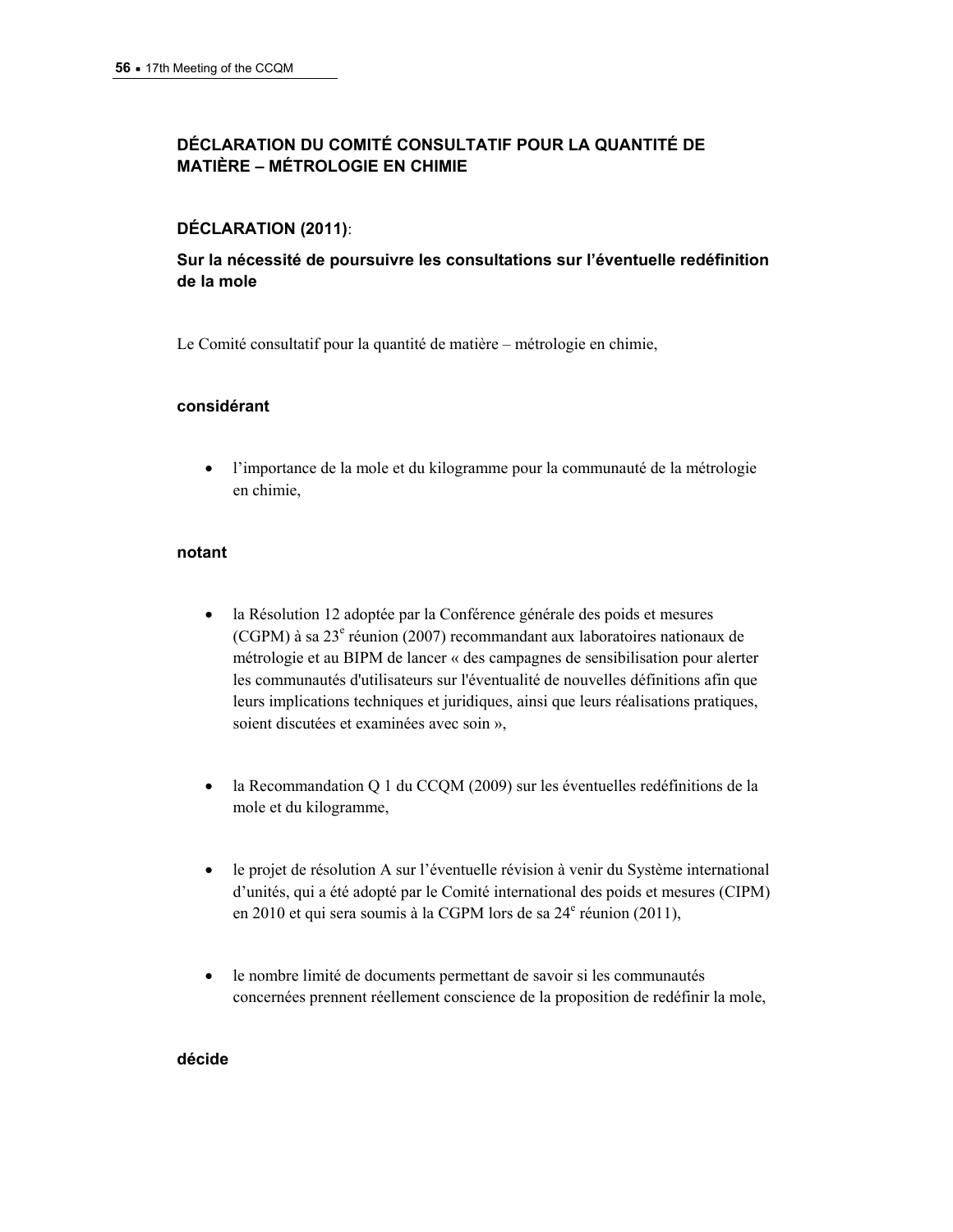de préparer une mise en pratique de l'éventuelle définition à venir de la mole et de la faire circuler d'ici fin mai 2011,

#### **recommande** à ses membres

- d'identifier les organismes nationaux et internationaux les plus influents qui ont des responsabilités dans le domaine des mesures chimiques, notamment en ce qui concerne l'enseignement et la normalisation,
- de s'assurer que ces organismes sont informés de la proposition de redéfinir la mole publiée sur le site internet du BIPM,
- de déterminer si ces organismes envisagent que la mise en œuvre d'une telle définition dès 2015 posera des difficultés significatives, compte tenu des indications fournies dans la nouvelle mise en pratique,
- de communiquer les résultats de leurs consultations au CCQM lors de sa 18<sup>e</sup> session prévue en avril 2012,

**invite le directeur du BIPM** à écrire à la présidente de l'Union internationale de chimie pure et appliquée (UICPA) afin de reconnaître la résolution prise par l'Interdivisional Committee on Terminology, Nomenclature and Symbols (ICTNS) et le Comité exécutif de l'UICPA, l'informer de la nouvelle mise en pratique de la mole, et l'inviter à faire part au BIPM des progrès des consultations sur cette éventuelle redéfinition effectuées auprès des organismes membres de l'UICPA.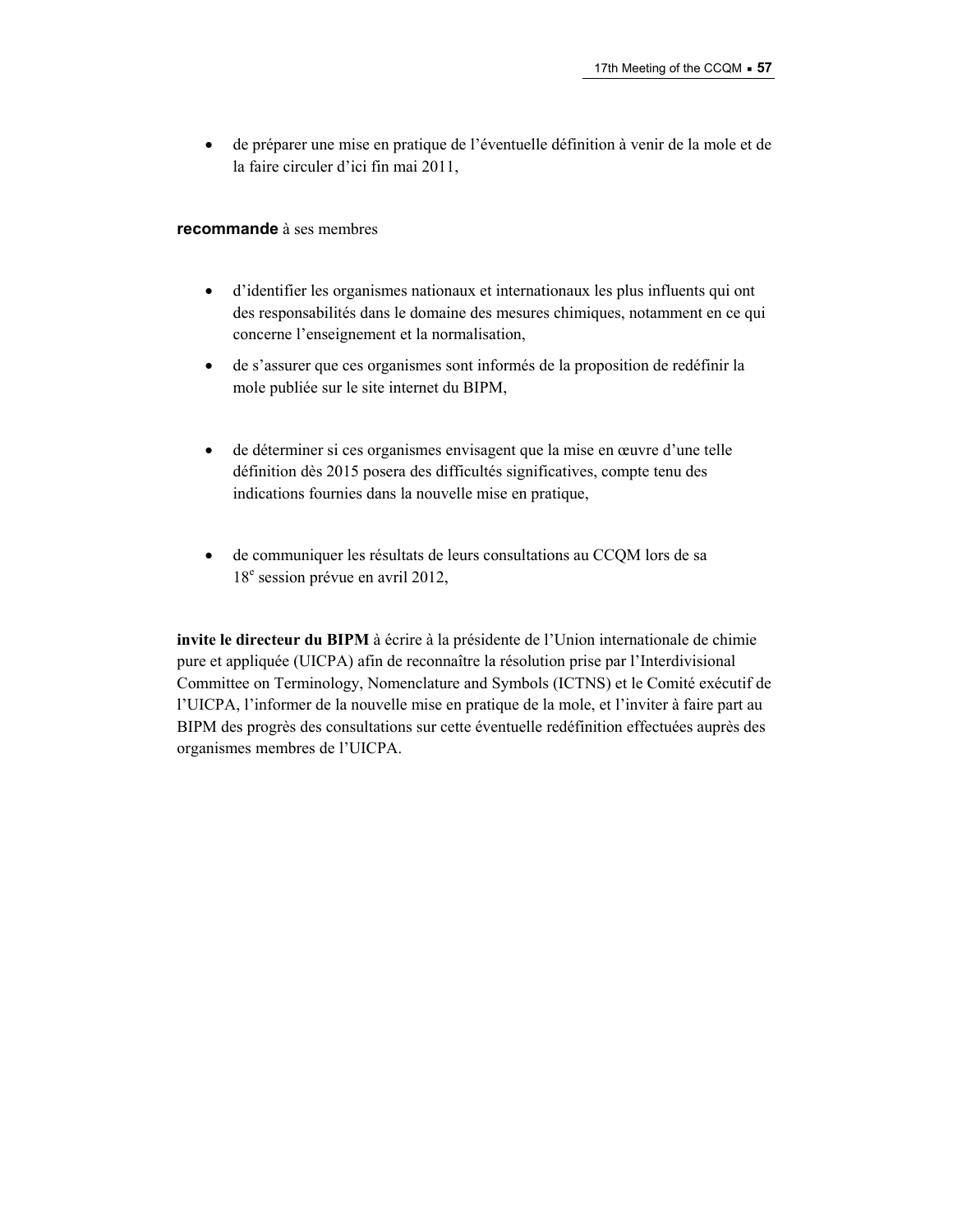## **APPENDIX Q1. WORKING DOCUMENTS SUBMITTED TO THE CCQM AT ITS 17TH MEETING**

Working documents submitted to the CCQM at its 17th meeting are on restricted access. Documents restricted to Committee Members can be accessed at the [restricted website.](https://www.bipm.org/en/committees/cc/ccqm/)

| Document<br>CCQM/ |                                                                                        |
|-------------------|----------------------------------------------------------------------------------------|
| 11-01             | Draft agenda for the 2011 CCQM meeting, 2pp                                            |
| 11-02             | Timetable of CCQM meetings, 2pp                                                        |
| 11-03             | Draft CCQM ad-hoc Working Group on Moisture in Grain, 2pp                              |
| 11-04             | Moisture in Grain - background information, 4pp                                        |
| 11-05             | Moisture in Grain presentation by UNIIM (IAWG 2009), 19pp                              |
| 11-06             | IUPAC-CIAAW "Atomic weights of the elements 2009" (TSAW), 38pp                         |
| 11-07             | IUPAC-CIAAW "Isotopic composition of the elements 2009" (TICE), 14pp                   |
| 11-08             | CCQM Workshop on relative molecular mass measurements for the identification of        |
|                   | peptides, proteins and other molecules, 5pp.                                           |
| 11-09             | EURAMET TC MC report to CCQM, B. Guettler, 4pp                                         |
| $11 - 10$         | APMP TCQM report to CCQM, D. Sin, 18pp                                                 |
| 11-11             | SIM Chemical Metrology WG report to CCQM, G. Massiff, 6pp                              |
| 11-12             | ILAC update for CCQM, A. Squirrell, 4pp                                                |
| 11-13             | ISO REMCO report to CCQM, H. Emons, 2pp                                                |
| 11-14             | COOMET TC 1.8 report to CCQM, L. Konopelko, 5pp                                        |
| 11-15             | AFRIMETS TCQM feedback to CCQM, S. Prins, 3pp                                          |
| 11-16             | Ten reasons NOT to fix the numerical value of the Avogadro constant, N. Wheatley,      |
|                   | 9pp                                                                                    |
| 11-17             | CCQM Microbiology Workshop - background information, R. Josephs, 9pp                   |
| 11-18             | Use of an 'excess-variance' approach for the estimation of a KCRV, associated standard |
|                   | uncertainty and DoEs for CCQM KCs, M. Cox, 10pp                                        |
| 11-19             | IUPAC-IUGS common definition and convention on the use of the year as a derived        |
|                   | unit of time (IUPAC Recommendations 2011), P. de Bièvre et al, 4pp                     |
| $11 - 20$         | CCQM RECOMMENDATION Q $1(2011)$ - On the need for further guidance on the              |
|                   | expression of measurement results based on counting (enumeration), 1pp                 |
| 11-21             | CCQM STATEMENT (2011) - On the need for further consultation over the possible         |
|                   | redefinition of the mole, 2pp                                                          |
| 11-22             | CCQM RECOMMENDATION $Q$ 2 (2011): On the need to support established                   |
|                   | measurement techniques essential to metrology in inorganic chemistry, 1pp              |
| 11-23             | Conclusions of Workshop on specialized techniques held by the CCQM Inorganic           |
|                   | Analysis Working Group (IAWG), 12-13 April 2011, 2pp                                   |
| 11-24             | Basic understanding of terms in Mass spectometry, Z. Mester - J. Meija, 27pp           |